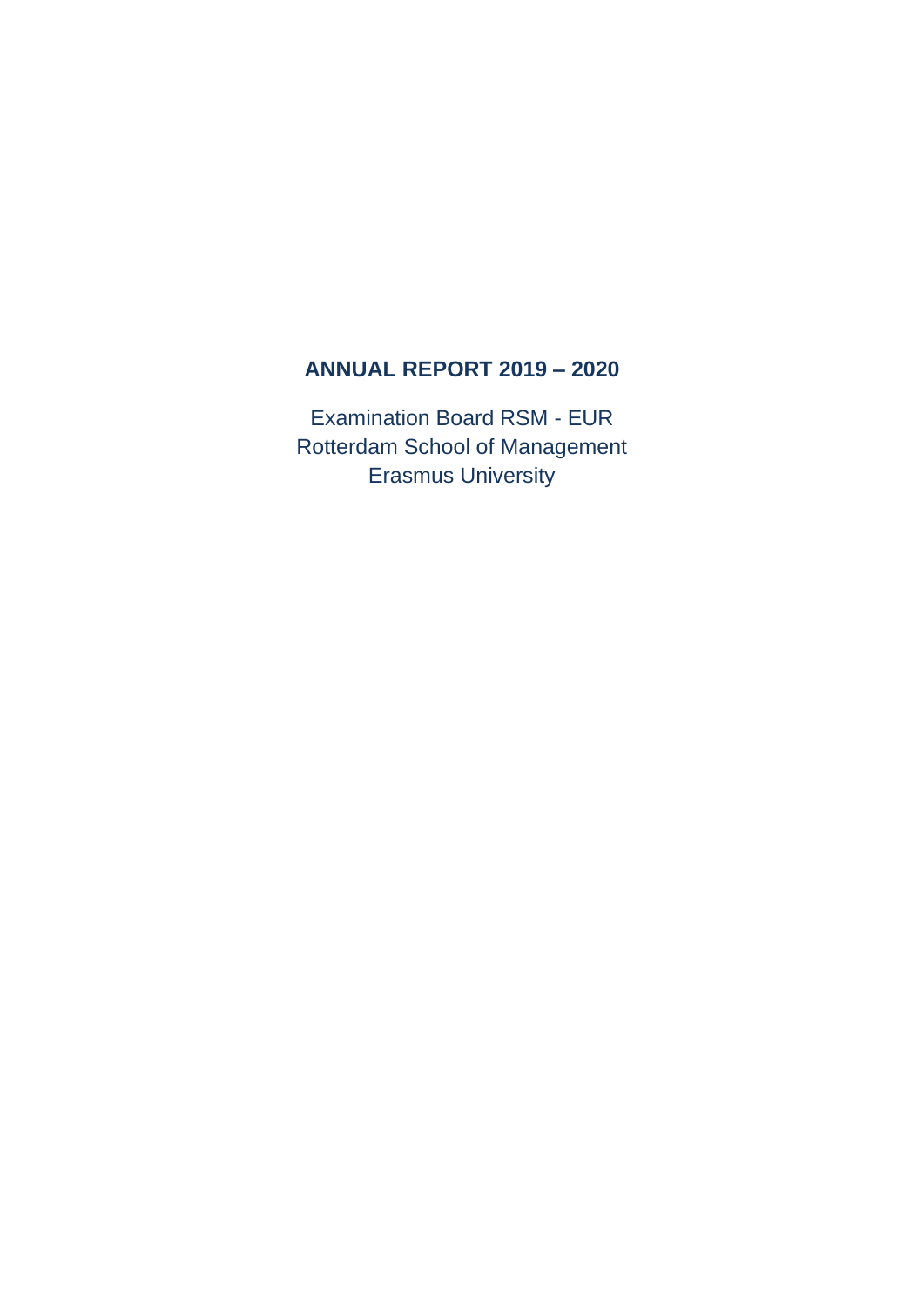*Editor*

Ms C.M. Dirks – van den Broek LL.M. Managing Director Examination Board RSM - EUR Rotterdam School of Management Erasmus University Burg. Oudlaan 50, Mandeville Building, room T5-41 P.O. Box 1738 3000 DR Rotterdam Phone: 010-4081895/2743 E-mail: [EC@rsm.nl](mailto:EC@rsm.nl)

© Examination Board RSM - EUR, Rotterdam School of Management, Erasmus University, Rotterdam, 13 September 2021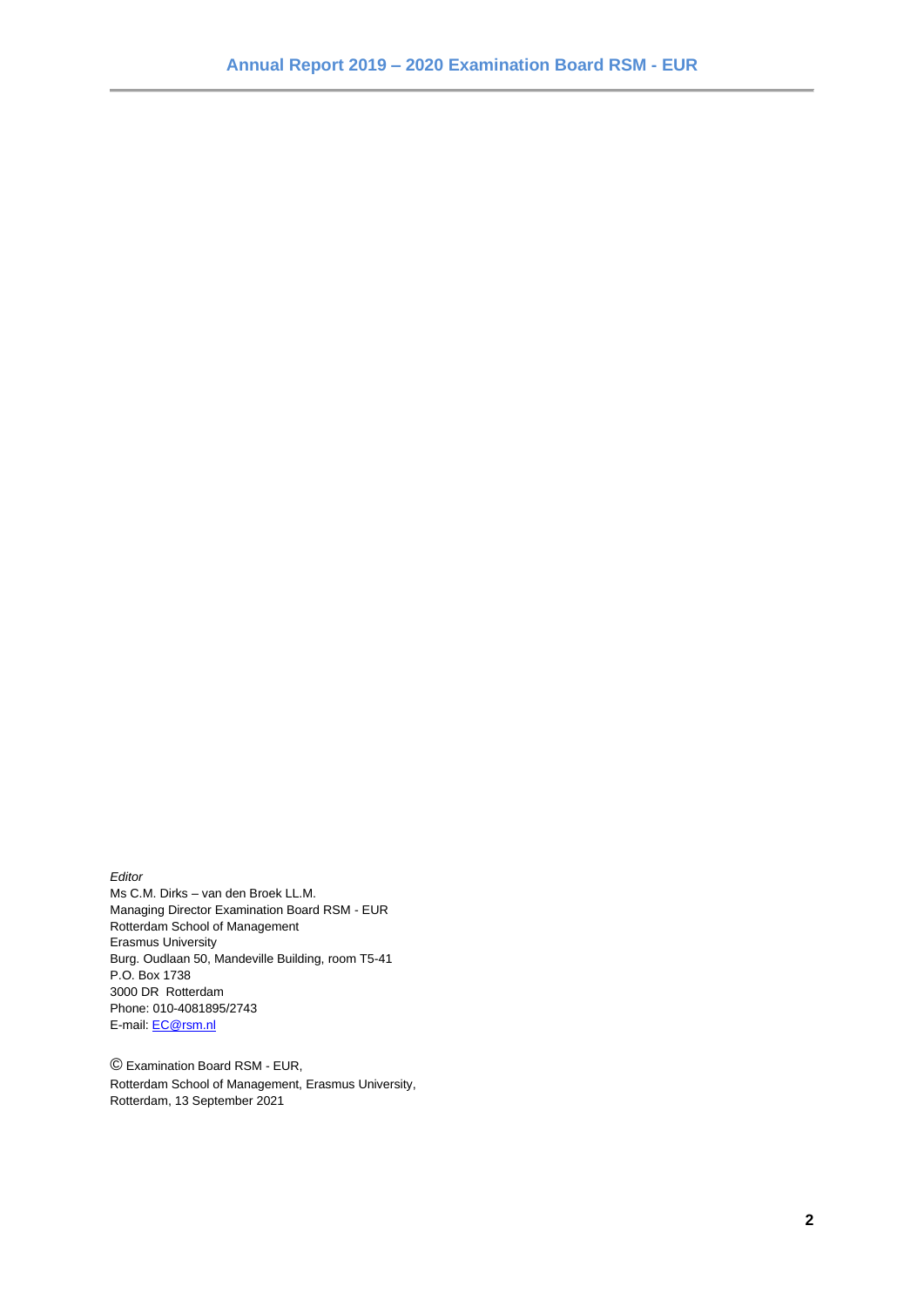# **Table of Contents**

| 1            |                  |                                                                       |  |
|--------------|------------------|-----------------------------------------------------------------------|--|
|              | 1.1              |                                                                       |  |
|              | 1.2              |                                                                       |  |
|              | 1.3              |                                                                       |  |
|              | 1.4<br>1.5       |                                                                       |  |
|              |                  |                                                                       |  |
| $\mathbf{2}$ |                  |                                                                       |  |
|              | 2.1              |                                                                       |  |
|              | 2.2              |                                                                       |  |
|              |                  |                                                                       |  |
|              | 2.3              |                                                                       |  |
|              | 2.4              |                                                                       |  |
|              | 2.5              |                                                                       |  |
|              |                  |                                                                       |  |
|              |                  |                                                                       |  |
|              |                  |                                                                       |  |
|              | 2.6              |                                                                       |  |
|              | 2.7              |                                                                       |  |
|              |                  |                                                                       |  |
|              | 2.8              |                                                                       |  |
| 3            |                  |                                                                       |  |
|              | 3.1              |                                                                       |  |
|              | 3.2              |                                                                       |  |
|              | 3.3 <sub>2</sub> |                                                                       |  |
| 4            |                  |                                                                       |  |
|              | 4.1              |                                                                       |  |
|              | 4.2              |                                                                       |  |
| 5            |                  |                                                                       |  |
|              | 5.1              |                                                                       |  |
|              |                  |                                                                       |  |
|              |                  | 5.1.2 IT-support                                                      |  |
|              |                  |                                                                       |  |
|              | 5.2              |                                                                       |  |
|              |                  |                                                                       |  |
| 6            |                  |                                                                       |  |
| 7            |                  | Appendix B: Core tasks according to the Inspectorate of Education  25 |  |
| 8            |                  | Appendix C. Programme overview including enrolled students 26         |  |
| 9            |                  |                                                                       |  |
| 10           |                  |                                                                       |  |
| 11           |                  |                                                                       |  |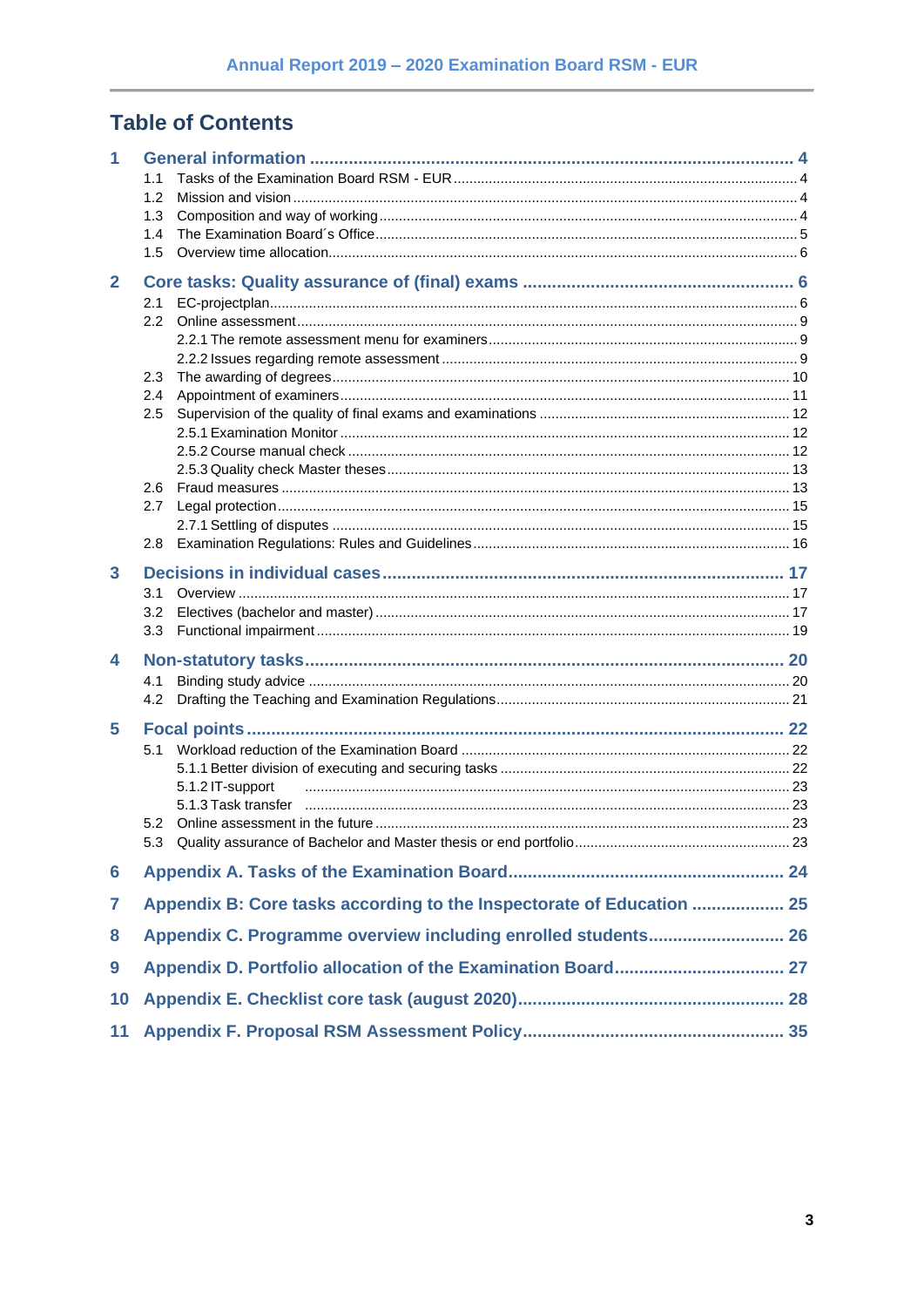## <span id="page-3-0"></span>**1 General information**

#### <span id="page-3-1"></span>*1.1 Tasks of the Examination Board RSM - EUR*

The Examination Board has a broad range of different tasks with regard to the examinations. The tasks of the Examination Board are based on the Higher Education and Scientific Research Act (*Wet op het Hoger Onderwijs en Wetenschappelijk Onderzoek- WHW*). A summary of the Board's tasks can be found in appendix A. Furthermore, in appendix B the core tasks according to the Inspectorate of Education are listed. Appendix B can be regarded as a practical elaboration of most tasks mentioned in appendix A.

The Examination Board has been appointed by the Dean on behalf of the BSc- and MSc-programmes funded by the government. Appendix C. shows the BSc- and MSc-programmes concerned and the number of students per programme. The supervisory role of the Examination Board concerns many programmes: **19** degree programmes including the non-degree premaster programmes.

#### <span id="page-3-2"></span>*1.2 Mission and vision*

The Examination Board has been commissioned by the legislator to supervise the examinations. The Examination Board performs this independently. The primary task of the Examination Board is to ensure the quality and civil effects of the degree programme certificates. To this end, the Examination Board draws up rules, regulations and policies. Core documents are:

- 1. The Teaching and Examinations Regulation (TER) of the programmes concerned. In the TER, the educational programme is laid down and matters such as the number of examination opportunities, the sequence of examination parts, the binding study advice, and exemptions.
- 2. The 'Rules and Guidelines' that lay down rules regarding examination competence of examiners, fraud, assessment, compensation.
- 3. The policy paper 'Integrated Testing Policy' that describes the quality assurance of the testing policy. This paper also describes the core values of the Examination Board: professionalism, academic freedom, fair play, continuous improvement.
- 4. The Examination Manual: a set of binding rules regarding examinations and assessments for examiners established by the Examination Board.

#### <span id="page-3-3"></span>*1.3 Composition and way of working*

The Examination Board consists of six members of RSM's academic staff including the chairman, and during this period two external members (1,6 fte). All members shall be appointed by the Dean. In Academic Year 2019-2020 the members of the Examination Board were:

- Prof.dr. L.C.P.M. Meijs (Chairman)
- Ir. A.J. Roodink (Vice Chairman)
- Dr. I Bogenrieder (since 1 January 2020)
- Dr. J.P.J.M. Essers
- Dr. W. Hulsink (since 1 January 2020)
- Dr. B. Nijveld (external member)
- Dr. M.B.J. Schauten (external member)
- Prof.dr.ir. H.J. de Vries (since 1 November 2019)

The Examination Board jointly sets up the rules, regulations and policy. The Examination Board meets once a month. Each member is responsible for a portfolio. The allocation of portfolios is described in appendix D. The portfolio holders have the authority to decide on issues within their portfolio.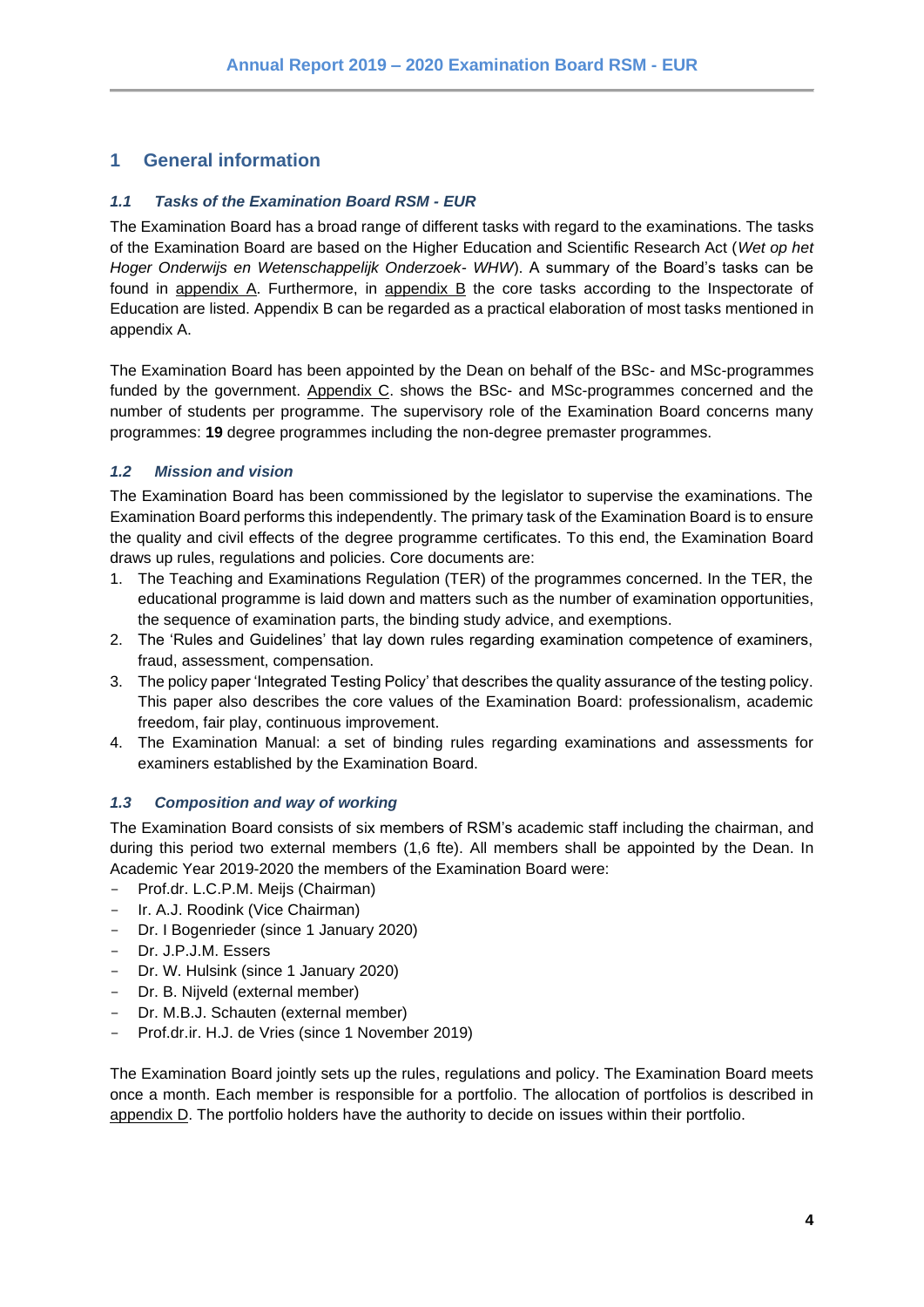The Examination Board establishes Rules of Procedure in which its working method is laid down as well as the division of portfolio of tasks between the members of the Examination Board for handling the dayto-day affairs with regard to those tasks.

Student requests to the Examination Board must be digitally submitted via the Online Request Form or via Osiris Zaak (for example, a request for special facilities for students with a disability). A request must be fully motivated and include all relevant documents. Any (certified copies of) diplomas, transcripts, certificates, etc. may not be submitted digitally, but must be shown in original form at the secretariat of the Examination Board. The Examination Board will take a decision within four weeks of receiving the complete request and informs the student via the EUR student account e-mail address or via Osiris Zaak.

On the student websites of the Examination Board [\(http://www.rsm.nl/examination-board/](http://www.rsm.nl/examination-board/) and [http://www.rsm.nl/examencommissie/\)](http://www.rsm.nl/examencommissie/) students can find all kinds of relevant information, such as the tasks of the Examination Board, the Examination Regulations, how to file a request or lodge an appeal, etc.

In addition to the student website, the Examination Board maintains an internal [website](https://www.rsm.nl/examination-manual/) for the examiners, which provides binding guidelines concerning testing, and other regulations, procedures and policies issued by the Examination Board. These regulations, procedures and policies are laid down in the so-called *Examination Manual*.

#### <span id="page-4-0"></span>*1.4 The Examination Board´s Office*

The Examination Board is supported by the Examination Board´s Office. The Secretariat prepares the meetings and the decision making of the Board and implements the decisions. The staffing (6,3 fte) in 2019 – 2020 was as follows:

- C.M. Dirks-van den Broek LL.M. Secretary/ Managing Director
- J. van der Woude MSc LL.B Policy officer Quality Assurance Assessment/ Deputy Managing **Director**
- I.M. van Essen LL.M. Deputy Secretary
- A.M. Schey MScBA Deputy Secretary
- F.J.A.P.J. Simons MScBA MA Project manager EB projects
- 
- L. Guo Assistant
- K. van Oers MSc BA Assistant
- 
- 
- 
- 
- D.M. Schonis Team leader Administration
	-
	-
- S. Braakman Flex-assistant
- M. van Driel **Flex-assistant**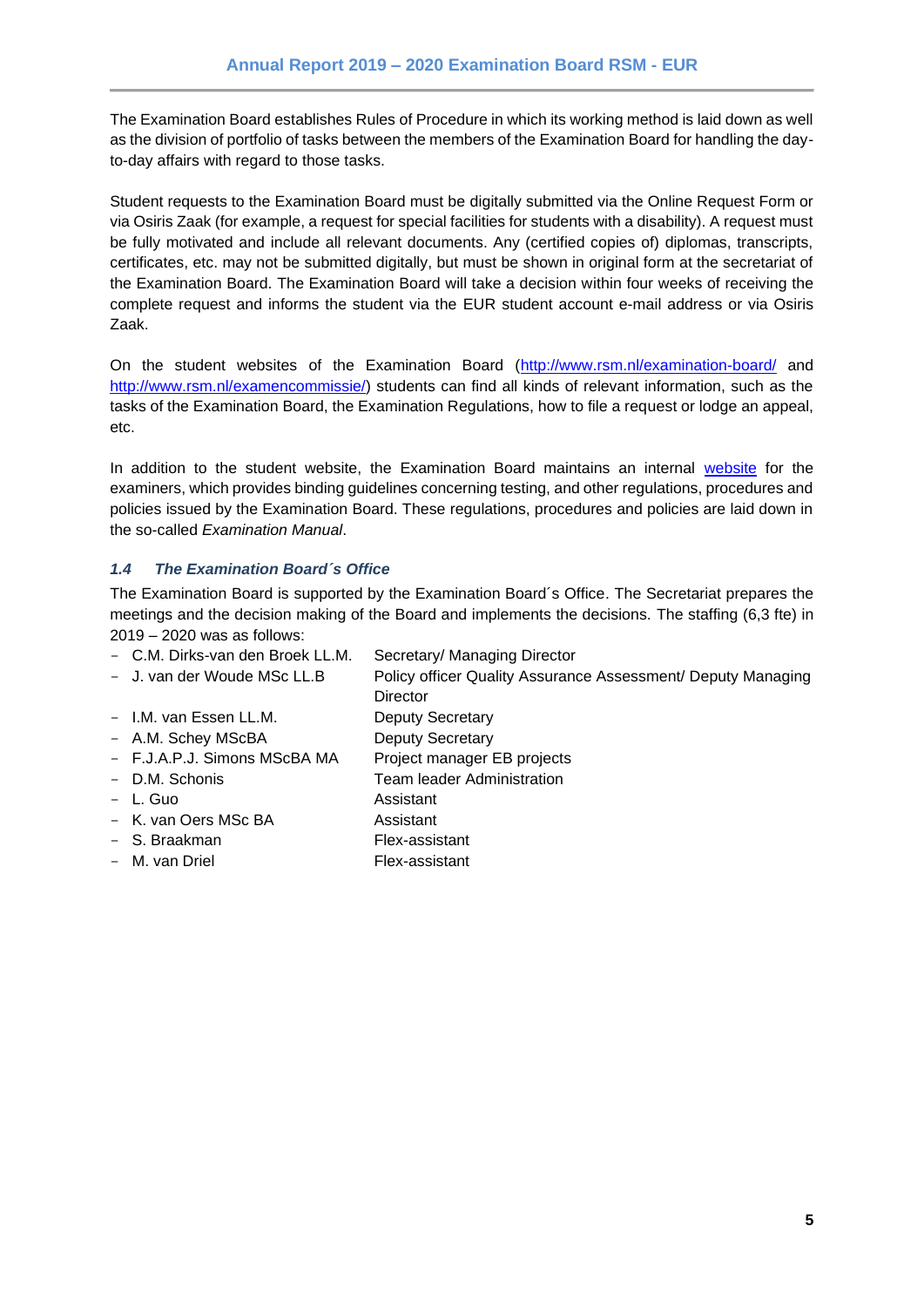

#### <span id="page-5-0"></span>*1.5 Overview time allocation*

### <span id="page-5-1"></span>**2 Core tasks: Quality assurance of (final) exams**

#### <span id="page-5-2"></span>*2.1 EC-project plan*

At the end of 2018, the joint EUR Examination Boards started a professionalization process led by drs. Martine Pol – Neefs of the Inspectorate of Higher Education and temporary policy officer at EUR. This process is based on the 11 core tasks quality assurance examinations according to Inspectorate of Higher Education. In 2019, thematic seminars have been organized regarding these core tasks. Every seminar consisted of an explanatory presentation by Martine Pol, a presentation by an EUR Examination Board sharing their practices, a presentation by an expert explaining the theory, followed by discussions and finally resulting in a guideline for EUR Examination Boards regarding their core tasks related to quality assurance.

In the context of this process, the EUR Executive Board ensured that the Examination Boards will be sufficiently facilitated by their Schools to perform the tasks by setting a new standard for facilitation.

And very importantly, in the summer of 2019, in the context of the EUR project "*strengthening (execution) core tasks of the EUR Examination Boards*", all EUR Examination Boards were asked to submit a request for an improvement project at the EUR Executive Board. Approved projects would be eligible for partial funding by the EUR Executive Board.

The Examination Board RSM EUR formulated six projects to be completed within two years, in chronological order:

- 1. establishing a new **BSc elective procedure**, whereby programme management will be involved with a preparatory/advisory task;
- 2. drawing up an **integral fraud policy**;
- 3. adapting and **updating the "Integral Testing Policy"** into an instrument for quality assurance of assessments and the final exam;
- 4. **improving the Examination Manual** for examiners which, in addition to binding rules, also provides support regarding the preparation of exams;
- 5. designing a **digital, dynamic Examiners Register**;
- 6. establishing an **Assessment Committee** to monitor the quality of MSc exams.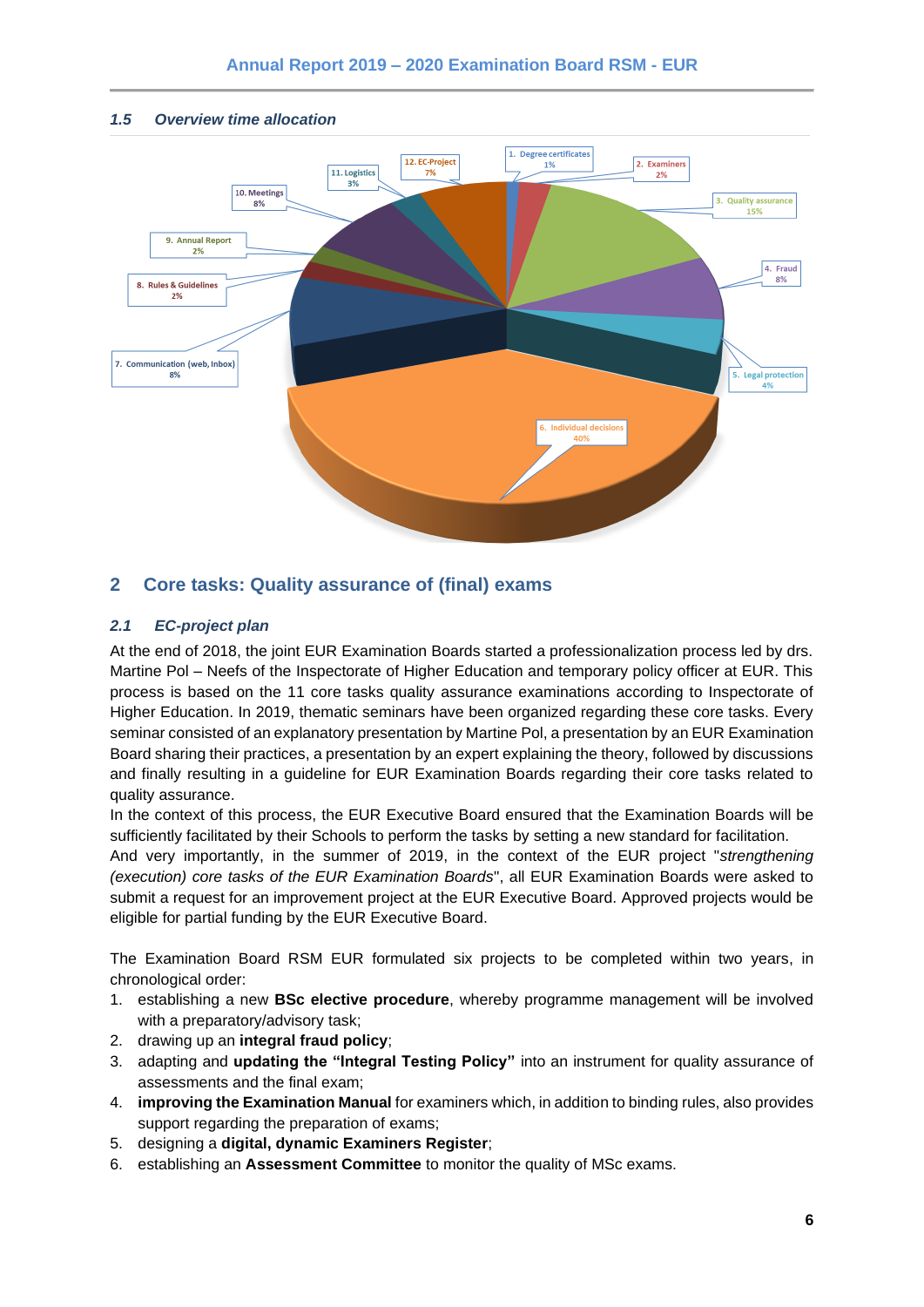In November 2019, the Examination Board's project was approved. In December 2019, F.J. Simons was hired as Project Manager to support the project. The projects will be completed by December 2021. Until 31 August 2020 three projects were in progress:

#### Project 1: BSc Elective procedure

Major concern was to shift the material assessment of external electives from Examination Board to Programme Management and to establish overviews of approved EUR-electives. To that end the Project Manager interviewed stakeholders such as the portfolio holders of the EB members and the secretaries and programme management and the EUR-central manager of EUR-minors.

#### Project 2: Integral Fraud Policy

The Project Manager interviewed stakeholders of fraud policy such as students, instructors, programme managers, executive directors, etc.

#### Project 3: Update of the Examination Board's 'Integral Testing Policy'

The Examination Board concluded that the quality cycle was missing a robust RSM Assessment Policy and the Assessment Plans of the BSc and MSc degree programmes. The COVID-19-Pandemic made the need for a more concrete RSM assessment policy more evident, a solid basis providing sufficient guidance for concrete implementation in (online) education and assessment was missing. Therefore, in May 2020, the Examination Board proposed the Dean of Education to form a project group as soon as possible to draft an RSM Assessment Policy (Appendix F.). In October 2020 the RSM Assessment Policy Project started.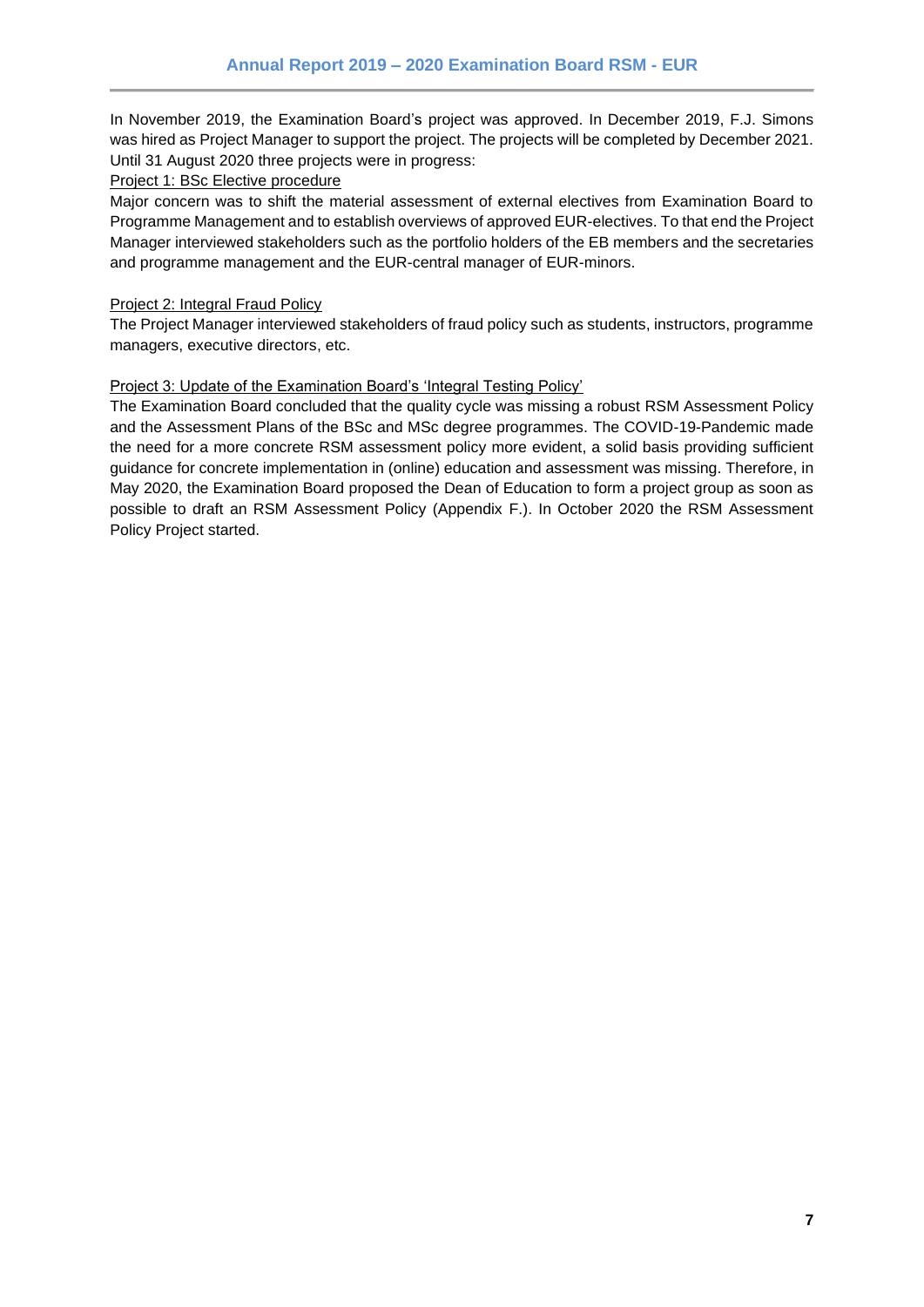#### Projectplan Examencommissie RSM ⋇ DOELSTELLING **6 DEELPROJECTEN MIDDEL** (1, 2, 3) Verbeterslag kwaliteitsborging kerntaken Verbeterslag kwaliteitsborging tentamens & Efficiënter uitvoeren kerntaken Examencommissie (4, 5) Herverdeling taken Management en<br>Examencommissie exament Gericht herverdelen Zorg- & Borgtaken In balans brengen formele takenpakket en<br>facilitering Meer FTE's (6) Efficiency verbetering kwaliteitsborgingsproces 2 Toetsmanual voor Examinatoren 1. MSc Toetscommissie KERNTAAK (4,5,6) KERNTAAK (3,7) Conservance include richtlijnen aan examinatoren<br>T.b.v. opstellen, tentamineren en beoordelen van tentamens gebruikt<br>de Examencommissie o.m. een digitale Examination Manual voor exa Monitoren van toetsen en examens van BSc- & MSc-vakken op kwaliteit en conform richtlijnen.<br>Jaarlijks worden honderden BSc- en MSc-toetsen afgenomen. **UITDAGING** UITDAGING Veel examinatoren zijn onbekend met het gebruik<br>van de Examination Manual Onvoldoende inzicht in de kwaliteit van MSc-tentamens Het is onmogelijk alle MSc-tentamens te screenen DOEL DOEL DOEL<br>Vergroten gebruik & aantrekkelijkheid van Examination Manual door<br>examinatoren Vergroten inzicht in toetskwaliteit MIDDEL **MIDDEL** IIDDEL<br>Ontwikkelen steekproefsgewijze monitor<br>Implementatie invoering MSc Toetscommissie – samenwerking<br>Programmamanagement en Examencommissie inzuret.<br>1946 Beter toegankelijk maken Examination Manual<br>1946 Ontwikkelen workflow waarmee docenten aan de hand van de<br>1947 Examination Manual stapsgewijs toetsen kunnen samenstellen deadline: 1 september 2020 e: 1 september 2020  $3.7$  $14,5,6$ 4. Keuzevakprocedure 3. Integraal Fraudebeleid Registra RABI **KERNTAKEN KERNTAAK (1)** KERNTAAK (9, 10) **ARR** Dekking eindkwalificaties Vaststellen en handhaven<br>fraudeprocedure 匌. (1) Periodiek onderzoeken of totale pakket van tentamens COO UITDAGING samen de vereiste eindkwalificaties toetst Examencionimissie heeft<br>overmatige werklast m.b.t.<br>behandeling verzoeken externe keuzevakken Seriodiek de kwaliteit van de eindwerken onderzoeken<br>Periodiek de kwaliteit van de tentamens onderzoeken<br>Examinatoren ontvangen richtlijnen voor het opstellen **UITDAGING** Regels omtrent fraude en plagiaat zijn niet goed<br>bekend bij docenten en studenten van tentamens DOEI **DOEL** 5. Examinatoren ontvangen richtlijnen voor de afname Vergroten bekendheid regels omtrent fraude en<br>plagiaat bij docenten en studenten Van tentamens<br>
6/ Examinatoren ontvangen richtlijnen voor de be Balans creeren in taakverdeling<br>Examencommissie en Managen ont oordeling tentamens en het vaststellen van de uitslag Script dezember de l'antiche model n'application de un signed de la Aanwijzen van examinatoren voor de tentaminering<br>Van specifieke onderdelen van de opleiding  $\mathbf{1}$ **MIDDEL MIDDEL** MIDDEL<br>Formuleren samenhangend en integraal beleid<br>m.b.t.: Ontwikkelen workflow en<br>goedkeuringsprocedure voor externe<br>keuzevakken ..:<br>| Normstelling<br>| Actief & passief informeren stakeholders<br>| Preventie<br>| Detectie van specifiere onderdelen van de opielding<br>Vastleggen van procedure die examinatoren dienen te<br>hanteren bij het vermoeden van fraude<br>10 Nagaan of examinatoren handelen conform richtlijnen deadline: voorjaar 2020 en regelingen over fraude 11. Borgen van de kwaliteit van de organisatie en Sanctionering Een integraal beleid zou voorbeeld kunnen zijn<br>voor andere EUR-examencommissies Projectmanager:<br>Frans-Joseph Sim d i i i bibliotha deadline: 1 september 2020 6. Aanpassen RSM's "Integraal Toetsbeleid" 5. Procedure voor het Examinatorenregister KERNTAAK (1)<br>Dekking eindkwalificaties **KERNTAAK (8)** Aanwijzen examinatoren<br>RSM heeft momenteel 375 examinatoren, verdeeld over 7 vakgroepen UITDAGING<br>Werkwijze is tijdrovend en niet voldoende eenduidig UITDAGING<br>De Examencommissie moet zich structureel teveel inspannen om tijdig de noodzakelijke gegevens voor het examinatorenregister te verkrijg **DOEL** uu.<br>Standaardiseren van facultair toetsbeleid, toetsprogamma's en<br>toetsen DOEL<br>Structurele werkdrukvermindering binnen het beheers-<br>en onderhoudsproces van het examinatorenregister · Steviger onderbouwen NVAO accreditatiekader **ASSES MIDDEL** MIDDEL<br>• Ontwikkelen structurele procedure & workflow voor soepele beheer- en onderhoud exminatorenregister<br>Herverdeling taken examencommissie en management in beheer<br>en onderhoud examinatorenregister deadline: voorjaar 2021 deadline: herfst 2020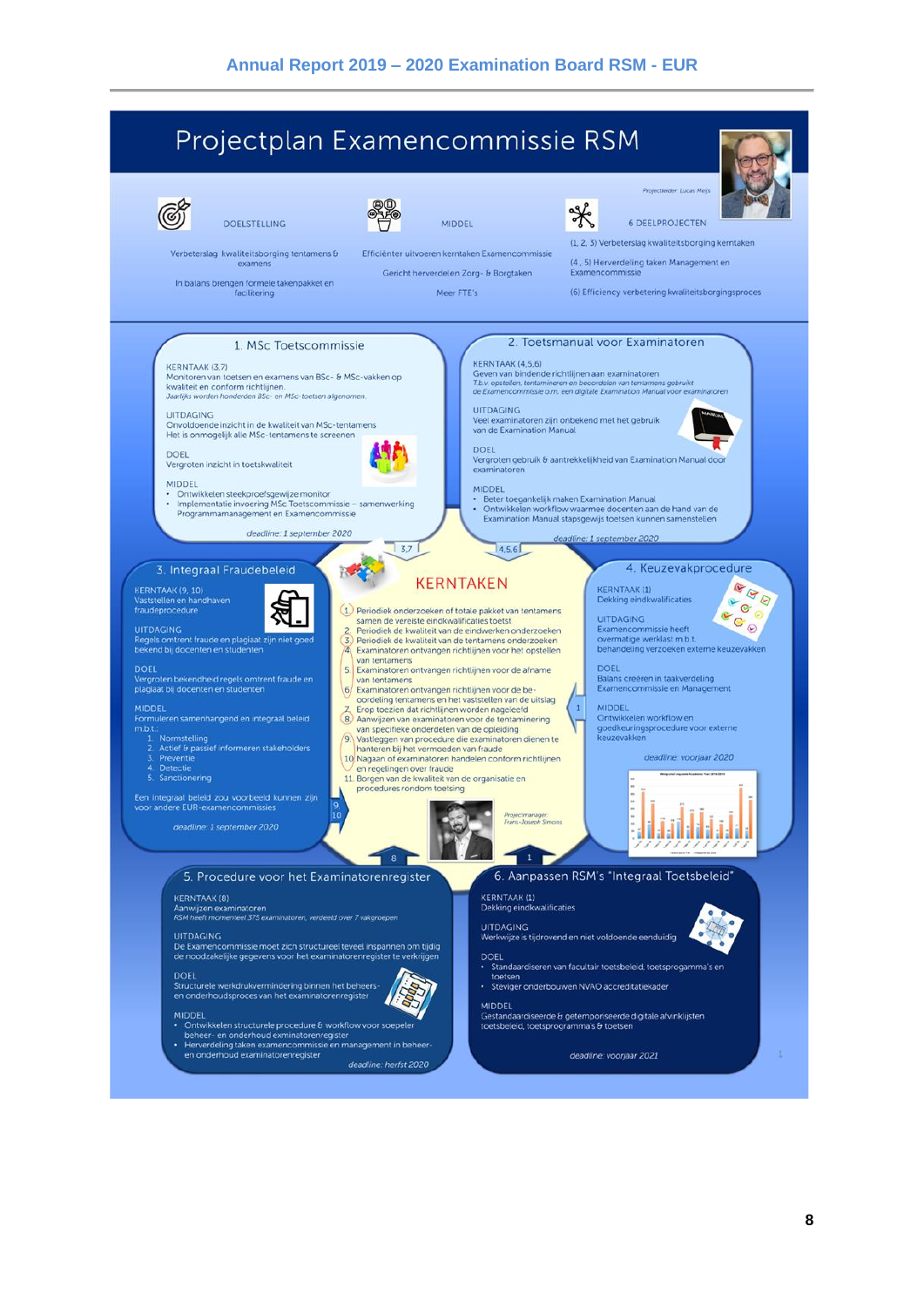#### <span id="page-8-0"></span>*2.2 Online assessment*

The sudden shift to online education was a challenge especially for the examinations. The greatest concern was how to safeguard the quality of remote assessments. In March 2020, as a first step, the Examination Board formulated minimum standards for online assessment such as at least 60% individual testing, all learning objectives must be assessed, and assessments must be as fraud resistant as possible.

In order to have fraud-resistant exams, examiners had to draft open-book exams with mainly openended randomized questions (not more than 50 per cent multiple choice questions using large item banks). Exam questions should be formulated in such a way that the answer cannot quickly be found in the book, googled, or communicated in chat groups. Hence questions should be at the higher levels of Bloom's Taxonomy.

All running courses had to adapt their education and assessment to alternative online options. Examiners were encouraged to change multiple-choice exams into open questions exams and assignments. This resulted in increased workload of our teaching staff as preparations and the grading took longer. To support the instructors and to ensure all online assessment guidelines were followed, the Examination Board in cooperation with Programme Management and Learning Innovation Team, reviewed the redesigned courses including the assessment plans, and the assessment options were discussed with the examiners concerned. Of course, this resulted in a lot of extra workload for academic and support staff.

#### <span id="page-8-1"></span>*2.2.1 The remote assessment menu for examiners*

To ensure the quality of the exams and to uphold the quality of the degree certificates, the Examination Board, Programme Management and Learning Innovation Team jointly developed a Menu for examiners containing the most important rules for remote assessment, practical notes and approved assessment methods. During the year this remote assessment menu for examiners was frequently updated as a result of new insights, technical possibilities, EUR policies and government measures (Appendix).

Eight basic rules described in the Remote Assessment Menu for Examiners:

- 1. all learning objectives must be assessed;
- 2. at least 60 per cent of the final grade of a course must be based on individual assessment;
- 3. assessment must be as fraud resistant as possible;
- 4. general rule for remote testing is that all written tests must be designed as an open book test; even if it is proctored;
- 5. use a mix of assessment methods but do not over-assess;
- 6. no pass/fail on course level;
- 7. no curved grading;
- 8. preferred length of proctored exams is 90 or 120 minutes.

In collaboration with Programme Management, the Learning Innovation Team and the Examination Board information meetings with the BSc- and MSc-examiners were organized a few to clarify the (updated) rules for online assessment and to answer their questions.

#### <span id="page-8-2"></span>*2.2.2 Issues regarding remote assessment*

The main issues regarding remote assessment that have been encountered so far are:

- Drafting fraud-resistant exams: it appeared that it is very hard to draft online assessments that are fraud resistant. Students have more opportunities to communicate during exams. Fraud incidents increased almost doubled compared to on campus examinations;
- Technical issues related to ProctorExam: the RSM BSc degree programmes have too many students for online proctoring;
- Legal issues related to ProctorExam and privacy;
- Since online testing was organized via several platforms, it was more difficult to organize exams for students with extra facilities;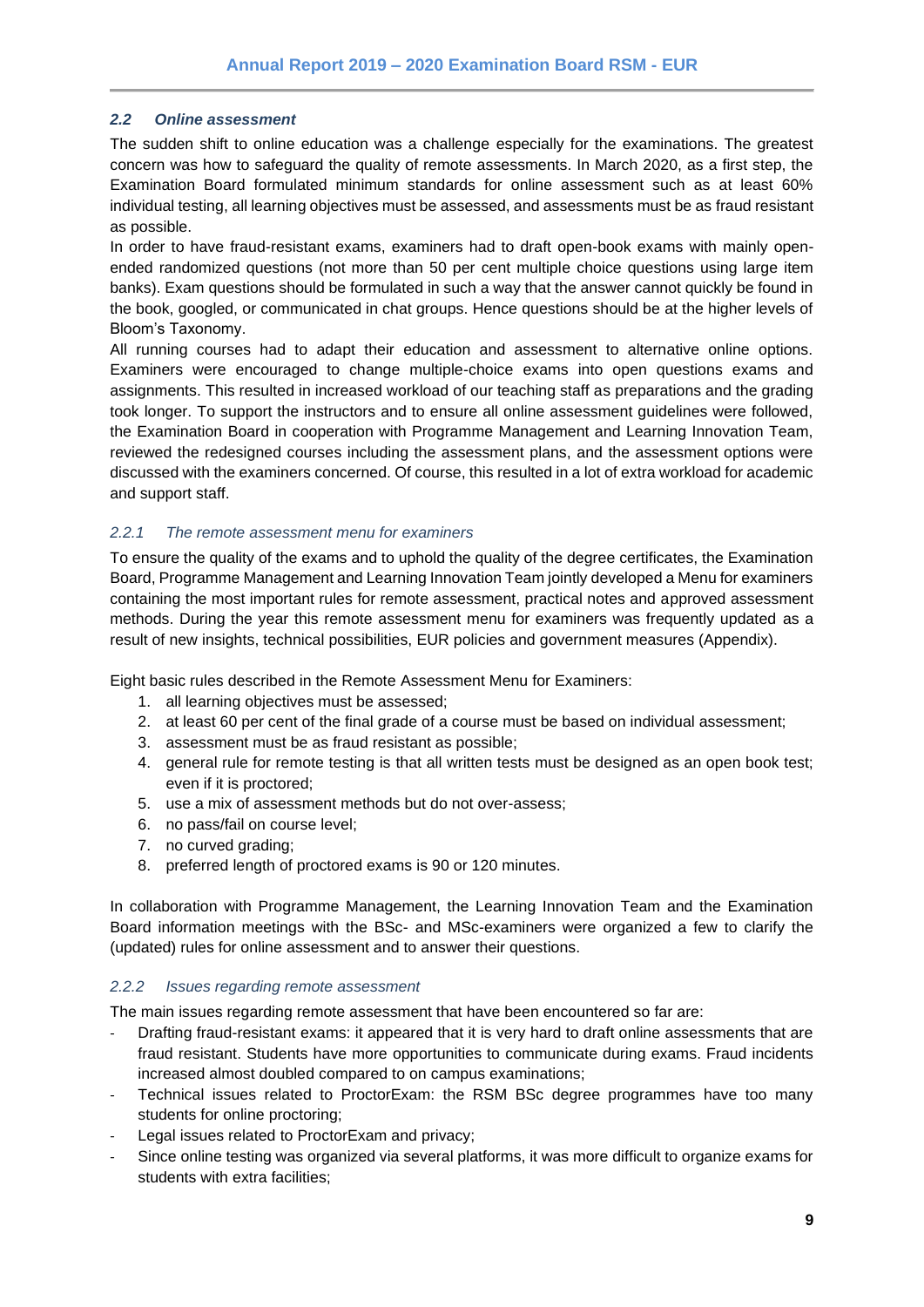- Online testing goes with a lot of technical problems such as failing internet connections, failing platforms; failing hardware;
- Students suffered from stress especially during online proctored exams not only because their surrounding must be scanned, failing computers, bad internet connections, but also because they have to sit still in front of their webcam.

Those issues had to be tackled with creative solutions and they caused often extra work for staff and students in case of extra exam opportunities had to be offered.

In case large-scale problems would undermine the quality of exams, there is an ultimate safety net: The Examination Board is authorized to declare the exam results invalid if the assessment of the exam shows that massive irregularities occurred during the examination. In 2019-2020, the safety net has not been necessary; most issues could be tackled on an individual level.

#### <span id="page-9-0"></span>*2.3 The awarding of degrees*

According to law the Examination Board establishes whether a student meets the requirements set by the Teaching and Examination Regulations (TER) regarding the knowledge, insight and skills needed to obtain a Bachelor's or Master's degree**<sup>1</sup>** . The degree certificate is issued as proof that the requirements have been met. The degree certificate is accompanied by a list of grades and a diploma supplement. The Chairman of the Examination Board signs these three documents.

In the Academic Year 2019 - 2020, the Examination Board issued **2551** degree certificates. The following table shows the number of degree certificates issued per programme, including the number of the *cum laude* and *summa cum laude* certificates. As previous years, the number of cum laude certificates is remarkably high in most master programmes. In some MSc-programmes a cum laude certificate seems to be normal. Compared to other EUR MSc-programmes those percentages are extremely high although the regulations are very comparable to those of other EUR Schools.

| degree programmes        | certificates | cum laude      | $\%$  | summa<br>cum laude | %    |
|--------------------------|--------------|----------------|-------|--------------------|------|
| <b>BSc BA</b>            | 567          | 11             | 1,9%  | 0                  |      |
| <b>BScIBA</b>            | 429          | 58             | 13,5% | 4                  | 0,9% |
| MSc BA AFM               | 86           | 25             | 29,1% | $\overline{2}$     | 2,3% |
| MSc BA MiM               | 65           | 14             | 21,5% | $\mathbf 0$        |      |
| MSc BA PMB               | 50           | $\overline{2}$ | 4,0%  | 0                  |      |
| MSc BIM                  | 231          | 64             | 27,7% | $\overline{2}$     | 0,9% |
| MSc EShip                | 43           | 4              | 9,3%  | 0                  |      |
| MSc FI (incl FI-A)       | 274          | 68             | 12,7% | 0                  |      |
| MSc GBS                  | 122          | 27             | 22,1% | $\mathbf 0$        |      |
| MSc HRM                  | 22           | 8              | 36,4% | 0                  |      |
| MSc MI                   | 80           | 13             | 16,3% | 0                  |      |
| MSc MM                   | 178          | 25             | 14,0% | 0                  |      |
| MSc SCM                  | 95           | 19             | 20,0% | 0                  |      |
| MSc SM                   | 195          | 60             | 30,8% | 3                  | 1,5% |
| MSc OCC                  | 37           | 14             | 37,8% | 0                  |      |
| MSc IM- CEMS             | 63           | 30             | 47,6% | 1                  | 1,6% |
| <b>ERIM Research MSc</b> | 3            | $\overline{0}$ |       | 0                  |      |
| MSc CC                   | 11           | 3              | 27,3% | $\Omega$           |      |
| <b>Total</b>             | 2551         | 445            | 17,4% | 12                 | 0,5% |

**<sup>1</sup>** See article 7.11, paragraph 2, WHW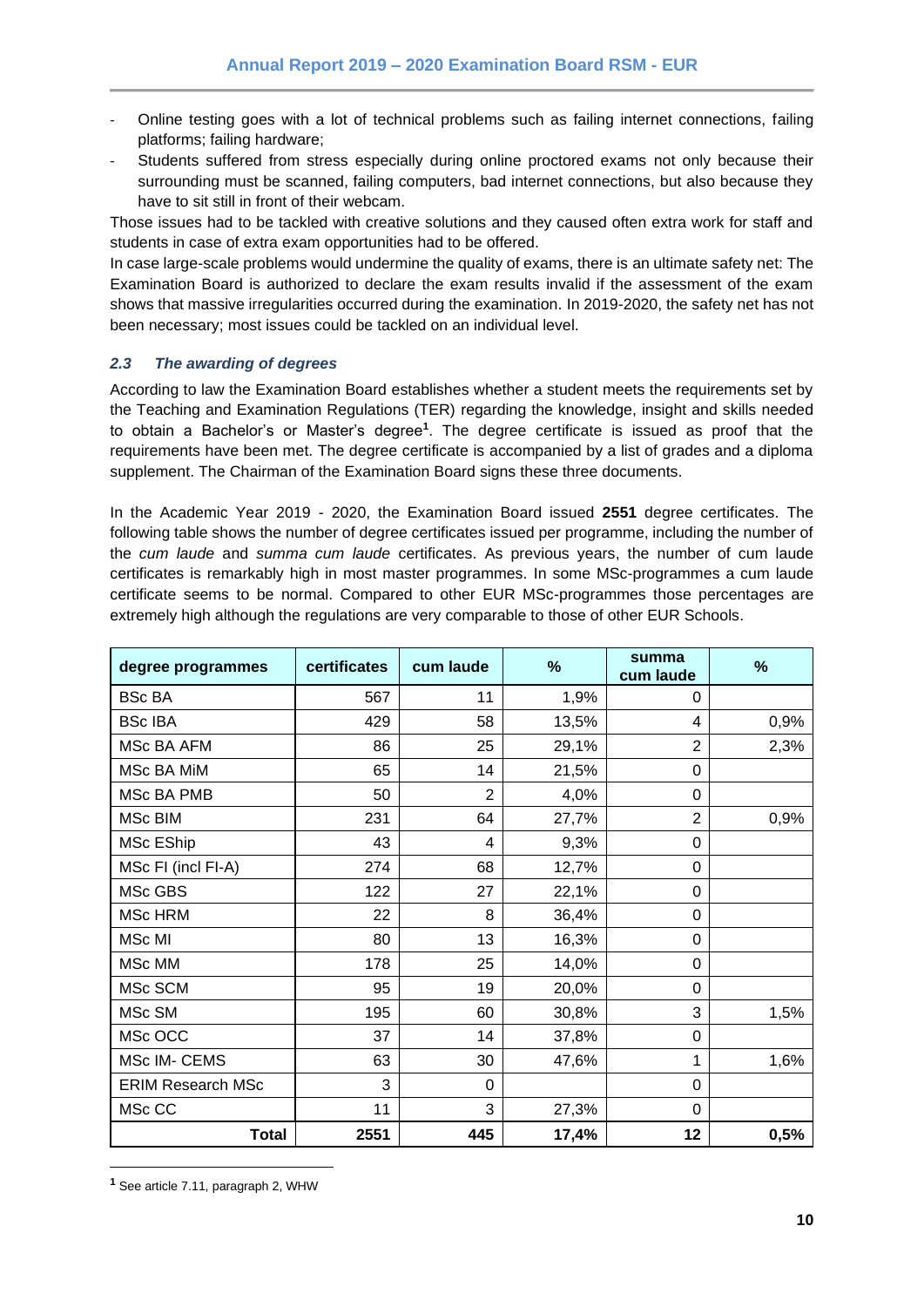#### <span id="page-10-0"></span>*2.4 Appointment of examiners*

Based on Article 7.12c of the Higher Education and Research Act<sup>2</sup>, the Examination Board formally appoints examiners for the examinations of the accredited bachelor and master programmes.

At the start of the Academic Year, the Examination Board appointed **397** examiners for the duration of that year based on the following criteria:

- 1. **Tenured and tenure track** RSM academic staff (assistant professors, associate professors, endowed and full professors) as well as tenured RSM lecturers will be appointed as examiner for the teaching within their discipline (*category 1 examiners*);
- 2. At the request of the Department, **other members of the RSM academic personnel** (e.g. untenured lecturers, researchers, PhD-candidates) may be appointed as an examiner for a specific course (e.g. thesis trajectory) (*category 2 examiners*);
- 3. At the request of the Department, **a former member** of the RSM academic staff or a (former) **member of academic staff of another** School of the EUR or any other research university may be **temporarily** appointed as an examiner for a specific course (e.g. thesis trajectory). This person must meet the following requirements: a completed PhD, or a university master´s degree with demonstrable extensive experience in performing scientific research. Furthermore, at least a **hospitality agreement** is required (*category 3 examiners*);
- 4. A **UTQ** (University Teaching Qualification, in Dutch **BKO**) or equivalent is preferable for the examiners mentioned under 1. to 3.
- 5. During the first year of appointment, an examiner shall be mentored by an experienced examiner of the relevant department;
- 6. At the request of a student, an **internal or external expert** may be temporarily appointed as a coreader of a thesis committee. This person must meet the following requirements: a completed PhD, or a university master´s degree with demonstrable extensive experience in performing scientific research. This examiner may act as **co-reader** only
- 7. All appointed examiners will be registered in the RSM's Examiners Register;
- 8. The examiners shall comply with the binding rules the Examination Board has set regarding examinations. These rules shall be included in the Examination Manual;
- 9. In case of special circumstances, the Examination Board may grant exceptions to the above rules;
- 10. The Examination Board can suspend or withdraw the appointment as examiner if the person concerned persistently fails to comply with the applicable examination regulations or to deliver examinations that meet the minimum quality standards. The Examination Board will not do so until the person concerned in all fairness has had a chance to conform to the relevant rules.

Table: overview of total number of appointed examiners per category per Department during 2019-2020

| <b>Examiners</b>             | <b>Category 1</b> | <b>Category 2</b> | <b>Category 3</b> | Total |
|------------------------------|-------------------|-------------------|-------------------|-------|
| Department 1 TOM             | 54                | 46                | 21                | 121   |
| Department 2 O&PM            | 23                | 15                |                   | 42    |
| Department 3 MM              | 23                | 10                | 11                | 44    |
| Department 4 SM&E            | 30                | 23                |                   | 57    |
| Department 5 Finance         | 24                | 25                | 6                 | 55    |
| Department 7 A&C             | 16                |                   |                   | 25    |
| Department 8 BSM             | 17                | 14                | 18                | 49    |
| externals without department |                   |                   | 4                 |       |
| <b>Total</b>                 | 187               | 140               | 70                | 397   |

<sup>2</sup> *Artikel 7.12c. Examinatoren* 

*1. Voor het afnemen van tentamens en het vaststellen van de uitslag daarvan wijst de examencommissie examinatoren aan.* 

*2. De examinatoren verstrekken de examencommissie de gevraagde inlichtingen.*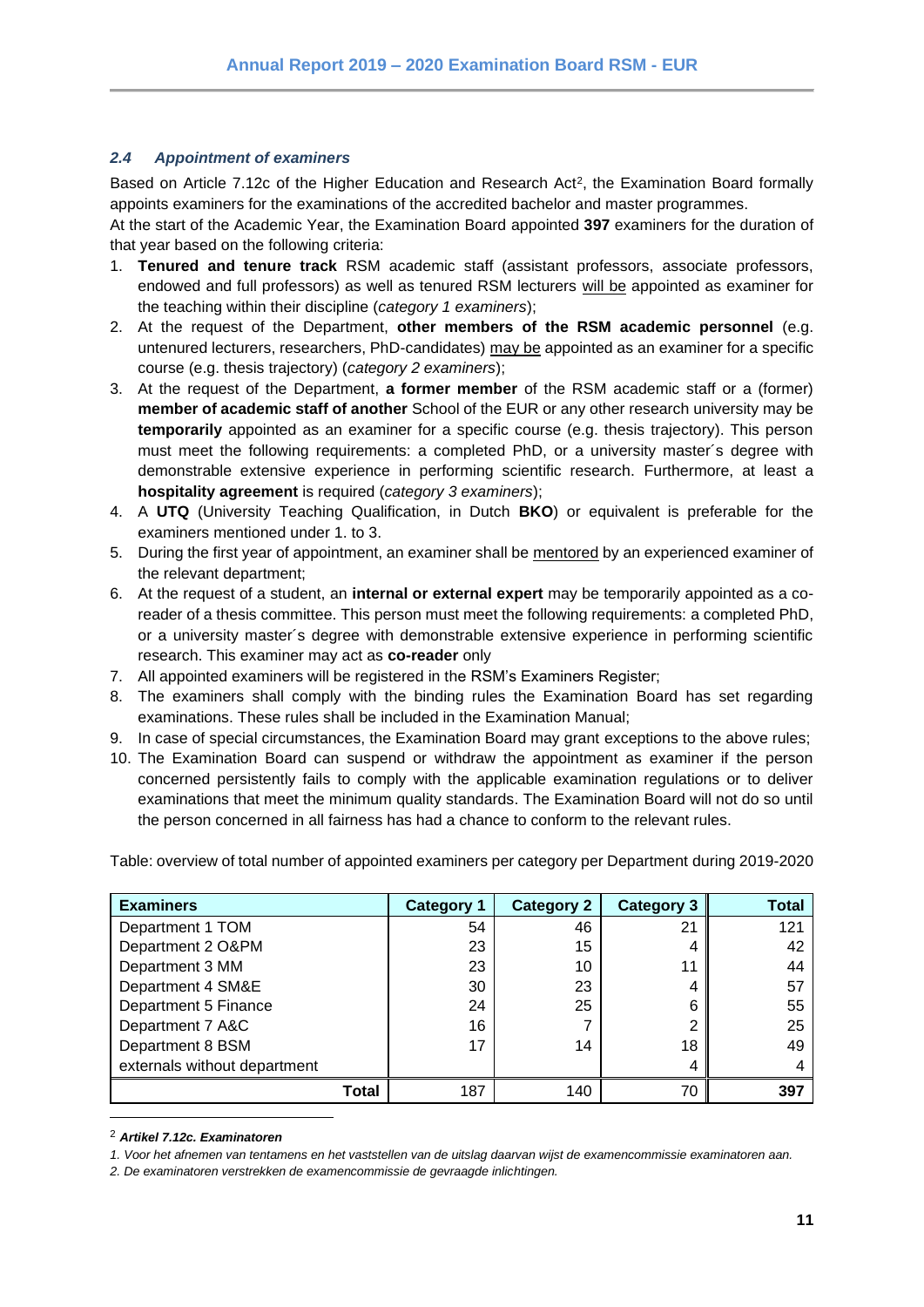#### <span id="page-11-0"></span>*2.5 Supervision of the quality of final exams and examinations*

#### <span id="page-11-1"></span>*2.5.1 Examination Monitor*

One of the core tasks of the Examination Board is to supervise the quality of the degree programmes' (final) examinations. In the *Integrated Testing Policy* memorandum, the Examination Board sets out how it wishes to promote and monitor the quality of testing and examinations. The Examination Monitor is an important and labour-intensive instrument for quality assurance. The Examination Board developed the Examination Monitor to allow the Board to receive information about all examinations taken for quality assurance purposes. After each trimester, the examinations are screened. In addition to factors such as pass rates, averages, cut-off scores, reliability (mc exams only) it also includes information on the testing method, the grading as well as the student evaluations. All examiners are informed about the data of their course assessment. The Examination Board treats the data of the examinations monitor in a reticent manner. On the basis of the monitor alone, it is impossible to establish whether an examination complies with expectations/standards. The outcomes may lead to further research. Usually, the examiner will be asked for comments. Subsequently, the Examination Board will decide based on the core values if further steps will be necessary to improve the quality of the testing. Points of improvement will be communicated to the examiner and department where necessary.

The Examination Monitor consists of two parts: a comprehensive examination monitor for the Business Administration and International Business Administration Bachelor's degree programmes and a simple monitor for the pre-experience Master's degree programmes. The results of the Examination Monitor are recorded in the Annual Report on the Examination Monitor. This report includes a general process description, a description of the actual assessment methods within the programmes, the monitors during the academic year (bachelor and master), a log with decisions of the Examination Board (adjustment standards, grade changes, etc. at course level), an overview of the complaints on examinations filed by groups of students, policy changes and recommendations.

In 2019 – 2020 also because of the COVID-19-Pandemic, the only Examination Monitor discussed was the one of Trimester 3 and re-sits of Academic Year 2018 – 2019. This also shows that the Examination Monitor is too slow to act fast. In case of possible quality issues, the Examination Board must be able to act promptly. A real-time Examination Monitor would be highly desirable.

Since March 2020, because of the shift to online testing, the Examination Board monitored assessments proactively by setting new standards for online testing and by discussing the assessments ex ante with the examiners of all BSc and MSc courses.

#### <span id="page-11-2"></span>*2.5.2 Course manual check*

Within the RSM degree programmes, the setup of each course's assessment and assessment criteria are communicated to students via the course manual. A course manual is written by the course's examiner or coordinator and contains minimally the following elements:

- − Course overview, containing general information on the course's subject matter as well as more specifically the topics covered in the course, and the relevance of the subject/topics within the given programme's curriculum;
- − Course structure, including an overview of workload, teaching format, attendance requirements, assignment types to be given;
- Stated learning objectives for the course;
- Assessment methods and matrix, including the forms of assessment used in the course and how those assessment forms are used to meet the course's stated learning objectives.

In accordance with RSM's Testing Policy, the Examination Board checks the course manuals of the degree programmes with a view to verifying that the examinations and assessment are aligned with the educational goals and the learning objectives of the course. To make this alignment more transparent to students, every course manual shall include an assessment plan. This rule has become effective as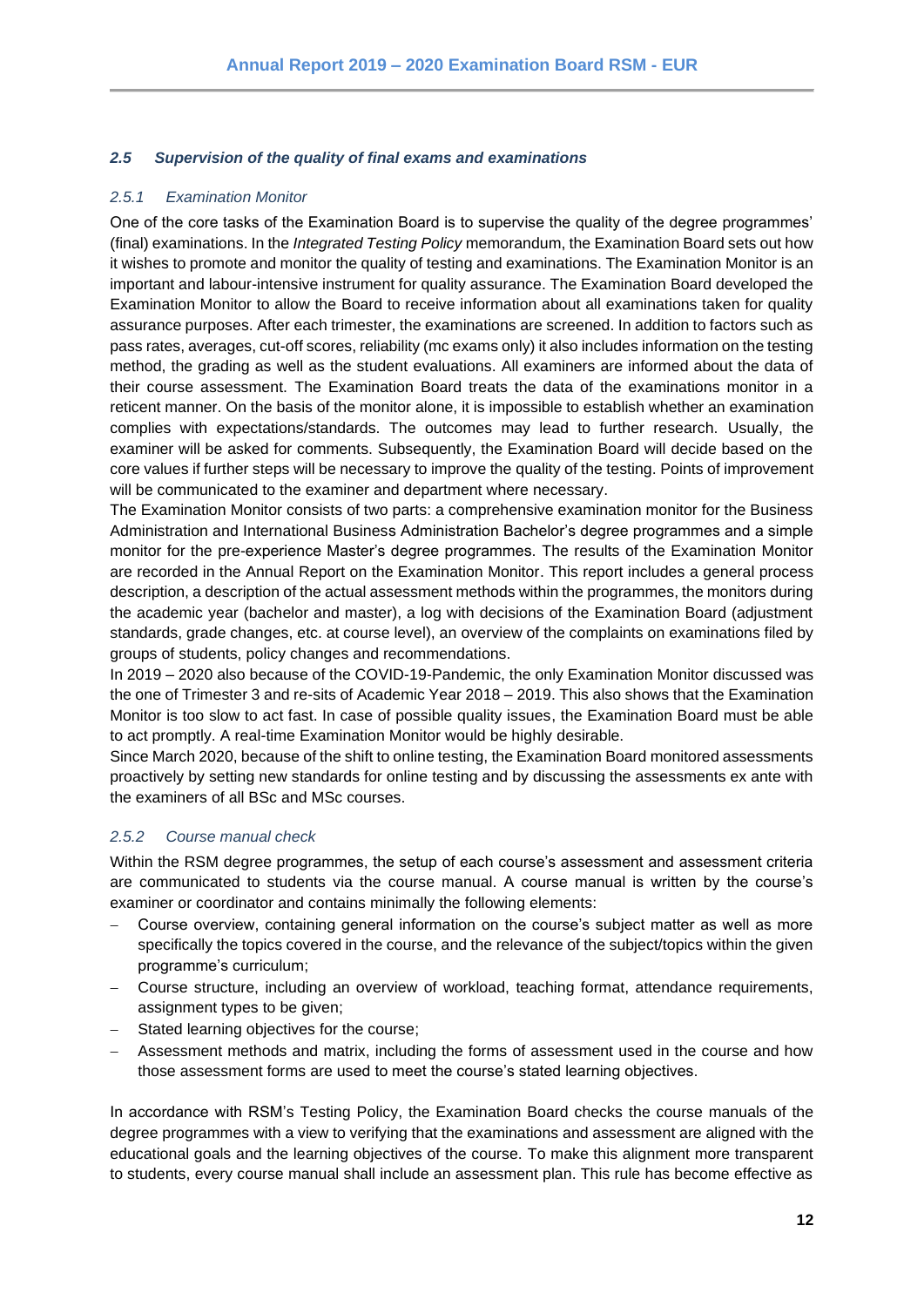of September 2017. It concerns more than 400 BSc and MSc course manuals, including EUR minors and electives. The Examination Board performed this task for many years for the BSc course manuals: every year. approximately **190** minors are checked (RSM/EUR/LDE minors) and **65** RSM BSc courses (BA and IBA). Since September 2017, the Examination Board checks the **225** MSc manuals as well. The goal is to have all MSc course manuals checked within four years. In 2017 70 MSc course manuals have been checked and in 2018 **98** MSc-manuals have been checked and in 2019 -2020 another 27 MSc course manuals and another 38 courses were checked because of the shift to online assessment which had consequences for the testing method and the assessment plans per course.

#### <span id="page-12-0"></span>*2.5.3 Quality check Master theses*

The Examination Board views the MSc thesis trajectory as the ideal moment to check whether a student meets the required level. To this end, the Examination Board decided to perform an *ex post* sampled monitoring audit every other year: the general *Thesis Quality Monitor* under the following set of rules and boundary conditions:

- 1. The *ex post* Thesis Quality Monitor will cover theses from all MSc degree programmes. The focus of the monitor may vary per audit;
- 2. Coaches and co-readers need to provide an extra explanation in TOP as to why they assigned a grade of 9.0 or higher. Such a grade should normally only be assigned when a thesis receives a score of 'Excellent' on the majority of the elements of the thesis assessment matrix;
- 3. In order to maximize its effectiveness, the outcomes of the monitor will be discussed among the Academic Directors of all MSc programmes during one of their periodic meetings. Any irregularities in thesis grading uncovered by the monitor should be shared with the coaches and co-readers involved.
- 4. Every Department is represented in the committee executing the Thesis Quality Monitor. The Academic Directors of the non-represented Departments nominate a senior faculty member of their department for the committee.
- 5. The Thesis Quality Monitor shall be double blind;
- 6. The theses included in the monitor shall be reviewed by senior faculty whose research field is relatively close to the field within which a thesis has been written;

In 2018 the Thesis Quality Monitor was replaced by a thorough audit performed by an *NVAO thesis committee* of seven academic experts. The Examination Board discussed the outcomes of this monitor with the RSM examiners during an Examiners Event in March 2019. In relation to the NVAO recommendations, the conclusions from the Examiners Event was that the thesis assessment matrix is useful to organize the examiners' thought processes on quality aspects of a thesis, but it should not be a computational device to objectively determine thesis quality or grades. The examiners agreed that there should be no weight assigned to the scores and that the matrix should not be used to align assessment practices across programmes and become a straightjacket; any resulting grade alignment would be contrived and no longer reflect authentic quality considerations of assessors deriving from the diverse ILO's for each master programme. Variation between programmes in the thesis assessment is allowable as much as is reflected in the diverse ILO's of the programmes. Another conclusion was that the examiners must provide insightful feedback on their assessment in TOP. All examiners have been instructed to do so.

The next Thesis Quality Monitor should have taken place in 2020. However, due to the Covid pandemic there was a lack of time to perform an audit.

#### <span id="page-12-1"></span>*2.6 Fraud measures*

Pursuant to Article 7.12b, paragraph 2 and 3 of the Higher Education and Research Act ('WHW'), the Examination Board can take measures in the event of fraud.

Fraud incidents almost doubled: 2018-2019 136 incidents, during 2019-2020 266 incidents.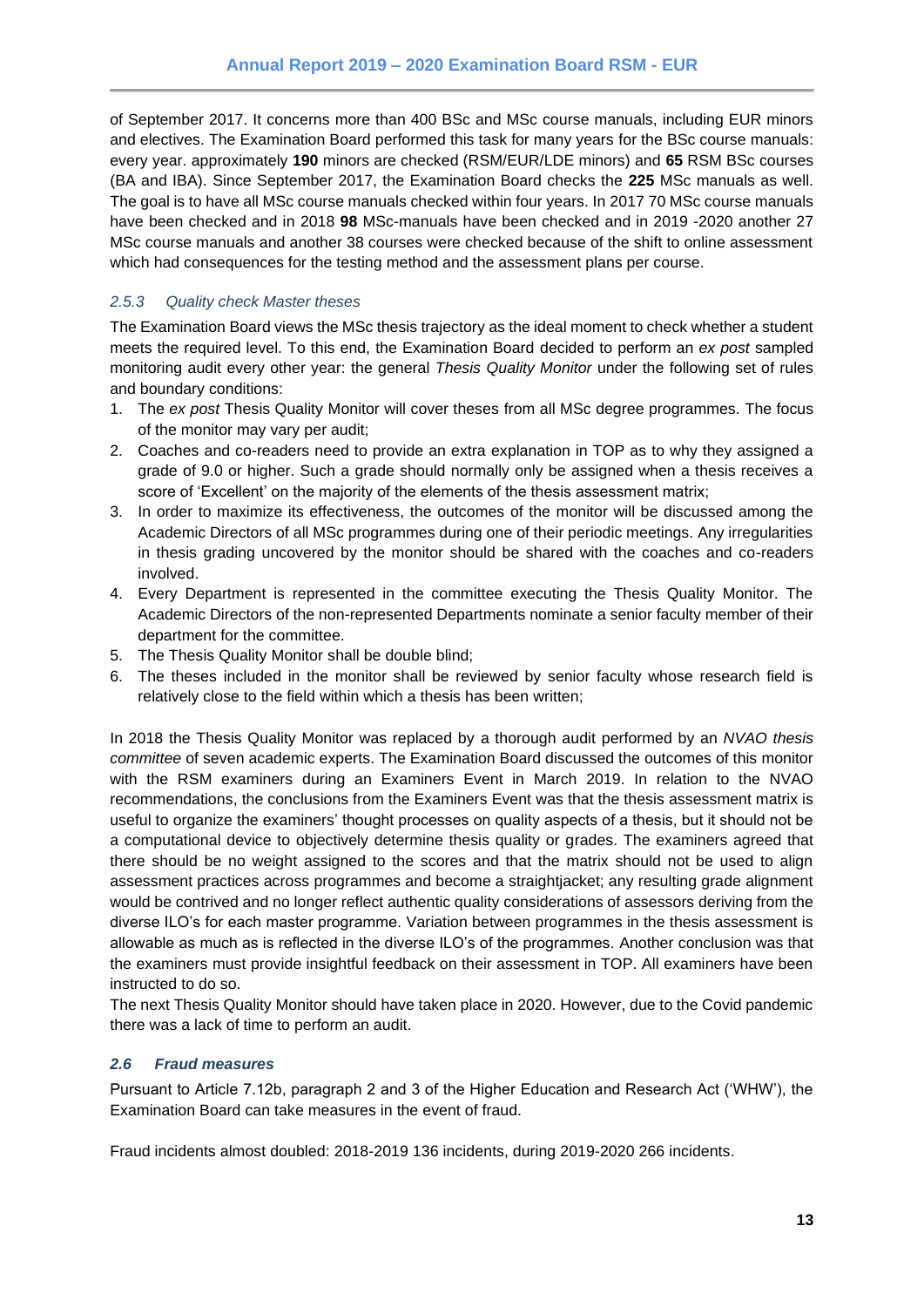In January 2020 large scale fraud had been detected within a take home assignment of the B1 course *Wetenschapsfilosofie* (BK1107). The fraud was detected by Codas, a digital assessment tool. Via this programme, it appeared that approximately 125 students were under the suspicion of collaborating during the exam although this was explicitly not allowed. As a result, the Examination Board invited 80 students for a hearing and finally the grades of 34 students have been invalidated.

A lot of fraud has been identified committed during remote exams. For instance, students who did not follow the ProctorExam instructions (wrong room scan, ID-irregularities, earphones) but also fraud committed via WhatsApp and Viber during online exams. The following is a summary overview of what occurred and how the Examination Board responded.

#### *ProctorExam*

Most students who did not follow up the instructions of ProctorExam for the first time, were punished with a reprimand. Students who deliberately communicated during exams were severely punished by invalidations of grades and denying the right to take resits. A few students were also brought in to be expelled from the programme.

#### *WhatsApp*

After the remote test of the Bachelor course BAD13 Supply Chain Management on 9 June 2020, the Examination Board established that several students actively committed fraud during the test by using resources that were not explicitly allowed (the examiners communicated several times that phones were explicitly prohibited) and via WhatsApp asking questions and sharing information. It concerned 10 students. Their grades for the exam were invalidated and they were excluded from other online exams for the rest of the Academic Year.

#### *Viber*

In June/July 2020 a large group of IBA-students was detected who collaborated during exams via a Viber-group that was deliberately created to cheat during exams. The Examination Board could identify 51 students. This resulted in 51 meetings and 51 fraud sanctions: 22 students received a reprimand, two students were nominated to the EUR Executive Board to be expelled from the school and all other students received sanctions like invalidation of results and exclusion from re-sits.

Luckily, tests seemed to be sufficiently fraud resistant because the exams consisted of randomised open book/open-ended questions using large item banks. Students could not benefit from committing fraud.

The workload to prevent and detect fraud increased significantly. Not just because of the increased reported incidents from 136 to 266 in a year with 6 months of online testing only, but also because the Examination Board had to review flagged ProctorExam footages. Almost 10% of the students are flagged during ProctorExam. To give an example, an overview of one MSc exam period in May 2020:

| <b>Course code</b> | naam                                 | exam/resit | # students | # flagged      |
|--------------------|--------------------------------------|------------|------------|----------------|
| BMME027            | Advanced valuation & value creation  | exam       | 86         | 4              |
| BMME028            | Fin Tech                             | exam       | 37         |                |
| BM05MM             | Marketing Management Research        | resit      | 4          |                |
| BMME030            | real estate Finance and Investments  | exam       | 52         | 4              |
| BMSE04             | Corporate Entrepreneurship           | resit      | 19         | $\overline{2}$ |
| BM03SCM            | <b>Distribution Networks</b>         | resit      | 14         | 3              |
| BM04SCM            | <b>Facility Logistics Management</b> | resit      | 18         | 4              |
| BMME138            | <b>Digital Decision Making</b>       | exam       | 54         | 2              |
| BM05FI             | Financial analysis and valuation     | resit      | 78         | 8              |
| BM25MiM            | <b>Business and Psychology</b>       | resit      | 11         |                |
| <b>BMME132</b>     | <b>Private Equity</b>                | resit      | 6          | $\overline{2}$ |
| BM29MIM            | Corporate Governance                 | exam       | 68         | 3              |
| BMME045            | Managerial and group decision making | exam       | 45         |                |
|                    |                                      |            | 492        | 42             |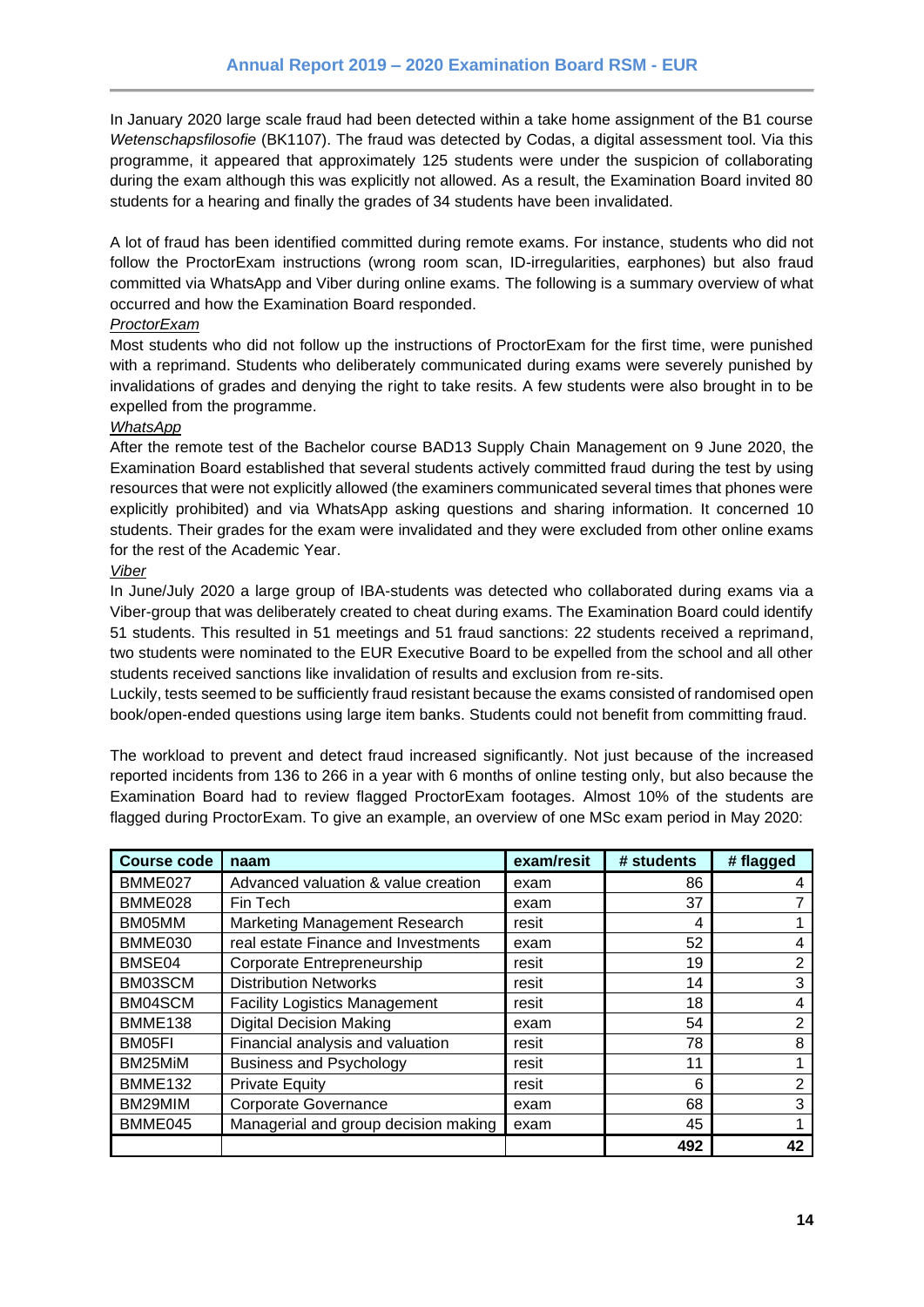The total amount of flagged footage during the Academic Year 2019 – 2020 concerned 79 students. To view each footage takes approximately 20 minutes (including contacts with the Exam Organization and sending messages to students). The reviewed ProctorExam footages resulted in 17 warnings to students.

Another reason for the increase of fraud incidents is probably that due to the online situation, alternative assessments – mostly assignments – replaced written exams: examiners used the plagiarism scanner Turnitin on a large scale which resulted in more cases of plagiarism.

#### <span id="page-14-0"></span>*2.7 Legal protection*

#### <span id="page-14-1"></span>*2.7.1 Settling of disputes*

Students can appeal against the decisions made by examiners and the Examination Board. The procedure is laid down in Article 7.60 et seq. of the Higher Education and Research Act ('WHW'). This legal procedure is an administrative appeal as referred to in Article 1:5, paragraph 2 of the General Administrative Law Act ('Awb'). The Examinations Appeals Board of Erasmus University ('CBE') only performs a review of lawfulness. Both written $^3$  and unwritten law are used as the basis for the review $^4\!$ .

| The table below gives an overview of the appeals over the past six years. |  |  |
|---------------------------------------------------------------------------|--|--|
|                                                                           |  |  |

| <b>Appeals</b>                    | 2014           | 2015           | 2016           | 2017           | $2018 -$<br>2019 | 2019-<br>2020  |
|-----------------------------------|----------------|----------------|----------------|----------------|------------------|----------------|
| <b>Subject</b>                    |                |                |                |                |                  |                |
| Denial BScBA (Colloquium Doctum)  | 1              |                | 1              |                |                  |                |
| Denial pre-Master's               | 9              | 3              |                | $\overline{2}$ |                  | 1              |
| Denial admission MSc programme    | 10             | 10             | 15             | 10             | 4                | $\overline{2}$ |
| Negative bsa                      | 12             | 10             | 16             | 7              | 4                | $\overline{2}$ |
| Denial grade registration         | 1              |                |                |                |                  |                |
| Denial admission Research Project |                | 3              |                | 1              |                  |                |
| Fraud sanction                    | $\overline{2}$ | $\overline{7}$ | 1              | $\overline{2}$ |                  | 9              |
| Denial exemptions                 |                |                |                |                |                  |                |
| Denial additional examination     | $\overline{7}$ | 6              | 1              | 1              | 3                | 1              |
| Denial re-assessment              | $\overline{2}$ | 1              | 1              |                |                  |                |
| Extension validity grade          | $\overline{2}$ | 1              | $\overline{2}$ | $\overline{2}$ |                  |                |
| Denial external elective/project  | 1              |                |                | $\overline{2}$ | 1                |                |
| Last results counts               |                |                | 1              |                |                  |                |
| Disagreement grade                |                |                | 1              | 7              | 12               | 3              |
| Disagreement exam question(s)     |                |                |                | 2              | 1                |                |
| <b>Exclusion course</b>           |                |                |                | 5              |                  |                |
| Compensation not applied          |                |                |                | $\overline{2}$ |                  | 1              |
| Other                             | 3              | $\overline{7}$ | 8              | 3              | 1                | 1              |
| total                             | 50             | 48             | 47             | 46             | 26               | 20             |

<sup>3</sup> Written sources include the Higher Education and Research Act ('WHW'), the Teaching and Examination Regulations ('OER') and the general principles of good governance included in the General Administrative Law Act ('Awb').

<sup>4</sup> Examples of unwritten sources include general principles of good governance and other general legal principles.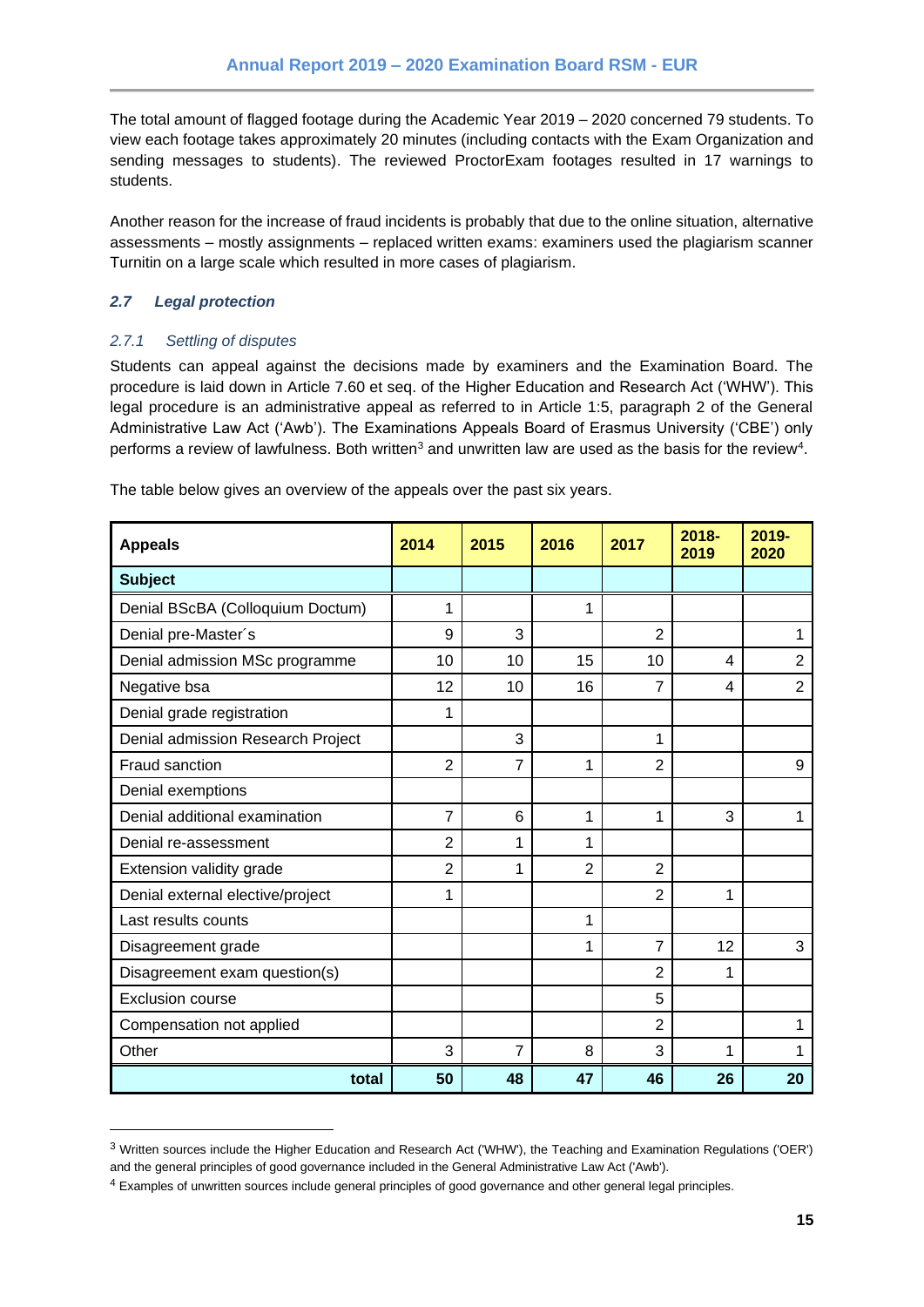| <b>Final decision/verdict</b> | 2014           | 2015 | 2016 | 2017 | $2018 -$<br>2019 | 2019-<br>2020 |
|-------------------------------|----------------|------|------|------|------------------|---------------|
| Premature                     |                |      |      |      |                  |               |
| Withdrawal                    | 16             | 22   | 18   | 26   | 10               | 6             |
| Settlement                    | 31             | 21   | 16   | 8    | 8                | 11            |
| Inadmissible                  |                |      | 2    |      |                  |               |
| Unfounded                     | 4              | 3    | 2    | ⇁    | 7                | 2             |
| Well founded                  |                |      | 1    | 3    | ◢                |               |
| No verdict yet                | $\overline{2}$ |      | 7    |      |                  |               |
| Redirected to ACB*            |                |      | 1    |      |                  |               |
| total                         | 50             | 48   | 47   | 46   | 26               | 20            |

*\*ACB = Algemene Commissie Bezwaarschriften EUR*

It is noteworthy that the number of appeals related to fraud is relatively high. This can be explained by the fact that in June and July 2020 the Examination Board had to deal with a lot of fraud cases during the Covid-19-pandemic due to the fact we had to switch to online testing. The appealed fraud sanctions were all imposed for communicating via WhatsApp and Viber during online assessments.

#### <span id="page-15-0"></span>*2.8 Examination Regulations: Rules and Guidelines*

The Examination Board has regulatory power. The Board sets rules and provides examiners with guidelines and instructions. Those binding instructions are established in the Rules and Guidelines ('**R&G'**) if it concerns rules that are also relevant to know for students (rules regarding assessment, cum laude, compensation, rules of order during exams, exam registration, etc.) and in the Examination Manual for examiners (rules regarding preventing fraud, peer review, exam cover sheets, drafting examinations, etc).

In June 2020, the R&G were established. In the R&G the Examination Board introduced the binding rule for examiners that remote tests must be drafted as open book tests as much as possible, that at least 60% of the assessment must be individual and the absolute cut-off point has been formulated explicitly.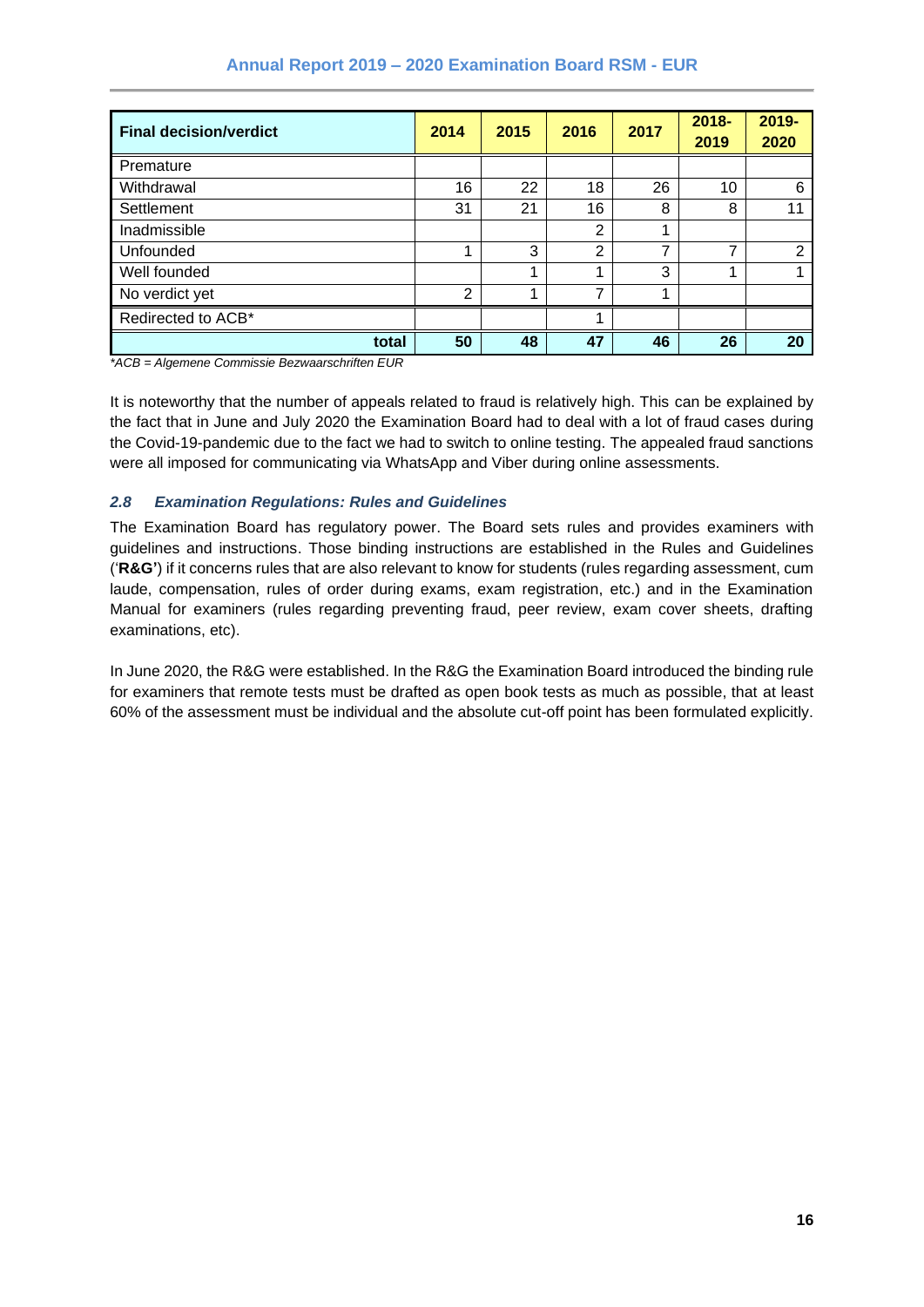### <span id="page-16-0"></span>**3 Decisions in individual cases**

#### <span id="page-16-1"></span>*3.1 Overview*

The Teaching and Examination Regulations (the 'TER') of the various study programmes state in various articles that the Examination Board can allow deviations from the rules in certain cases. The Board may grant exemption from the TER in individual cases, for example, due to personal circumstances, or based on the hardship clause (if a rule would result in unfair consequences in an individual case), or for other specific reasons. The following overview shows the number of requests filed via the EB´s web-portal in Academic Year 2018-2019 and 2019-2020.

| <b>Individual Requests via webportal</b>                     | 2018-2019 | 2019-2020 |
|--------------------------------------------------------------|-----------|-----------|
| Admission course/internship without meeting the requirements | 3         | 25        |
| Appeals                                                      | 21        | 19        |
| Compensation rule                                            | 83        | 280       |
| Complaint                                                    | 74        | 70        |
| <b>Composition Thesis Committee</b>                          | 120       | 32        |
| Confidentiality form                                         | 58        | 28        |
| Declaration functional impairment                            | 146       | 78        |
| Documents without a case                                     | 172       | 117       |
| Early marking of an examination                              | 3         | 0         |
| Elective/Project counting towards curriculum                 | 574       | 572       |
| ERIM customised study programme                              | 4         | 0         |
| Examination under supervision                                | 3         | 0         |
| Exchange & Free-movers                                       | 28        | 4         |
| Exemption                                                    | 111       | 111       |
| Extension validity cases/ partial grades                     | 79        | 68        |
| <b>Extension validity PMB</b>                                | 1         | 1         |
| Extra Exam opportunity                                       | 95        | 115       |
| Following 2 or more electives concurrently                   | 32        | 53        |
| Fraud / Plagiarism                                           | 136       | 266       |
| <b>Grade registration Osiris</b>                             | 43        | 43        |
| <b>IBA to BA transfer</b>                                    | 5         | 5         |
| IBCOM course counting towards curriculum                     | 146       | 98        |
| Late examination registration                                | 11        | 17        |
| <b>Master Admission PMB</b>                                  | 3         | 6         |
| Postponement Active degree granting                          | 163       | 25        |
| Postponement thesis(proposal) deadline                       | 49        | 76        |
| Presence during defense session                              | 43        | 5         |
| Programme registration after 31 August                       | 90        | 75        |
| Ranking statement                                            | 19        | 20        |
| Taking an extra-curricular course                            | 16        | 24        |
| <b>Total</b>                                                 | 2331      | 2233      |

In addition to the requests submitted via the web-portal, the Examination Board is also responsible – by the Dean's mandate – for sending out hundreds of individual decisions such as the final Binding Study Advice in August plus two provisional study advices in December and April, see chapter 5.1.

#### <span id="page-16-2"></span>*3.2 Electives (bachelor and master)*

Students may request permission to take a course from another faculty or university as a bachelor elective or a free elective for the master's programme. The first trimester of the Bachelor 3 year offers students a plenty of alternatives to complete the required 20 EC for electives. For the regular 60 ECTS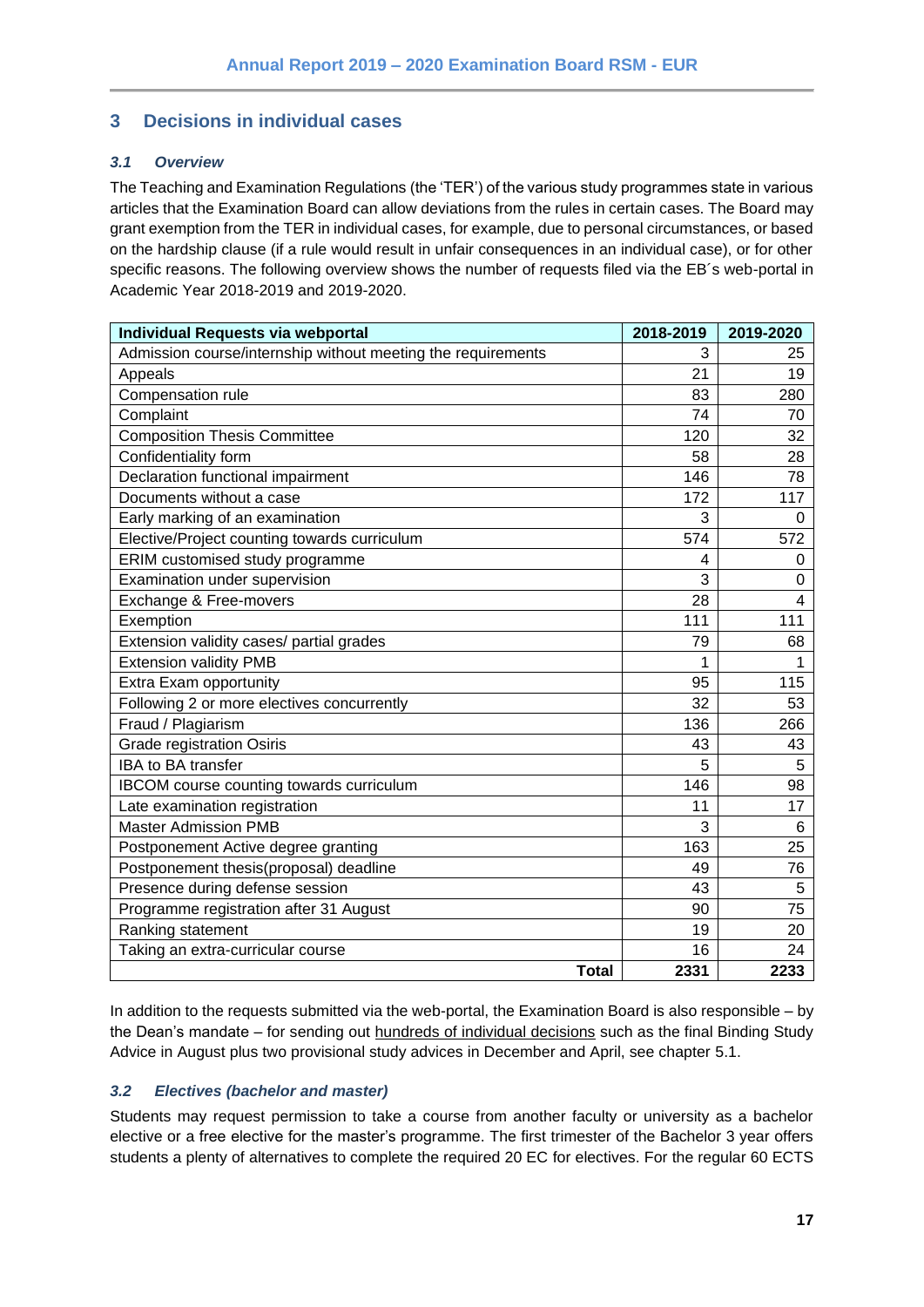master programmes, the free electives concern 6 EC. The majority of the elective requests the Examination Board deals with concern the bachelor's degree programmes.

#### General policy

The general policy of the Examination Board regarding elective courses from another school or university is, first of all, that the course must be part of an accredited degree programme at a Dutch university or a foreign research-driven university. Secondly, the course must have a level equivalent to the RSM course, i.e. it cannot be a bachelor's course as a master's free elective. In terms of content, skills, attitude and testing, the course must also sufficiently fit in with the specified exit qualifications for the programme. Also, it must have added value for the programme, which is why there should not be too much overlap with mandatory parts of the RSM programme concerned. This is often a reason for rejection. The basic rule regarding languages is that, as part of the RSM programmes offered in English, the external course may not be taught in Dutch. Courses in other languages are considered, if there is an assessable (online) manual available in English (or Dutch). The manuals are not required for the language course options offered by the IBA programme.

Furthermore, the course may not count twice: it cannot be part of another degree programme being taken by the student in question. For the bachelor, the Examination Board will then consider an 'exemption' for the same amount of EC - which will not contribute to the final GPA. The Examination Board does not allow exemptions for the master elective. It is also required that the course is taken while the student in question is enrolled at RSM as a student. Finally, in case of a request to let a non-RSM elective count towards the curriculum, explicit approval from the Examination Board is required before the start of the course. The Examination Board will grant their permission if they conclude that the content and level of the elective(s) is of similar university level and supervised and assessed by university examiners.

#### **The number of filed requests 2019-2020:**

In the following table, two request categories are specified: those related to the Dutch spoken bachelor's degree programme Bedrijfskunde (BA) and those related to the English spoken bachelor's and master's degree programmes IBA and MSc's (IBA/MSc).

|                                                    | 2016 |                    | 2017  |     |                    | 2018-2019 |     |                           | 2019-2020 |           |                    |       |
|----------------------------------------------------|------|--------------------|-------|-----|--------------------|-----------|-----|---------------------------|-----------|-----------|--------------------|-------|
| <b>Case type</b>                                   | BA   | <b>IBA/</b><br>MSc | total | BA  | <b>IBA/</b><br>MSc | total     | ΒA  | <b>IBA/</b><br><b>MSc</b> | total     | <b>BA</b> | IBA/<br><b>MSc</b> | total |
| Elective/project<br>counting towards<br>curriculum | 379  | 228                | 607   | 376 | 230                | 606       | 443 | 277                       | 720       | 427       | 243                | 670   |
| Extra-curricular<br>elective                       |      | 2                  | 3     | 12  | 6                  | 18        | 14  |                           | 15        |           | 17                 | 24    |
| total                                              | 380  | 230                | 610   | 388 | 236                | 624       | 457 | 278                       | 735       | 437       | 252                | 694   |

Please note, in the above overview the web-portal requests regarding electives and IBCOM courses are added together.

Furthermore, in the summer period of 2020, as a result of the Corona pandemic and the large workload, the Examination Board had to deal with a processing backlog of about two months. We were therefore only able to process most of the requests submitted during this period at the start of the new academic year. These requests are not included in the table above.

The next table shows that most requests in 2019-2020 are filed by bachelor students. Only **54** of the cases filed were from master students. Around **80 per cent** of the requests relate to 'non-RSM EUR courses'. These are courses from other schools of the Erasmus University, mostly from Erasmus School of Economics (ESE), Erasmus School of Law (ESL) and Erasmus School of History, Culture and Communication (ESHCC).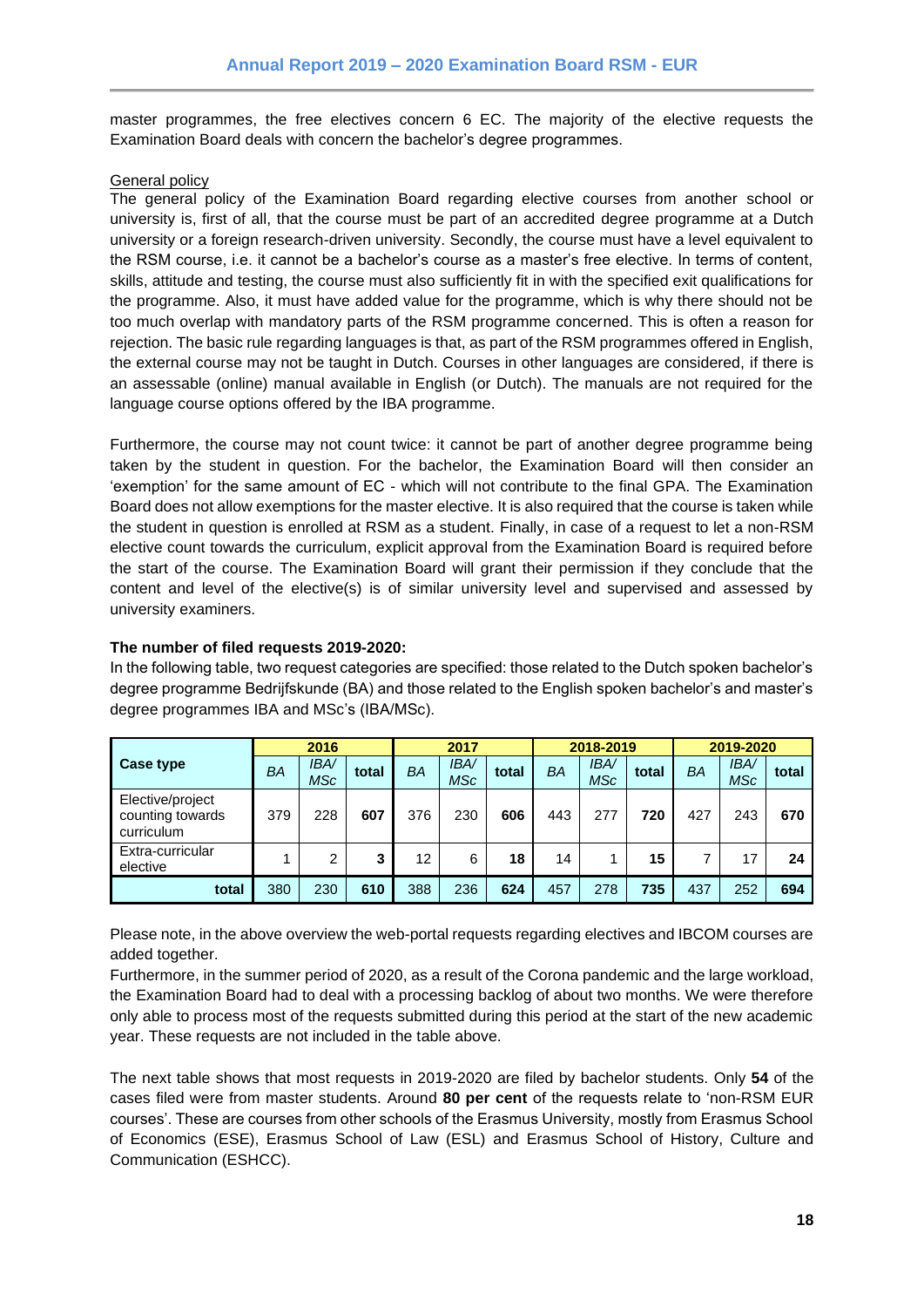BA and IBA requests in the category 'RSM' refer to the free-to-choose RSM bachelor projects such as consultancy and research projects and the STAR Management Week committee. For the master, these numbers refer to student requests to include courses from other RSM master programmes, which are only considered in special cases and with explicit approval from the concerned Academic Director.

Requests recorded as 'Outside EUR' concern courses from other universities in the Netherlands. 'Outside NL' are courses from foreign universities. Although it seems like most requests have been granted, this category 'Outside NL' also refers to adapted requests based on input from the Examination Board support staff or tailor-made decisions (usually the case for foreign course proposals). For MSc purposes, the Academic Directors are consulted to judge whether the external course adds value and quality to the concerning RSM MSc curriculum. Also, in general, quite frequently students requested several courses at once, meaning that below numbers do not exactly represent student numbers but – as mentioned above - the number of filed requests. Lastly, please note that partially approved requests have been categorized as 'granted'.

|                    | BA*     |          | <b>IBA</b> |          | <b>MSc</b> |          |       |
|--------------------|---------|----------|------------|----------|------------|----------|-------|
| <b>Category</b>    | Granted | Rejected | Granted    | Rejected | Granted    | Rejected | total |
| RSM*               | 9       |          | 6          |          | 35         |          | 53    |
| Non-RSM EUR        | 339     | 23       | 149        |          |            |          | 517   |
| <b>Outside EUR</b> | 35      |          | 14         | ⌒        |            |          | 63    |
| Outside NL         | 5       |          |            |          | 6          |          | 24    |
| total              | 388     | 31       | 176        |          | 49         | 5        | 657** |

#### **2019-2020Specifics**

\* *Curricular and extra-curricular requests combined.*

*\*\* The difference of 37 requests with the previous table of year totals is the result of excluding the withdrawn or inapplicable requests.*

#### <span id="page-18-0"></span>*3.3 Functional impairment*

The Examination Board may grant students with a temporary or structural functional impairment (e.g. broken limbs, dyslexia, chronic illnesses etc.) extra and/or special facilities within reasonable limits for the duration of their functional impairment. These facilities are meant to contribute to an equal opportunity towards achieving their academic goals for those students with a functional impairment. Possible facilities are, taking the exam in a separate room with 30 minutes extra time, providing the exam on A3 paper format, taking the exam on a PC. Students must provide all relevant documentation (such as a medical statement) and the Examination Board will consult the student advisers or other experts before taking a decision.

In the Academic Year 2018-2019, the Examination Board received **142** requests for special facilities, **134** were granted. From the 134 approvals there were 31 on a temporary basis and 103 on a structural basis. The Examination Board granted all positive requests 30 minutes extra time in a separate room. In addition, some students were allowed to take the exams on PC or receive exams on A3 format. Almost 95 percent of the total requests have been approved.

| <b>Functional impairment</b> | requests |
|------------------------------|----------|
| AD(H)D                       | 30       |
| Autism                       |          |
| Dyslexia                     | 53       |
| Chronic illness              | 13       |
| Mental illness               | 2        |
| Overig                       | 4በ       |
| Total                        | 138      |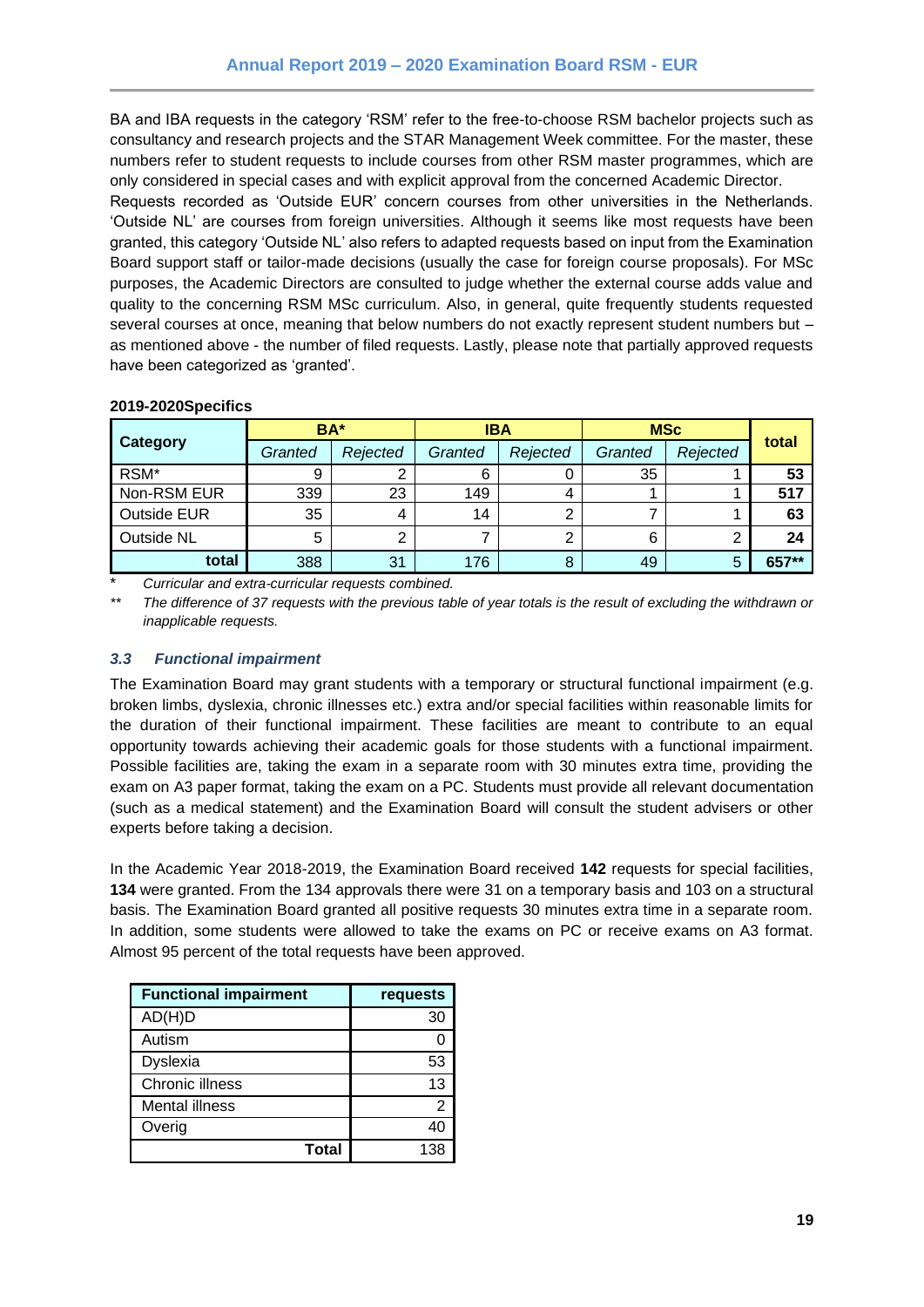| Type of special provision                 | <b>Requests Denied Granted</b> |     |
|-------------------------------------------|--------------------------------|-----|
| Extra time in separate room               | 138                            | 132 |
| Special provision (A3 format/ exam on PC) | 18                             |     |

As of October 2019, requests related to functional impairment must be filed through *Osiris Zaak* instead of the Examination Board's web-portal. The results of 2019 -2020 are not yet known.

### <span id="page-19-0"></span>**4 Non-statutory tasks**

#### <span id="page-19-1"></span>*4.1 Binding study advice*

The Examination Board plays an important role in relation to the binding study advice. The EB issues a provisional advice to all freshmen twice a year, in December and April. At the end of the academic year, in August, the Examination Board issues the final binding study advice by mandate of the Dean. The Examination Board, in collaboration with the student advisers and the student counsellors, prepares this final advice. If the standards have not been met, the student must leave the programme and may not subsequently re-start the programme for the next three academic years.

Before the final decisions are sent, the Examination Board determines in which cases the binding study advice will be postponed because of personal circumstances. If it is plausible that a student has not been able to perform optimally as a result of personal circumstances, he will get the chance to comply with the BSA standard in the subsequent academic year. If the student fails, he must leave the programme at the end of the second year.

In addition, the Examination Board also determines in advance whether there are students who are eligible for application of the hardship clause. These students will not receive a negative final binding study advice despite the fact that they did not meet the BSA standard.

Due to the outbreak of the Covid-19-pandemic, the rules regarding binding study advice have been adjusted in Academic Year 2019-2020. Because students could experience study delay as a result of the corona crisis, agreements have been made at national level about the implementation of the binding study advice in 2019-2020. It was decided that for students who did not meet the BSA-standard at the end of the academic year due to the impact of the coronavirus, the definitive binding study advice would be postponed. They would be given the opportunity to achieve the BSA-norm in the Academic Year 2020-2021. As a result, only those students who, based on their study progress, already were unable to meet the BSA standard before the outbreak of the coronavirus in the Netherlands, have finally received a negative binding study advice. For the other students, who did not meet the BSA-standard at the end of the academic year, their binding study advice is postponed until the end of Academic Year 2020-2021.

| <b>Final Binding Study Advice</b>       |             | 2019-2020          |
|-----------------------------------------|-------------|--------------------|
|                                         | BA (N=1019) | <b>IBA (N=522)</b> |
| <b>Positive BSA</b>                     | 47%         | 64%                |
| Personal circumstances/postponed advice | 31%         | 30%                |
| <b>Negative BSA</b>                     | 1%          | 0%                 |
| Early dropout                           | 21%         | 6%                 |
| Total                                   | 100%        | 100%               |

The next table shows the outcome of the final BSA of academic year 2019-2020 in percentages.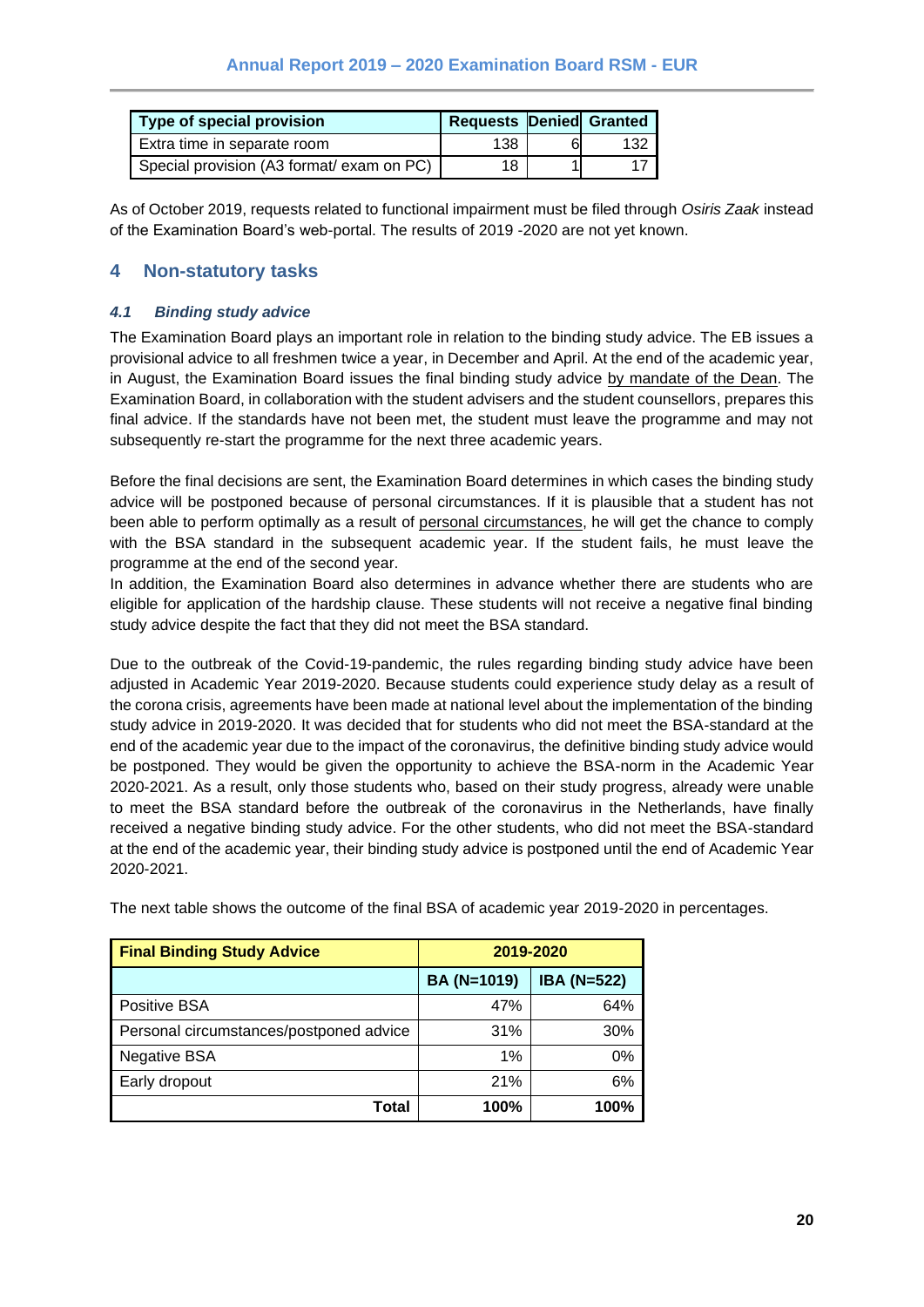#### <span id="page-20-0"></span>*4.2 Drafting the Teaching and Examination Regulations*

The Examination Board advises the Dean regarding the setting of the Teaching and Examination Regulations ('TER') for each programme. The Examination Board can also independently submit proposals for changes to the TER. Although the Teaching and Examination Regulations of the 19 degree programmes are set by the Dean, the Secretary of the Examination Board coordinates the revision of these regulations. Based on the input received from the Executive Directors involved, she drafts the proposals and discusses the proposals with the Programme Committees, Faculty Council and the Examination Board.

In June 2020, the amendment proposals to the TER were established. The most important changes concerned:

- 1. In every TER there are changes regarding the **curriculum**, some small adjustments but also completely new curricula such as the **Business Analytics & Management** programme and the **boosted second curriculum year** of the BSc programmes;
- 2. A seperate Dutch language TER has been drafted for **the parttime MSc BA Master in Management programme**;
- 3. The restriction regarding the **re-sit possibility of B1** courses has been deleted in Article 3.1 and in Article 9.1, par. 5 of the TER;
- 4. A few new rules have been added regarding **on online/remote assessment**, for example the definition of a written test and the introduction of improvement options for other tests than written tests.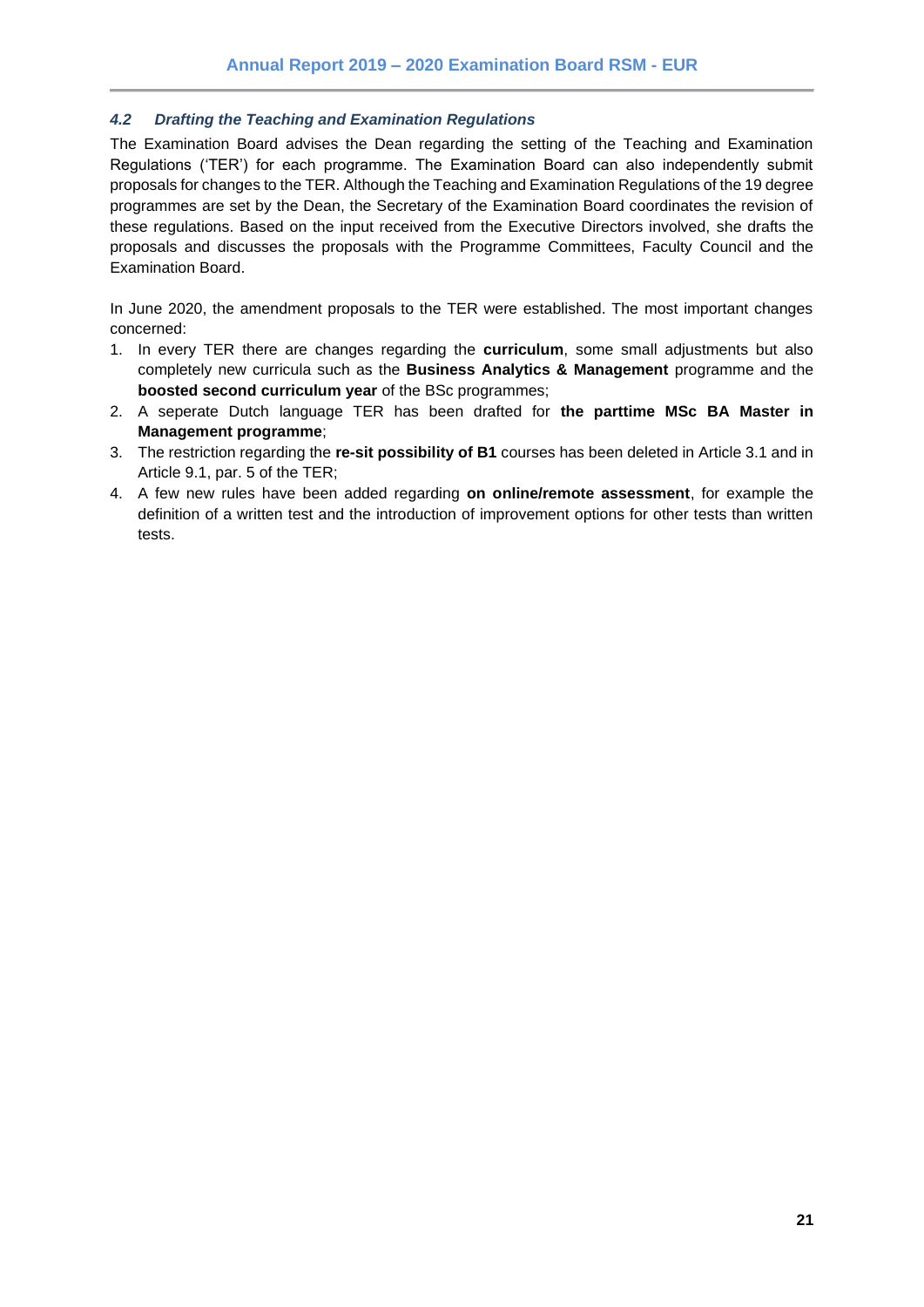## <span id="page-21-0"></span>**5 Focal points**

#### <span id="page-21-1"></span>*5.1 Workload reduction of the Examination Board*

The Examination Board suffers from chronic work overload. To prevent this, the following issues must be tackled.

#### <span id="page-21-2"></span>*5.1.1 Better division of executing and securing tasks*

A better division of tasks regarding quality assurance of assessment between Programme Management and the Examination Board. Programme Management and examiners must execute qualitative assessment, the Examination Board must secure qualitative assessment. The new task division must be established in the new RSM Assessment Policy document. The new division of tasks will improve the testing culture within the School. According to the Examination Board, the division should be as follows:

| Division of tasks between Programme Management and Examination Board                                                                                     |                                                                                                                                                                                                                                                                      |  |  |  |  |  |
|----------------------------------------------------------------------------------------------------------------------------------------------------------|----------------------------------------------------------------------------------------------------------------------------------------------------------------------------------------------------------------------------------------------------------------------|--|--|--|--|--|
| Programme Management executes                                                                                                                            | <b>Examination Board secures</b>                                                                                                                                                                                                                                     |  |  |  |  |  |
| core task 1 securing exit qualifications                                                                                                                 |                                                                                                                                                                                                                                                                      |  |  |  |  |  |
| Drafting Testing Policy, Testing plans, TER, and<br>the evaluation of those and informs the<br>Examination<br>Board<br>about<br>improvement<br>proposals | Gives advice.                                                                                                                                                                                                                                                        |  |  |  |  |  |
| core tasks 2 and 3: quality assessment theses & other examinations                                                                                       |                                                                                                                                                                                                                                                                      |  |  |  |  |  |
| Management has set up and<br>performs a<br>comprehensive<br><b>PDCA</b><br>for<br>cycle<br>quality<br>assurance                                          | Examines whether the PDCA cycle is complete<br>and advices Management on strengthening its<br>quality assurance. EB checks by sampling the<br>quality of thesis & other examinations. Special<br>attention to assessment plans and matrices and<br>group assignments |  |  |  |  |  |
| core tasks 4, 5, 6, 9: guidelines for examinations and fraud                                                                                             |                                                                                                                                                                                                                                                                      |  |  |  |  |  |
| ensures examiners execute guidelines                                                                                                                     | Establishes guidelines regarding examinations<br>(assessment, compensation, peer review etc)<br>and fraud<br>Sampled checks examinations on compliance                                                                                                               |  |  |  |  |  |
| core tasks 7 and 10: monitoring compliance guidelines                                                                                                    |                                                                                                                                                                                                                                                                      |  |  |  |  |  |
| provides EB with information on examinations                                                                                                             | Risbo<br>Monitors<br>examinations<br>based<br>on<br>outcomes, evaluations and student complaints.<br>feedback<br>Management<br>Gives<br>to<br>Sampled checks course manuals on compliance                                                                            |  |  |  |  |  |
| provides Turnitin                                                                                                                                        | Sampled checks use of Turnitin and sanctions<br>fraud                                                                                                                                                                                                                |  |  |  |  |  |
| core task 8: appointment examiners                                                                                                                       |                                                                                                                                                                                                                                                                      |  |  |  |  |  |
| advices on profile examiners                                                                                                                             | Establishes profile for examiners, based on<br>professional and testing expertise                                                                                                                                                                                    |  |  |  |  |  |
| requests EB to appoint lecturers as examiners                                                                                                            | Assesses compliance with profile and appoints<br>examiners                                                                                                                                                                                                           |  |  |  |  |  |
| responsible for the assessment expertise of<br>examiners                                                                                                 |                                                                                                                                                                                                                                                                      |  |  |  |  |  |
| core task 11: organization examinations                                                                                                                  |                                                                                                                                                                                                                                                                      |  |  |  |  |  |
| EUR management executes in consultation with<br>EUR schools and EUR examination boards                                                                   | feedback.<br><b>Blind</b><br>Gives<br>spot<br>archiving<br>is<br>procedures examinations                                                                                                                                                                             |  |  |  |  |  |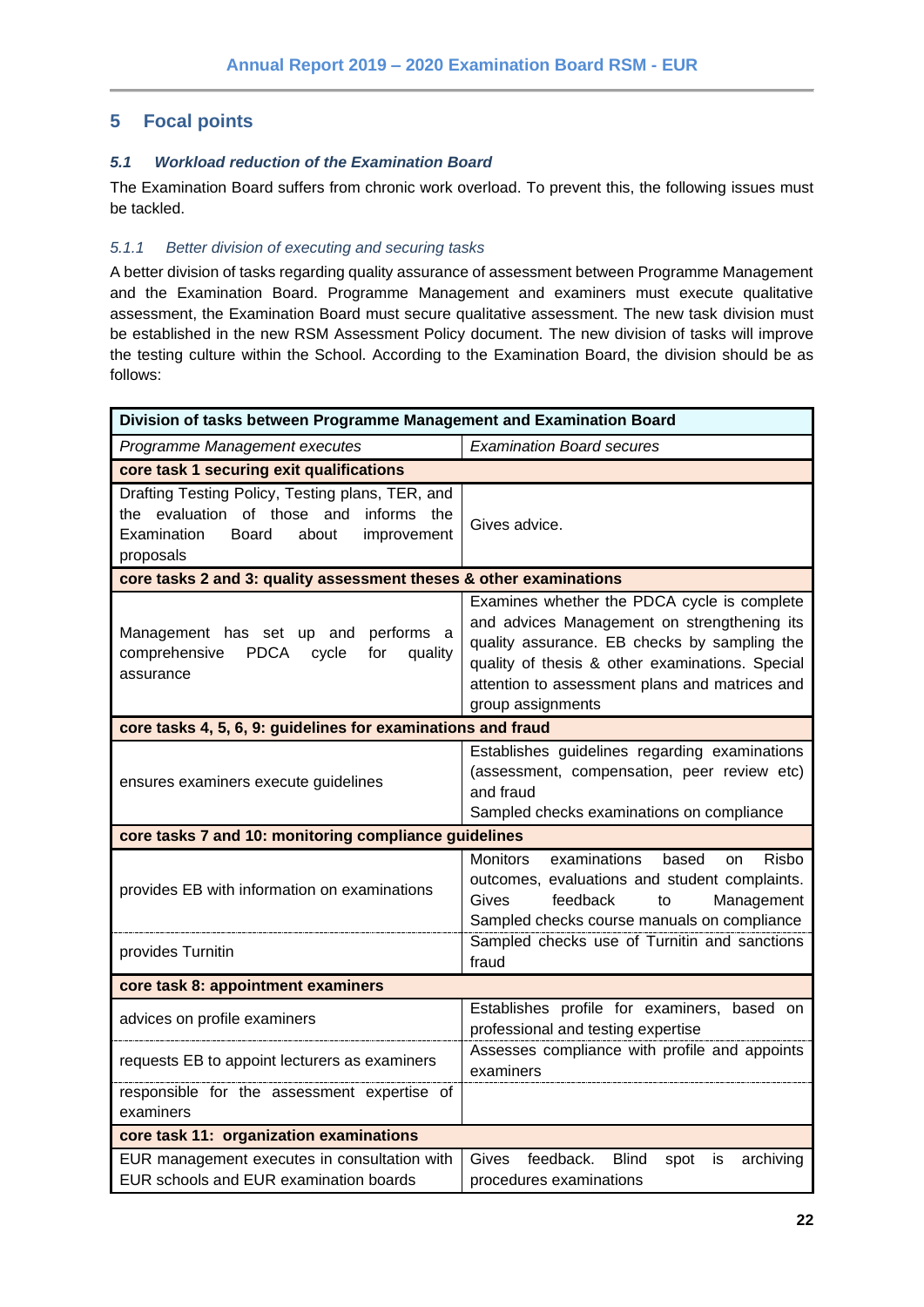#### <span id="page-22-0"></span>*5.1.2 IT-support*

The use of IT can potentially reduce the workload. The Examination Board requested the following support:

- − Optimizing the appointment of examiners (Data Warehouse Project);
- − Sufficient support for efficient digital student requests handling (transfer from Decos to Osiris Zaak);
- − Process re-design for an efficient course manual review;
- − Process design for a digital Examination Monitor that provides transparent insights into the quality of assessment and functions as an essential part of the cyclical system of internal quality assurance;
- − Archiving student exams (EUR project).

#### <span id="page-22-1"></span>*5.1.3 Task transfer*

The Examination Board would like to transfer non-statutory tasks to other departments. A very timeconsuming task is drafting the Teaching and Examination Regulations. These regulations must be established by the Dean but in fact these are drafted by the Examination Board. The Examination Board proposes to hire a T5-lawyer (familiar with Algemene wet bestuursrecht and Higher Education Law) to coordinate regulations and to handle other legal procedures such as appeals against admission denials etc.

#### <span id="page-22-2"></span>*5.2 Online assessment in the future*

Online assessment will probably be another standard testing method in the future, also after the virus pandemic. The fraud prevention and quality assurance of online assessments needs further improvement. Online proctoring is not the answer certainly not since a lot of international students have unstable internet connectivity and students have more opportunities to work together. A possible answer might be introducing other testing methods on a higher level of Bloom's taxonomy. Or, testing via worldwide assessment centres. This issue needs further exploration.

#### <span id="page-22-3"></span>*5.3 Quality assurance of Bachelor and Master thesis or end portfolio*

Within the Bachelor and Master programmes new ways are discussed to demonstrate that students have achieved the intended learning outcomes. The Examination Board must prepare for this.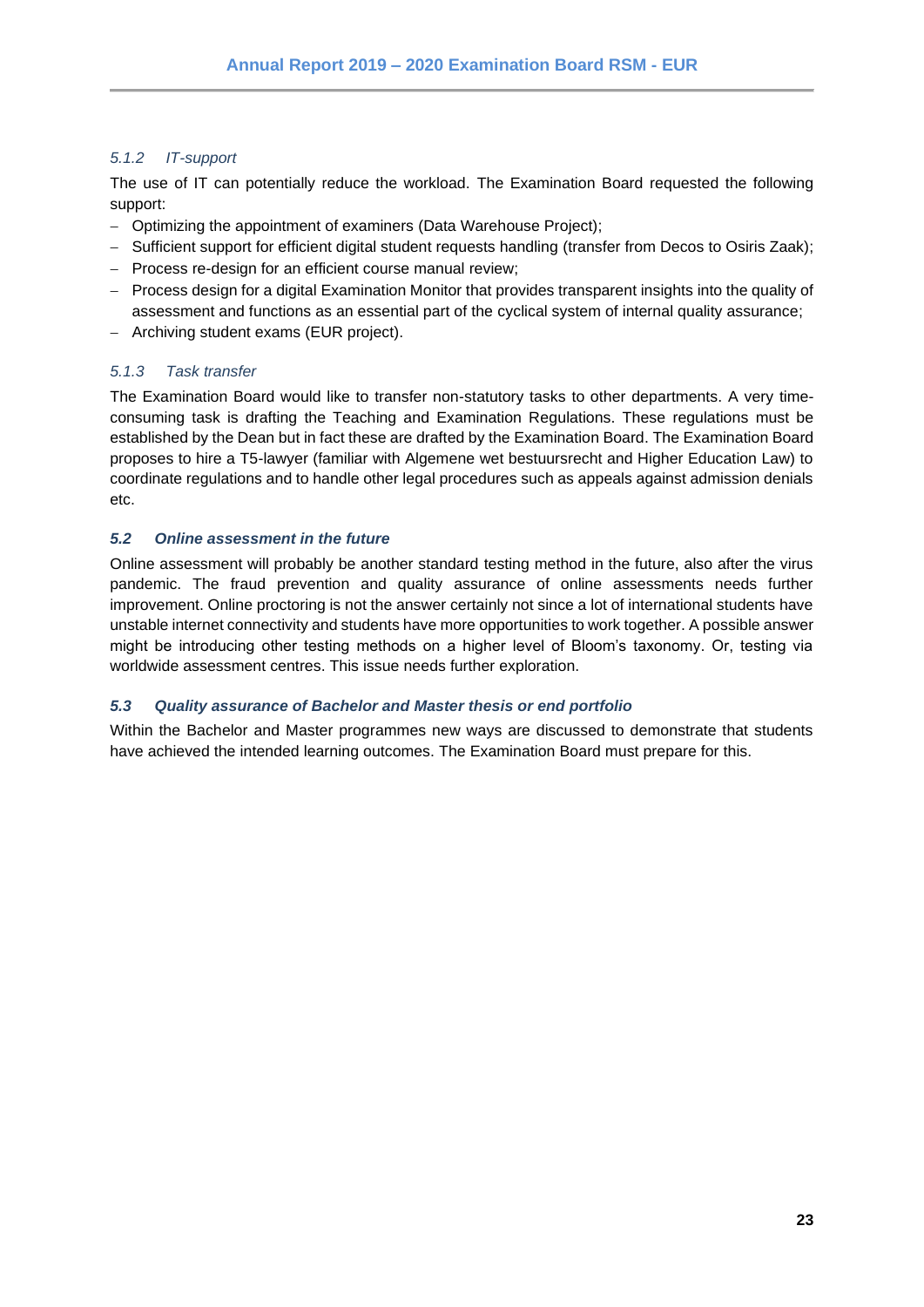## <span id="page-23-0"></span>**6 Appendix A. Tasks of the Examination Board**

The legal framework of the Examination Board RSM - EUR is given by Dutch Law, in particular the Dutch Higher Education and Research Act (*Wet op het hoger onderwijs en wetenschappelijk onderzoek-WHW*). The Examination Board has many different tasks. Generally, the following components can be discerned:

- 1. *Supervisory responsibility with regard to exams and examinations*. This responsibility is manifested in the competence of the Examination Board to:
	- a. award the degree certificate;
	- b. appoint the examiners;
	- c. supervise the quality of final exams, examinations and tests (verification of required exit qualifications);
	- d. take disciplinary action in case of fraud;
	- e. supervise the implementation and execution of the examination regulations with due observance of the common legal principles such as equality, legal security, legitimacy, reasonableness, fair play and so on;
	- f. act as mediator or as the defendant in case of disputes or appeals.
- 2. *Regulatory tasks:* The Examination Board sets rules and gives instructions to the examiners. These rules have been laid down in the *Rules and Guidelines as well as in the Examination Manual for examiners*. These rules concern matters such as order during examinations, fraud, assessment criteria, compensation rules, classifications (such as (summa) cum laude).
- 3. *Tasks that are further defined in the Teaching and Examinations Regulation or 'Onderwijs- en Examenregeling'* (TER or OER) established by the Dean. This concerns the granting of exemptions from the TER in individual cases due to personal circumstances or on grounds of the hardship clause (if a rule in an individual case leads to unreasonable consequences). A few examples are: the granting of exemptions for courses, the interim advice within the framework of the binding study advice, the adjustment of the norm of the binding study advice in the case of personal circumstances, granting extra examination opportunities.
- 4. *Advisory tasks*: the Examination Board advises the Dean regarding the Teaching and Examination Regulations.
- 5. *Mandate*: the Examination Board has been mandated by the Dean to establish the final BSA.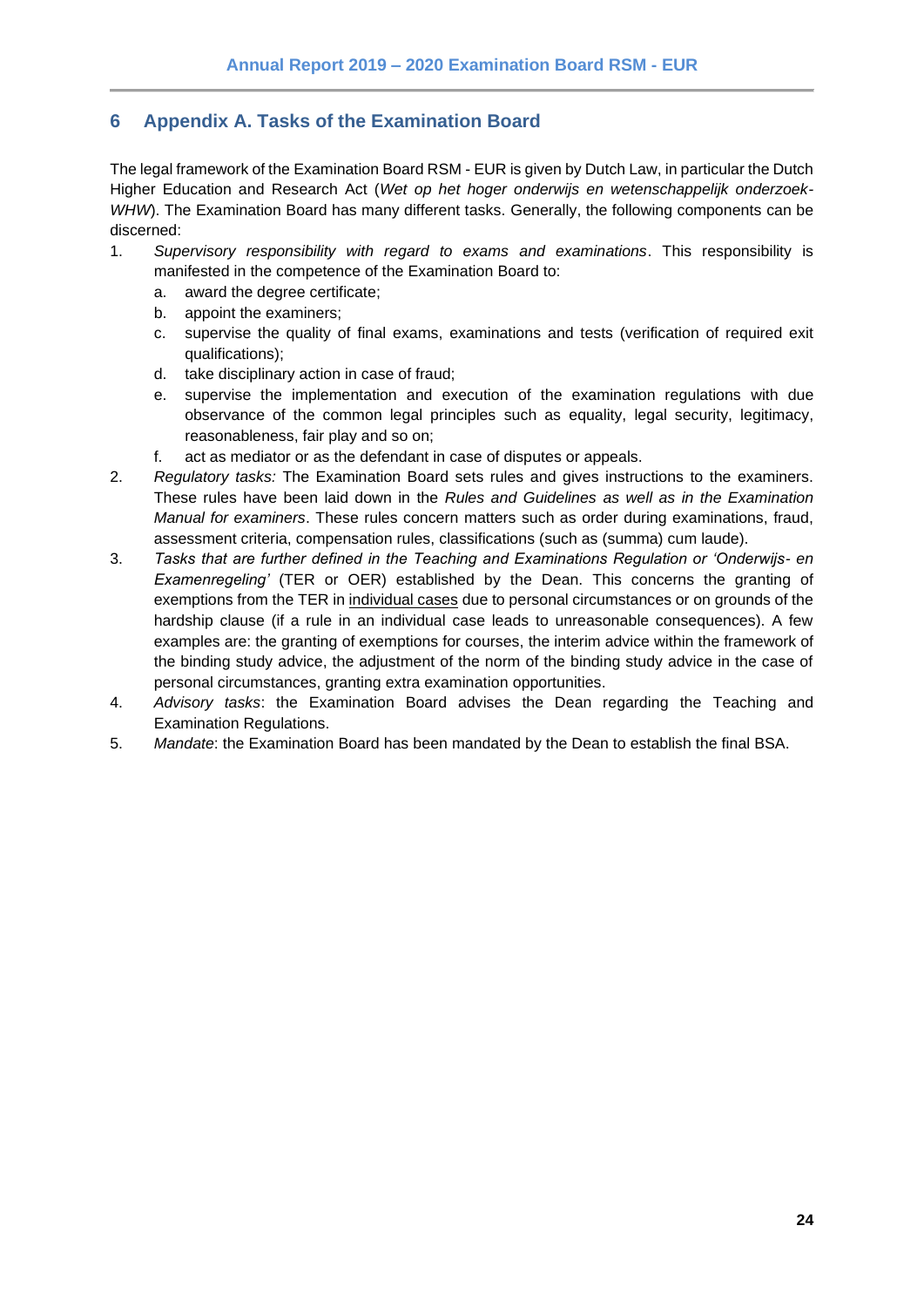## <span id="page-24-0"></span>**7 Appendix B: Core tasks according to the Inspectorate of Education**

|                | <b>Checklist 11 core tasks quality assurance examinations</b>                                                       |
|----------------|---------------------------------------------------------------------------------------------------------------------|
| 1              | Periodic verification of whether examinations as a whole test the required exit<br>qualifications                   |
| $\overline{2}$ | Periodic verification of the quality of final exams.                                                                |
| $\mathbf{3}$   | Periodic verification of the quality of non-final examinations.                                                     |
| 4              | Examiners receive guidelines for drafting examinations.                                                             |
| 5              | Examiners receive guidelines for conducting examinations.                                                           |
| 6              | Examiners receive guidelines for the assessment of examinations and determining<br>results.                         |
| $\overline{7}$ | Monitoring compliance with guidelines.                                                                              |
| 8              | Appointment of examiners for a specific component of the study programme.                                           |
| 9              | Establishing a procedure to be followed by examiners in suspected cases of fraud.                                   |
| 10             | Investigation as to whether examiners act in accordance with the guidelines and<br>regulations pertaining to fraud. |
| 11             | Ensuring quality of the organization and procedures of examinations                                                 |

Based on the Research Report *"Further Improvement, Examination boards in higher education", Inspectorate of Education, 2015,* **Table 5.1a.** The last row has been added after an amendment of the Higher Education Act (Article 7.12b, par.1 sub e WHW)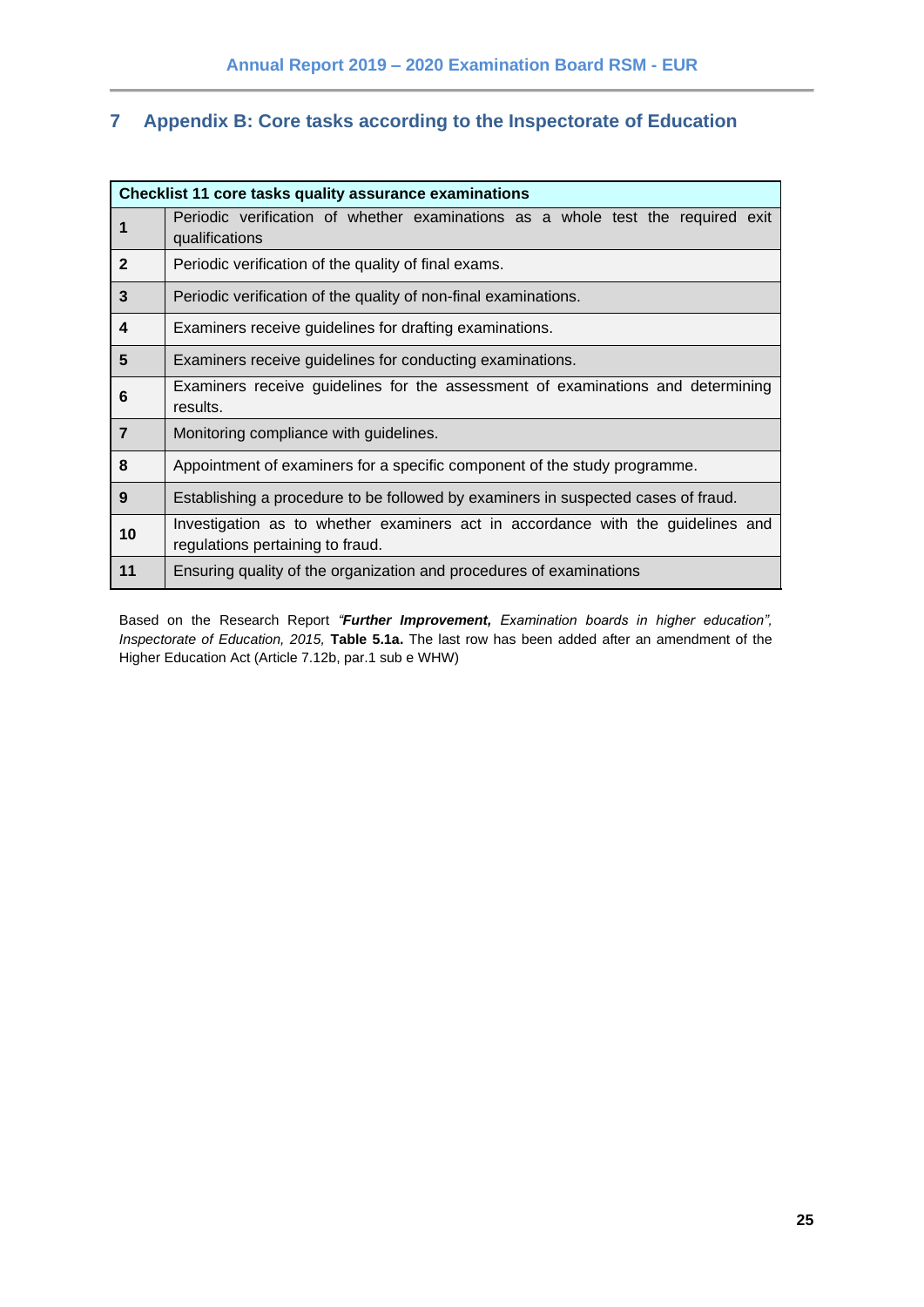| <b>Programme</b>         | <b>CROHO</b> | Language | <b>ECTS</b> | ft/pt | 2016 | 2017 | 2018 | 2019 | 2020 |
|--------------------------|--------------|----------|-------------|-------|------|------|------|------|------|
| <b>BSc BA</b>            | 50645        | Dutch    | 180         | ft    | 1971 | 2145 | 2524 | 2726 | 2978 |
| <b>BScIBA</b>            | 50952        | English  | 180         | ft    | 1505 | 1516 | 1514 | 1520 | 1576 |
| <b>Premaster Dutch</b>   |              |          |             |       | 18   | 23   | 24   | 93   | 156  |
| Premaster English        |              |          |             |       | 24   | 38   | 41   | 35   | 70   |
| <b>MSc BA</b>            | 60644        |          | 60          | ft    |      |      |      |      |      |
| - AFM                    | 60644        | English  | 60          | ft    | 188  | 164  | 151  | 134  | 186  |
| - MiM                    | 60644        | English  | 60          | ft    | 155  | 143  | 136  | 134  | 103  |
| - Parttime MiM/PMB       | 60644        | Dutch    | 60          | pt    | 267  | 295  | 268  | 197  | 45   |
| - BAM                    | 60644        | English  | 60          | ft    |      |      |      |      | 85   |
| <b>MSc BIM</b>           | 60453        | English  | 60          | ft    | 482  | 474  | 361  | 364  | 341  |
| MSc FI (incl FI-A)       | 60409        | English  | 60          | ft    | 548  | 580  | 590  | 556  | 496  |
| MSc GBS                  | 60456        | English  | 60          | ft    | 114  | 136  | 157  | 186  | 256  |
| <b>MSc HRM</b>           | 60645        | English  | 60          | ft    | 62   | 48   | 39   | 34   | 50   |
| MSc IM / CEMS            | 60256        | English  | 90          | ft    | 140  | 133  | 129  | 131  | 125  |
| <b>MSc MI</b>            | 60458        | English  | 60          | ft    | 124  | 132  | 112  | 110  | 121  |
| <b>MSc MM</b>            | 60063        | English  | 60          | ft    | 257  | 259  | 248  | 272  | 351  |
| MSc OCC                  | 60457        | English  | 60          | ft    | 60   | 55   | 54   | 48   | 65   |
| MSc SE                   | 60455        | English  | 60          | ft    | 101  | 63   | 78   | 77   | 92   |
| MSc SM                   | 60066        | English  | 60          | ft    | 257  | 252  | 265  | 294  | 431  |
| MSc SCM                  | 60093        | English  | 60          | ft    | 249  | 232  | 204  | 163  | 213  |
| <b>ERIM Research MSc</b> | 60313        | English  | 120         | ft    | 21   | 23   | 15   | 9    | 2    |
| MSc CC                   | 75049        | English  | 60          | pt    | 27   | 71   | 96   | 70   | 74   |
| Total                    |              |          |             |       | 6570 | 6782 | 7006 | 7153 | 7816 |

## <span id="page-25-0"></span>**8 Appendix C. Programme overview including enrolled students**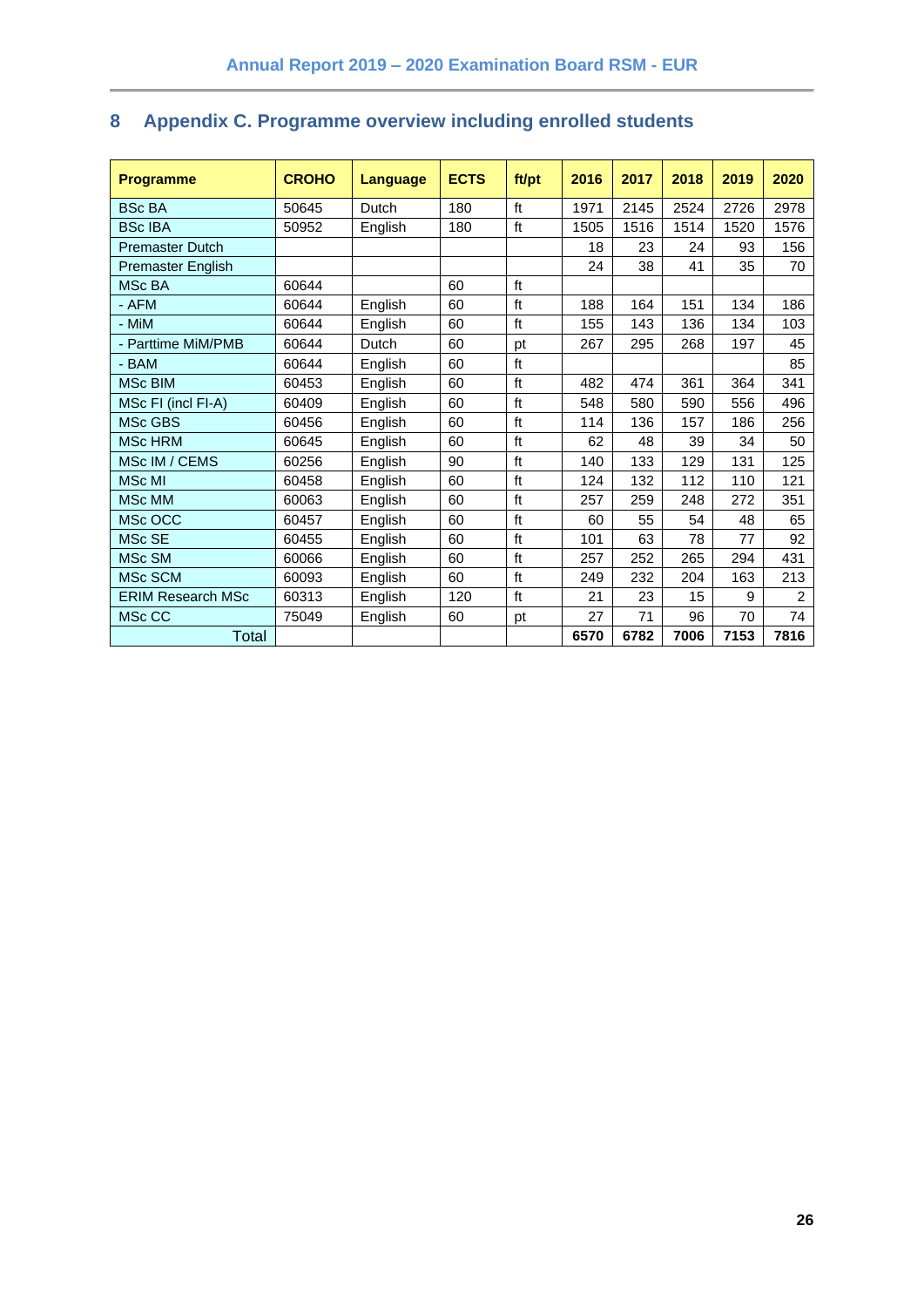## <span id="page-26-0"></span>**9 Appendix D. Portfolio allocation of the Examination Board**

|                          | Allocation of tasks by subject                             | <b>Board member</b>                |  |  |  |
|--------------------------|------------------------------------------------------------|------------------------------------|--|--|--|
|                          | Chairman                                                   |                                    |  |  |  |
|                          | Representation EB (OVE, PM, AD)                            |                                    |  |  |  |
| -                        | Signing of diplomas                                        |                                    |  |  |  |
| $\qquad \qquad -$        | Appointment of examiners                                   | Prof.dr. L.C.P.M. Meijs (Chairman) |  |  |  |
|                          | Issues related to post-experience master programmes        |                                    |  |  |  |
|                          | Issues related to PhD-trajectories                         |                                    |  |  |  |
|                          | <b>External input</b>                                      |                                    |  |  |  |
|                          | Issues related to external input such as exemptions on the |                                    |  |  |  |
|                          | basis of competencies gained elsewhere, Exchange,          | Dr. W. Hulsink                     |  |  |  |
|                          | Electives, Minors                                          |                                    |  |  |  |
|                          | Complaints regarding examinations MSc programmes           |                                    |  |  |  |
|                          | Fraud issues MSc                                           |                                    |  |  |  |
|                          | <b>Quality control</b>                                     |                                    |  |  |  |
|                          | <b>Examination monitoring</b>                              |                                    |  |  |  |
| $\qquad \qquad -$        | <b>Examiners regulations</b>                               |                                    |  |  |  |
| $\qquad \qquad -$        | Complaints regarding B2 & B3 exams                         | Ir. A.J. Roodink (Vice Chairman)   |  |  |  |
|                          | Fraud issues BSc                                           |                                    |  |  |  |
|                          | Issues related to the PMB Programme/ MiM pt                |                                    |  |  |  |
|                          | Temporarily: issues related to Bachelor 2 & 3              |                                    |  |  |  |
|                          | <b>External member</b>                                     | Dr. M.B.J. Schauten                |  |  |  |
|                          | <b>External member (Exam quality control)</b>              | Drs. B. Nijveld                    |  |  |  |
|                          | <b>Quality control MSc programmes</b>                      |                                    |  |  |  |
|                          | MSc courses (assessment plans)                             | Prof.dr.ir. H.J. de Vries          |  |  |  |
| $\overline{\phantom{0}}$ | MSc examinations (peer review)                             |                                    |  |  |  |
|                          | Issues related to ERIM Research Master and MSc CC          |                                    |  |  |  |
|                          | <b>Study progress Bachelor 1</b>                           |                                    |  |  |  |
|                          | <b>BSA</b>                                                 |                                    |  |  |  |
|                          | Other issues related to B1 exams                           |                                    |  |  |  |
|                          | Functional impairment                                      | Dr. I. Bogenrieder                 |  |  |  |
|                          |                                                            |                                    |  |  |  |
|                          | Complaints regarding B1 exams                              |                                    |  |  |  |
|                          | Temporarily: Requests for extra examination opportunities  |                                    |  |  |  |
|                          | and for exemptions                                         |                                    |  |  |  |
|                          | Graduation routes (bachelors' and masters')                |                                    |  |  |  |
|                          | Supervisor Thesis Quality Check committee                  | Dr. J.P.J.M. Essers                |  |  |  |
|                          | Issues related to the thesis Trajectories MSc and BSc      |                                    |  |  |  |
|                          | Temporarily: Validity terms of examinations                |                                    |  |  |  |
|                          | Supervising the implementation of and derogation from      |                                    |  |  |  |
|                          | Examination rules / bachelors' programmes                  |                                    |  |  |  |
|                          | Request for extra examination opportunities                | Vacature                           |  |  |  |
| -                        | Requests for exemptions<br>Validity terms of examinations  |                                    |  |  |  |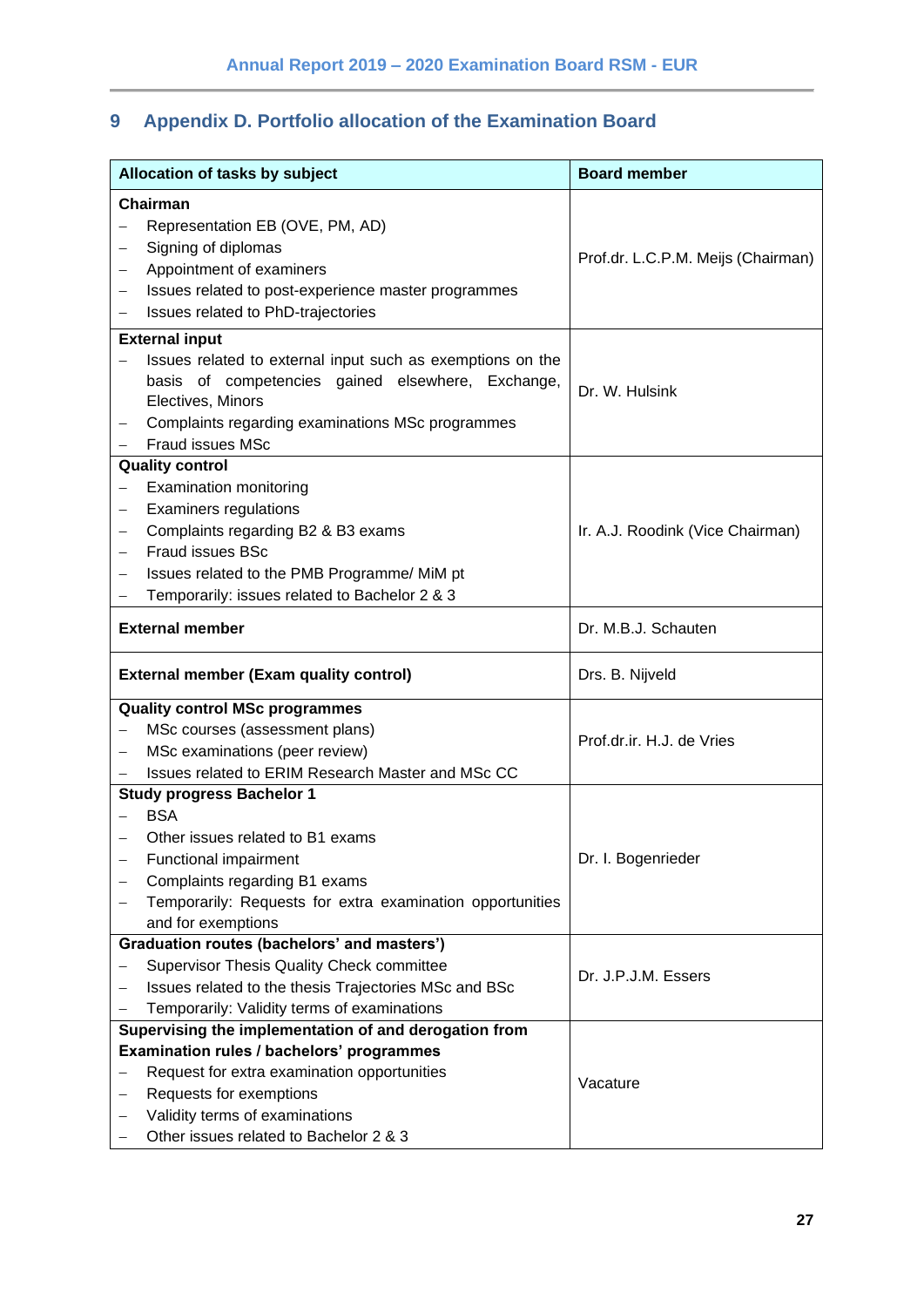| <b>Cluster</b> | #  | <b>Kerntaak</b>                                                                                                                                         | 1                  | $\mathbf{2}$ | 3             | 4                   | 5            |
|----------------|----|---------------------------------------------------------------------------------------------------------------------------------------------------------|--------------------|--------------|---------------|---------------------|--------------|
|                |    |                                                                                                                                                         |                    |              |               |                     |              |
| $\mathbf{I}$   | 1  | onderzoekt<br>examencommissie<br>De<br>periodiek of het totale pakket van                                                                               |                    |              |               |                     |              |
|                |    | tentamens gezamenlijk de vereiste                                                                                                                       |                    |              |               |                     |              |
|                |    | eindkwalificaties toetst (of laat dit                                                                                                                   |                    |              |               |                     |              |
|                |    | onderzoeken).                                                                                                                                           |                    |              |               |                     |              |
|                | la | De examencommissie adviseert eens in                                                                                                                    |                    |              |               |                     |              |
|                |    | de drie jaar over het toetsbeleid                                                                                                                       | ⊠                  | $\Box$       | $\perp$       | ⊠                   | п            |
|                |    | (actualiteit, volledigheid, draagvlak) en                                                                                                               |                    |              |               |                     |              |
|                |    | monitort jaarlijks de voortgang t.a.v. de                                                                                                               |                    |              |               |                     |              |
|                |    | acties n.a.v. uitgebracht advies.                                                                                                                       |                    |              |               |                     |              |
|                | Т5 | De Examencommissie RSM heeft in 2008 een Notitie Integraal Toetsbeleid                                                                                  |                    |              |               |                     |              |
|                |    | vastgesteld in overleg met de Opleidingsdirectie. De grote lijnen en de rol van de                                                                      |                    |              |               |                     |              |
|                |    | verschillende betrokken partijen bij de kwaliteit van toetsing en de wijze waarop het                                                                   |                    |              |               |                     |              |
|                |    | toezicht wordt uitgeoefend is hierin vastgelegd. In de notitie is vastgelegd hoe het                                                                    |                    |              |               |                     |              |
|                |    | totale toetspakket wordt geborgd. Het borgingsproces bestaat uit veel onderdelen                                                                        |                    |              |               |                     |              |
|                |    | waaronder de tentamenmonitor, de thesis monitor, controle course manuals etc. Op                                                                        |                    |              |               |                     |              |
|                |    | elk van de onderdelen wordt door de Examencommissie jaarlijks of tweejaarlijks<br>advies                                                                |                    | de           |               | onderwijsdirectie.  |              |
|                |    | uitgebracht<br>aan<br>Daarnaast wordt de Examencommissie vooruitlopend op een accreditatie/visitatie                                                    |                    |              |               |                     |              |
|                |    | door de onderwijsdirectie betrokken bij het facultaire toetsbeleid en de toetsplannen                                                                   |                    |              |               |                     |              |
|                |    | zelfevaluaties t.b.v.<br>via de<br>opleiding<br>per                                                                                                     |                    | de           | accreditatie. | In.                 | deze         |
|                |    | accreditatierapporten zijn de eindtermen vastgesteld en het kader van de toetsing                                                                       |                    |              |               |                     |              |
|                |    | op vakniveau omschreven. De Examencommissie controleert daarbij dat alle                                                                                |                    |              |               |                     |              |
|                |    | minimaal tweemaal worden afgedekt door de vakken. De<br>eindtermen                                                                                      |                    |              |               |                     |              |
|                |    | examencommissie geeft daarop ook een akkoord of niet en geeft zo nodig                                                                                  |                    |              |               |                     |              |
|                |    | adviezen.                                                                                                                                               |                    |              |               |                     |              |
|                | lb | De examencommissie adviseert iedere                                                                                                                     |                    |              |               |                     |              |
|                |    | opleiding eens in de drie jaar, en bij                                                                                                                  | П                  | П            | П             | 図                   | $\mathsf{L}$ |
|                |    | wijzigingen in het curriculum jaarlijks,                                                                                                                |                    |              |               |                     |              |
|                |    | over het toetsplan, en de aansluiting op                                                                                                                |                    |              |               |                     |              |
|                |    | toetsbeleid en op toetsmatrijzen.                                                                                                                       |                    |              |               |                     |              |
|                |    | Naast de rol van de Examencommissie als beschreven onder la, controleert de                                                                             |                    |              |               |                     |              |
|                |    | Examencommissie via de course manuals van de opleidingen of de gestelde                                                                                 |                    |              |               |                     |              |
|                |    | leerdoelen zijn geformuleerd, of ze in overeenstemming zijn met het facultaire                                                                          |                    |              |               |                     |              |
|                |    | toetsbeleid, de eindtermen van de opleiding en of de leerdoelen zijn vertaald naar                                                                      |                    |              |               |                     |              |
|                |    | een assessment plan. Tekortkomingen worden naar de onderwijsdirectie<br>teruggekoppeld. Alle course manuals van de bacheloropleidingen worden jaarlijks |                    |              |               |                     |              |
|                |    | gecontroleerd, de course manuals van alle MSc-opleidingen worden minimaal eens                                                                          |                    |              |               |                     |              |
|                |    | in de 4 jaar gecontroleerd en in ieder geval indien er inhoudelijk iets is gewijzigd.                                                                   |                    |              |               |                     |              |
|                |    | NB.<br>manuals van<br>De<br>course                                                                                                                      | de post-experience |              |               | opleiding Corporate |              |
|                |    | Communications en van de part time opleiding Bedrijfskunde worden niet of                                                                               |                    |              |               |                     |              |
|                |    | nauwelijks gecontroleerd.                                                                                                                               |                    |              |               |                     |              |
|                | Iс | examencommissie<br>adviseert<br>De<br>de                                                                                                                |                    |              |               |                     |              |
|                |    | opleiding<br>jaarlijks<br>over<br>haar                                                                                                                  | П                  | П            | ⊠             | П                   |              |
|                |    | kwaliteitszorg rond de tentaminering en                                                                                                                 |                    |              |               |                     |              |
|                |    | examinering,<br>en gaat daarvoor<br>in.                                                                                                                 |                    |              |               |                     |              |
|                |    | gesprek met de opleidingscommissie.                                                                                                                     |                    |              |               |                     |              |

## <span id="page-27-0"></span>**10 Appendix E. Checklist core task (august 2020)**

 $5T = Toelichting$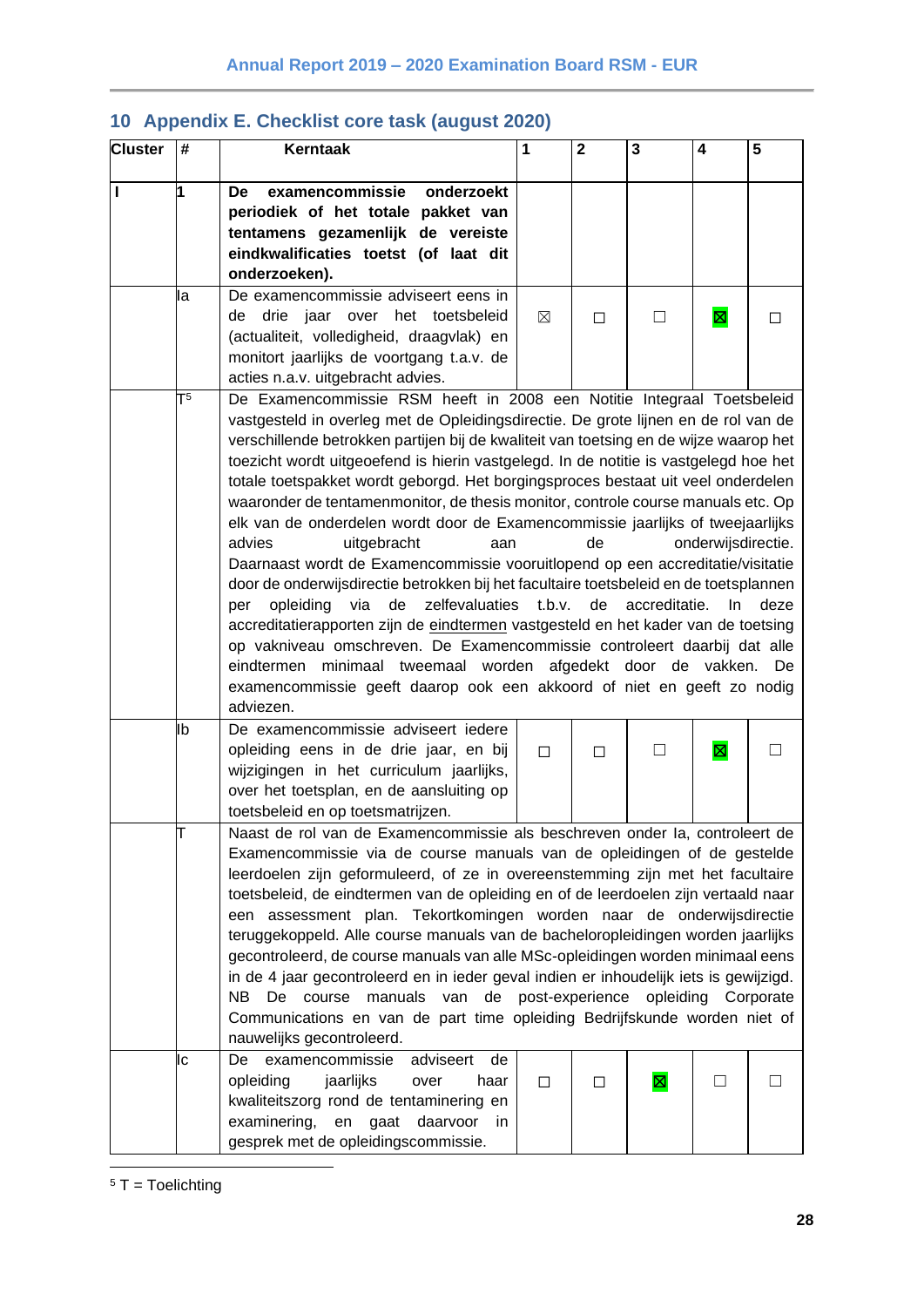|   | Τ   | Jaarlijks doet de Examencommissie uitgebreid verslag over haar taken in een                                                                                         |  |  |  |  |  |
|---|-----|---------------------------------------------------------------------------------------------------------------------------------------------------------------------|--|--|--|--|--|
|   |     | jaarverslag. Dit jaarverslag wordt besproken met de onderwijsdirectie. Onderwerp                                                                                    |  |  |  |  |  |
|   |     | van de bespreking zijn de uitkomsten en de actiepunten voor het volgende jaar en                                                                                    |  |  |  |  |  |
|   |     | de door de directie toe te kennen faciliteiten.                                                                                                                     |  |  |  |  |  |
|   |     | Verder voert de Examencommissie RSM een uitgebreide tentamenmonitor uit met                                                                                         |  |  |  |  |  |
|   |     | betrekking tot de tentamens van de bacheloropleidingen, een oppervlakkige                                                                                           |  |  |  |  |  |
|   |     | monitor van de tentamens van de masteropleidingen en een tweejaarlijkse                                                                                             |  |  |  |  |  |
|   |     | uitgebreide steekproef van de kwaliteit van de eindwerken van de                                                                                                    |  |  |  |  |  |
|   |     | masteropleidingen. In deze monitor worden ook de studentenevaluaties                                                                                                |  |  |  |  |  |
|   |     | meegenomen. Jaarlijks doet de Examencommissie verslag van de monitoren in het                                                                                       |  |  |  |  |  |
|   |     | jaarverslag Tentamenmonitor. In deze monitor wordt ook verslag gedaan van de                                                                                        |  |  |  |  |  |
|   |     | grootschalige studentenklachten. Gedurende het proces van een klachtafhandeling                                                                                     |  |  |  |  |  |
|   |     | is voorzien in een terugkoppeling naar de opleidingsdirectie.                                                                                                       |  |  |  |  |  |
|   |     | Score 3 is toebedeeld omdat de terugkoppeling naar de onderwijsdirecties sterk                                                                                      |  |  |  |  |  |
|   |     | verbeterd kan worden. Bovendien mist de monitor van de master tentamens                                                                                             |  |  |  |  |  |
|   |     | diepgang. Gelet op de Handreiking kerntaak 1 is het de vraag of de monitor door                                                                                     |  |  |  |  |  |
|   |     | Examencommissie<br>worden.<br>de<br>uitgevoerd<br>moet                                                                                                              |  |  |  |  |  |
|   |     | Overigens, de tentamens van de post-initiële opleiding Corporate Communication                                                                                      |  |  |  |  |  |
|   |     | worden niet in de tentamenmonitor meegenomen.                                                                                                                       |  |  |  |  |  |
|   | lld | Overige<br>activiteiten<br>de<br>van                                                                                                                                |  |  |  |  |  |
|   |     | examencommissie of veranderingen in<br>⊠<br>□<br>П<br>□<br>П                                                                                                        |  |  |  |  |  |
|   |     | de toetsing die de examencommissie in                                                                                                                               |  |  |  |  |  |
|   |     | dit kader wil vermelden.                                                                                                                                            |  |  |  |  |  |
|   |     | Speciale vermelding verdient de goedkeuring van externe keuzevakken voor                                                                                            |  |  |  |  |  |
|   |     | individuele<br>studenten<br>$(2018 - 2019)$<br>het om<br>ging<br>740<br>verzoeken).<br>De                                                                           |  |  |  |  |  |
|   |     | Examencommissie besteedt veel tijd aan deze verzoeken om een extern vak in het                                                                                      |  |  |  |  |  |
|   |     | individuele examenprogramma in te brengen. De meeste tijd zit in de beoordeling                                                                                     |  |  |  |  |  |
|   |     |                                                                                                                                                                     |  |  |  |  |  |
|   |     | van de verzoeken: gecontroleerd wordt wat het niveau is van de instelling, de<br>opleiding, of er overlap is met verplichte onderdelen, of het vak onderdeel is van |  |  |  |  |  |
|   |     |                                                                                                                                                                     |  |  |  |  |  |
|   |     | een tweede opleiding, hoeveel EC's gekoppeld zijn aan het vak etc. Het ziet ernaar                                                                                  |  |  |  |  |  |
|   |     | uit dat dit werk gaat uitbreiden omdat in het nieuwe bachelor-curriculum 30 credits<br>ipv 20 opgevuld mogen worden met keuzevakken. Bovendien heeft de RSM         |  |  |  |  |  |
|   |     |                                                                                                                                                                     |  |  |  |  |  |
|   |     | speciale eenjarige (honoraire) tracks geformuleerd waar studenten voor 60 EC                                                                                        |  |  |  |  |  |
|   |     | extra keuzevakken mogen inbrengen. Het voorbereidend werk zou overeenkomstig<br>Handreiking kerntaak 1 verricht moeten worden door de opleidingsdirectie (zoals bij |  |  |  |  |  |
|   |     | de reguliere Exchange het geval is). Score 4 is ingevuld omdat de                                                                                                   |  |  |  |  |  |
|   |     | Examencommissie heel zorgvuldig en veel werk verricht in dit kader.                                                                                                 |  |  |  |  |  |
| Ш | 12  | examencommissie<br>onderzoekt<br>De                                                                                                                                 |  |  |  |  |  |
|   |     | kwaliteit<br>periodiek<br>de<br>van<br>de                                                                                                                           |  |  |  |  |  |
|   |     | eindwerken (of laat dit onderzoeken).                                                                                                                               |  |  |  |  |  |
|   | lla | De examencommissie adviseert iedere                                                                                                                                 |  |  |  |  |  |
|   |     | opleiding eens in de drie jaar (tenzij<br>⊠<br>$\perp$<br>П<br>□<br>$\perp$                                                                                         |  |  |  |  |  |
|   |     | steekproef<br>onderstaande<br>aanleiding                                                                                                                            |  |  |  |  |  |
|   |     | geeft tot een jaarlijkse advisering) over                                                                                                                           |  |  |  |  |  |
|   |     | de kwaliteitszorg rond de eindwerken. Zij                                                                                                                           |  |  |  |  |  |
|   |     | monitort jaarlijks de voortgang t.a.v. de                                                                                                                           |  |  |  |  |  |
|   |     | acties n.a.v. uitgebracht advies.                                                                                                                                   |  |  |  |  |  |
|   | T   | Met betrekking tot de MSc theses heeft de Examencommissie een assessment                                                                                            |  |  |  |  |  |
|   |     | matrix voor de scripties opgesteld. Deze assessment matrix is onderdeel van de                                                                                      |  |  |  |  |  |
|   |     | Master thesis manual. In deze manual staan ook de rollen van de twee                                                                                                |  |  |  |  |  |
|   |     |                                                                                                                                                                     |  |  |  |  |  |
|   |     | examinatoren beschreven. De Examencommissie is jaarlijks nauw betrokken bij het                                                                                     |  |  |  |  |  |
|   |     | opstellen van de thesis manual.                                                                                                                                     |  |  |  |  |  |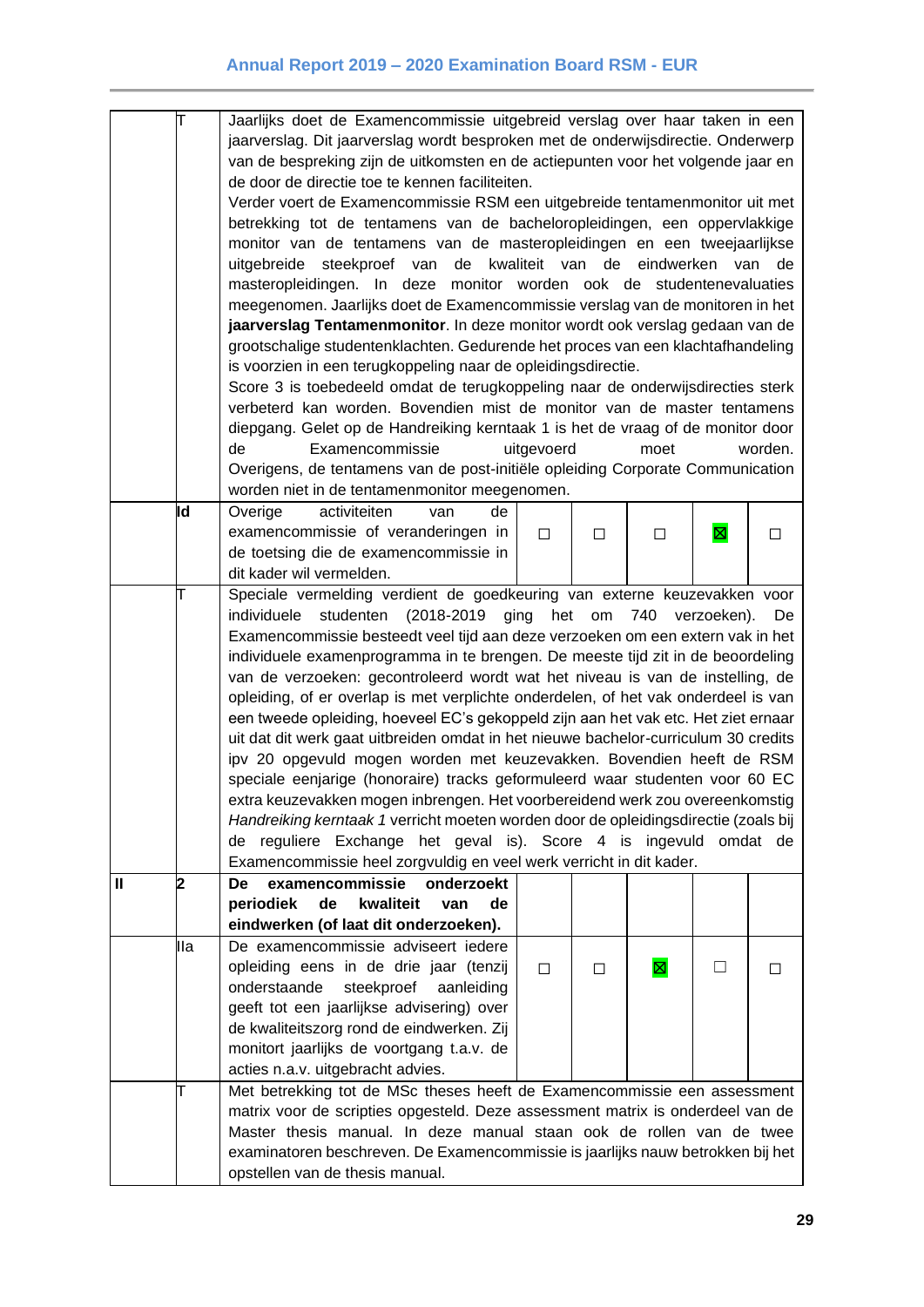|   |            | De bacheloropleidingen hebben in feite niet echt een eindwerkstuk. Wat daar thesis                                                                    |        |        |   |   |              |  |
|---|------------|-------------------------------------------------------------------------------------------------------------------------------------------------------|--------|--------|---|---|--------------|--|
|   |            | heet is feitelijk een groepsopdracht gericht op het doen van onderzoek. De                                                                            |        |        |   |   |              |  |
|   |            | Examencommissie heeft daarom minder bemoeienis met de kwaliteit van dit                                                                               |        |        |   |   |              |  |
|   |            | tentamen. Vandaar een score 3. Dit wordt anders in het nieuwe bachelorprogramma                                                                       |        |        |   |   |              |  |
|   |            | maar voor wat de bachelor thesis betreft gaat het nieuwe eindwerkstuk pas in het                                                                      |        |        |   |   |              |  |
|   |            | najaar van 2021 van start.                                                                                                                            |        |        |   |   |              |  |
|   | llb        | examencommissie<br>onderzoekt<br>De                                                                                                                   |        |        |   |   |              |  |
|   |            | jaarlijks steekproefsgewijs de kwaliteit                                                                                                              | П      | П      | П | 図 | П            |  |
|   |            | van de eindwerken van iedere opleiding                                                                                                                |        |        |   |   |              |  |
|   |            | (of laat dit onderzoeken door de                                                                                                                      |        |        |   |   |              |  |
|   |            | toetscommissie).                                                                                                                                      |        |        |   |   |              |  |
|   | T          | De Examencommissie verricht eens in de twee jaar een steekproef onder de MSc                                                                          |        |        |   |   |              |  |
|   |            | scripties. Hiervan wordt verslag gedaan aan de onderwijsdirectie. De steekproef                                                                       |        |        |   |   |              |  |
|   |            | wordt ook beschreven in het jaarverslag van de tentamenmonitor en het algemene                                                                        |        |        |   |   |              |  |
|   |            | jaarverslag van de Examencommissie.                                                                                                                   |        |        |   |   |              |  |
|   |            | Deze steekproef is laatstelijk uitgevoerd door een externe thesis committee van de                                                                    |        |        |   |   |              |  |
|   |            | NVAO.                                                                                                                                                 |        |        |   |   |              |  |
|   |            | Een procedure voor de BSc scripties voor het nieuwe bachelor programma moet                                                                           |        |        |   |   |              |  |
|   |            | nog ontworpen worden.                                                                                                                                 |        |        |   |   |              |  |
|   | <b>IIc</b> | activiteiten<br>Overige<br>de<br>van                                                                                                                  |        |        |   |   |              |  |
|   |            | examencommissie of veranderingen in                                                                                                                   | $\Box$ | $\Box$ | □ | 図 | $\mathsf{L}$ |  |
|   |            | de toetsing die de examencommissie in                                                                                                                 |        |        |   |   |              |  |
|   |            | dit kader wil vermelden.                                                                                                                              |        |        |   |   |              |  |
|   | T          | De onder IIa genoemde assessment matrix en de rollen van de 2 examinatoren per                                                                        |        |        |   |   |              |  |
|   |            | student en ook de plagiaatcontroles zijn digitaal vastgelegd in TOP (thesis online                                                                    |        |        |   |   |              |  |
|   |            | platform). De Examencommissie heeft toegang tot TOP en kan via TOP controleren                                                                        |        |        |   |   |              |  |
|   |            | of alles volgens de regels verloopt, of de examinatoren aangewezen zijn, of er geen                                                                   |        |        |   |   |              |  |
|   |            | verboden examinator constructies zijn. Dit systeem is transparant en voor de                                                                          |        |        |   |   |              |  |
|   |            | Examencommissie zeer goed werkbaar. Opvallende zaken worden teruggekoppeld                                                                            |        |        |   |   |              |  |
|   |            | naar de Programmadirectie. Dit gebeurt echter nog niet systematisch.                                                                                  |        |        |   |   |              |  |
| Ш | 3          | examencommissie<br>onderzoekt<br>De                                                                                                                   |        |        |   |   |              |  |
|   |            | periodiek<br>kwaliteit<br>de<br>de<br>van                                                                                                             |        |        |   |   |              |  |
|   |            | tentamens (andere dan eindwerken)                                                                                                                     |        |        |   |   |              |  |
|   |            | (of laat dit onderzoeken).                                                                                                                            |        |        |   |   |              |  |
|   | Illa       | De examencommissie adviseert iedere                                                                                                                   |        |        |   |   |              |  |
|   |            | opleiding eens in de drie jaar (tenzij                                                                                                                | □      | □      | × |   | ⊠            |  |
|   |            | onderstaande<br>steekproef<br>aanleiding                                                                                                              |        |        |   |   |              |  |
|   |            | geeft tot een jaarlijkse advisering) over                                                                                                             |        |        |   |   |              |  |
|   |            | de kwaliteitszorg rond de toetsen anders                                                                                                              |        |        |   |   |              |  |
|   |            | dan eindwerken. Zij monitort jaarlijks de                                                                                                             |        |        |   |   |              |  |
|   |            | voortgang<br>t.a.v.<br>de<br>acties<br>n.a.v.                                                                                                         |        |        |   |   |              |  |
|   |            | uitgebracht advies.                                                                                                                                   |        |        |   |   |              |  |
|   | T          | Zie ook Ic. De Examencommissie RSM voert een uitgebreide tentamenmonitor uit                                                                          |        |        |   |   |              |  |
|   |            | zowel bij de MSc- als de BSc-opleidingen. In deze monitor worden ook de                                                                               |        |        |   |   |              |  |
|   |            | studentenevaluaties meegenomen. Jaarlijks doet de Examencommissie verslag                                                                             |        |        |   |   |              |  |
|   |            | van de monitoren in het jaarverslag Tentamenmonitor. In deze monitor wordt ook                                                                        |        |        |   |   |              |  |
|   |            | verslag gedaan van de grootschalige studentenklachten. Gedurende het proces                                                                           |        |        |   |   |              |  |
|   |            | van een klachtafhandeling is voorzien in een terugkoppeling                                                                                           |        |        |   |   | naar de      |  |
|   |            | opleidingsdirectie.                                                                                                                                   |        |        |   |   |              |  |
|   |            | Score 3 is toebedeeld omdat de terugkoppeling naar de onderwijsdirectie sterk                                                                         |        |        |   |   |              |  |
|   |            | verbeterd kan worden. Bovendien, de tentamens van de post-initiële opleiding<br>Corporate Communication worden niet in de tentamenmonitor meegenomen. |        |        |   |   |              |  |
|   |            |                                                                                                                                                       |        |        |   |   |              |  |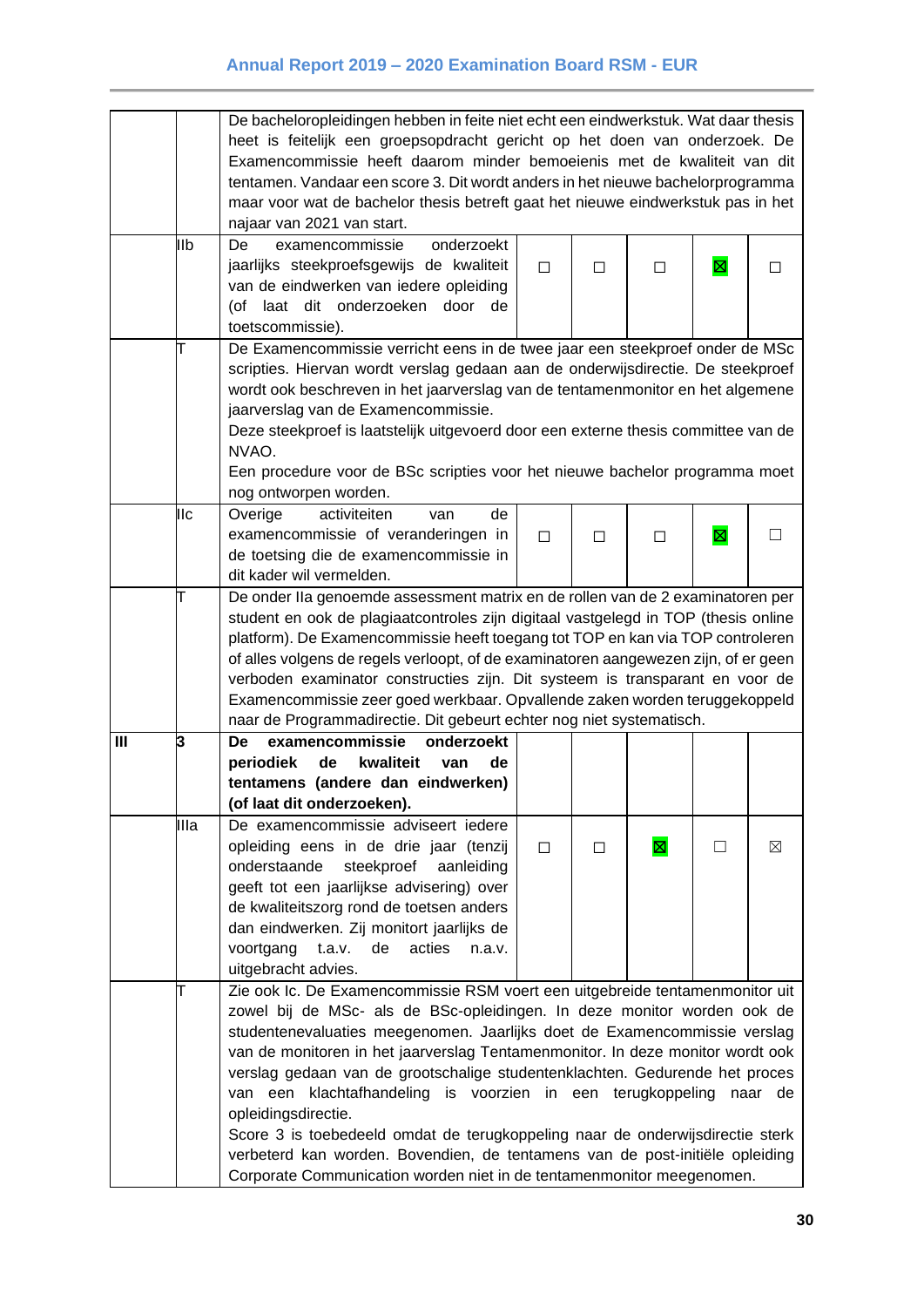|    | IIIb | De examencommissie onderzoekt eens                                                  |        |   |   |              |              |  |
|----|------|-------------------------------------------------------------------------------------|--------|---|---|--------------|--------------|--|
|    |      | in de drie jaar (tenzij er aanleiding is tot                                        | П      | П | Ш | $\boxtimes$  | $\mathsf{L}$ |  |
|    |      | frequenter onderzoek) de kwaliteit van                                              |        |   |   |              |              |  |
|    |      | iedere toets (anders dan een eindwerk)                                              |        |   |   |              |              |  |
|    |      | opleiding<br>iedere<br>(of<br>laat<br>van<br>dit                                    |        |   |   |              |              |  |
|    |      | onderzoeken door de toetscommissie).                                                |        |   |   |              |              |  |
|    | T    | Zie ook IIIa.                                                                       |        |   |   |              |              |  |
|    |      | De Examencommissie RSM voert per trimester een tentamenmonitor uit. Deze            |        |   |   |              |              |  |
|    |      | monitor onderzoekt of valide, betrouwbaar, transparant en efficiënt wordt getoetst. |        |   |   |              |              |  |
|    |      | De monitor bestaat uit informatie per vak over de toetsvorm, wat de                 |        |   |   |              |              |  |
|    |      | slaagpercentages zijn, welke cesuur is toegepast, uit hoeveel tentamenvragen de     |        |   |   |              |              |  |
|    |      | toets bestond met hoeveel antwoordmogelijkheden, wat de betrouwbaarheidsfactor      |        |   |   |              |              |  |
|    |      | is, wat de studentenevaluatie van het tentamen is (waaronder aansluiting toets op   |        |   |   |              |              |  |
|    |      | onderwezen stof, moeilijkheidsgraad, etc.). Op basis van de verkregen informatie    |        |   |   |              |              |  |
|    |      | wordt door de Examencommissie bepaald of nader onderzoek nodig is. Verder           |        |   |   |              |              |  |
|    |      | krijgen alle docenten eens per jaar feedback over de toetsgegevens van hun vak      |        |   |   |              |              |  |
|    |      | over de afgelopen vijf jaar.                                                        |        |   |   |              |              |  |
|    |      | Voor wat betreft de mastertentamens wordt eens per jaar naar de kwaliteit van       |        |   |   |              |              |  |
|    |      | tentamens gekeken naar aanleiding van slaagpercentages en studentenevaluaties.      |        |   |   |              |              |  |
|    |      | Ook wordt de tentamenkwaliteit beoordeeld naar aanleiding van klachten van          |        |   |   |              |              |  |
|    |      | studenten.                                                                          |        |   |   |              |              |  |
|    | Illc | Overige<br>activiteiten<br>de<br>van                                                |        |   |   |              |              |  |
|    |      | examencommissie of veranderingen in                                                 | $\Box$ | □ | □ | $\Box$       |              |  |
|    |      | de toetsing die de examencommissie in                                               |        |   |   |              |              |  |
|    |      | dit kader wil vermelden.                                                            |        |   |   |              |              |  |
|    | T    | Naast bovengenoemde activiteiten is vermeldenswaard dat de Examencommissie          |        |   |   |              |              |  |
|    |      | vooraf regels stelt met betrekking tot de totstandkoming van tentamens zoals een    |        |   |   |              |              |  |
|    |      | verplichte peer review etc.                                                         |        |   |   |              |              |  |
|    |      | Ook is er vooraf de mogelijkheid voor examinatoren om de toetsen te laten           |        |   |   |              |              |  |
|    |      | controleren door het Risbo.                                                         |        |   |   |              |              |  |
|    |      | De Examencommissie heeft ook het initiatief genomen om examinatoren deel te         |        |   |   |              |              |  |
|    |      | laten nemen aan speciaal voor RSM ontworpen toetsmodules met het oog op             |        |   |   |              |              |  |
|    |      | kwalitatief goede tentamens (valide, betrouwbaar, functioneel, controleerbaar). Dit |        |   |   |              |              |  |
|    |      | initiatief valt eigenlijk onder de taakstelling van de onderwijsdirectie.           |        |   |   |              |              |  |
| IV | 4    | examinatoren<br>De<br>ontvangen                                                     |        |   |   |              |              |  |
|    |      | richtlijnen voor de constructie van                                                 |        |   |   |              |              |  |
|    |      | tentamens.                                                                          |        |   |   |              |              |  |
|    | 5    | examinatoren<br>De<br>ontvangen                                                     |        |   |   |              |              |  |
|    |      | richtlijnen<br>voor de<br>afname van                                                |        |   |   |              |              |  |
|    |      | tentamens.                                                                          |        |   |   |              |              |  |
|    | 6    | examinatoren<br>De<br>ontvangen                                                     |        |   |   |              |              |  |
|    |      | richtlijnen voor de beoordeling van                                                 |        |   |   |              |              |  |
|    |      | tentamens en het vaststellen van de                                                 |        |   |   |              |              |  |
|    |      | uitslag.                                                                            |        |   |   |              |              |  |
|    | 9    | Er is een procedure vastgelegd die                                                  |        |   |   |              |              |  |
|    |      | examinatoren dienen te hanteren bij                                                 |        |   |   |              |              |  |
|    |      | het vermoeden van fraude.                                                           |        |   |   |              |              |  |
|    | IVa  | De examencommissie stelt jaarlijks voor                                             |        |   |   |              |              |  |
|    |      | examinatoren de richtlijnen voor de                                                 | $\Box$ | □ | ⊠ | $\mathsf{L}$ | □            |  |
|    |      | tentaminering vast en zo nodig een                                                  |        |   |   |              |              |  |
|    |      | procedure t.a.v. fraude.                                                            |        |   |   |              |              |  |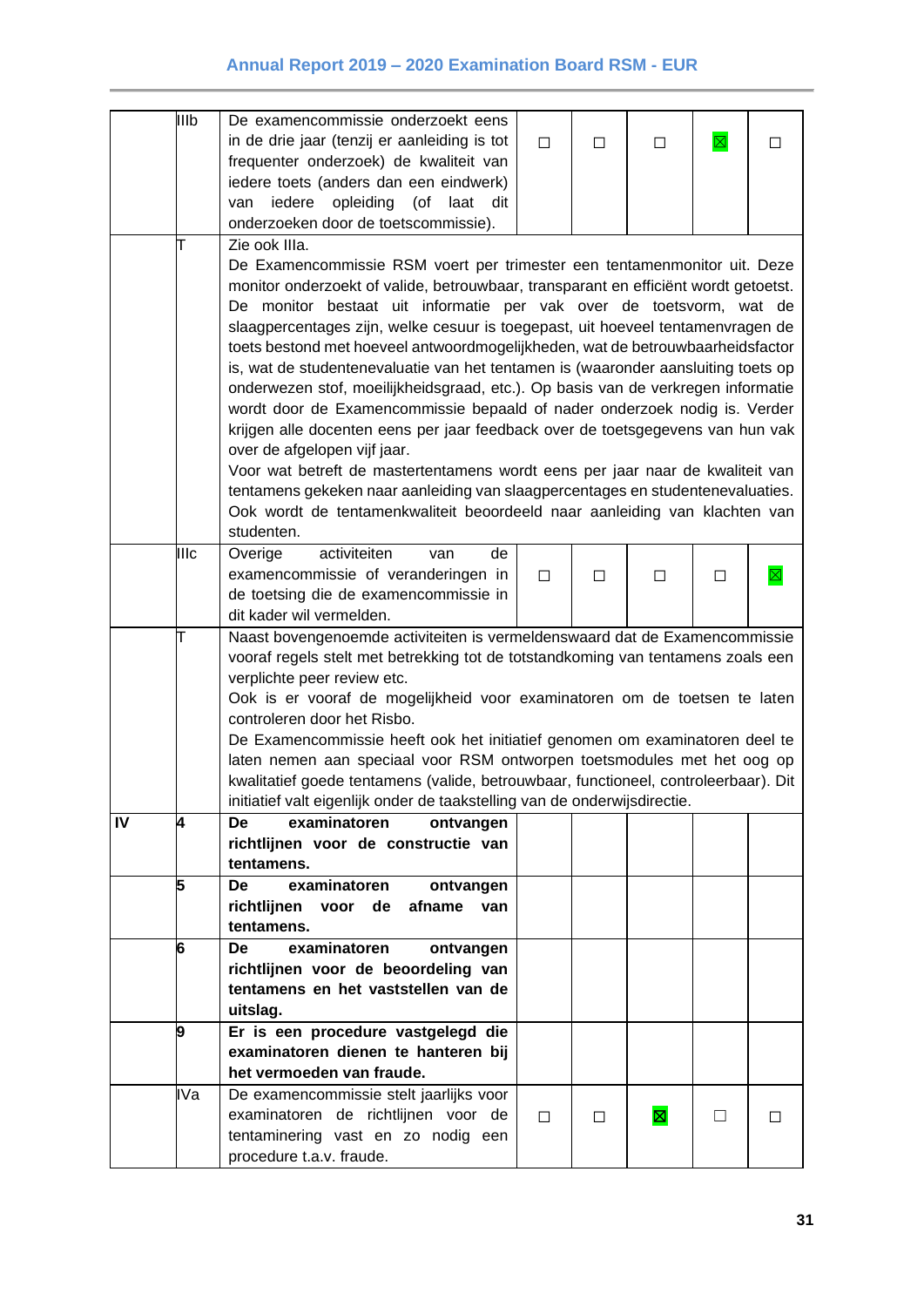| is voor alle examinatoren. De informatie is nog erg versnipperd.<br>examinatoren en studenten nog wel behoefte hebben aan duidelijke richtlijnen.<br>IV <sub>b</sub><br>examencommissie evalueert<br>de<br>De<br>bovengenoemde<br>procedures<br>en<br>П<br>П<br>П<br>□<br>formuleert zo nodig verbeterpunten.<br>T<br>examenreglementen.<br>IV <sub>c</sub><br>examencommissie adviseert<br>De<br>de<br>opleiding jaarlijks over de samenhang<br>П<br>□<br>П<br>□<br>de<br>richtlijnen<br>tussen<br>van<br>de<br>examencommissie en de regelingen en<br>het beleid t.a.v. toetsing van de opleiding.<br>Zij monitort jaarlijks de voortgang t.a.v.<br>de acties n.a.v. uitgebracht advies.<br>Т<br>begeleid.<br>IVd<br>Overige<br>activiteiten<br>de<br>van<br>examencommissie of veranderingen in<br>L<br>$\Box$<br>$\Box$<br>□<br>□<br>de toetsing die de examencommissie in<br>dit kader wil vermelden.<br>Т<br>v<br>8<br>wijst<br>examencommissie<br>De<br>de<br>examinatoren<br>aan<br>voor<br>tentaminering<br>specifiek<br>van<br>een<br>onderdeel (een vak of cluster van<br>vakken) van de opleiding.<br>Va<br>De examencommissie wijst ieder jaar de<br>examinatoren individueel aan.<br>$\Box$<br>$\Box$<br>□<br>□<br>T | vastgesteld met betrekking tot de constructie van tentamens, de afname van<br>tentamens en de beoordeling van de tentamens en het vaststellen van de cijfers.<br>Deze richtlijnen zijn deels opgenomen in de Regels & Richtlijnen van de<br>Examencommissie maar ook in een Examination Manual die digitaal beschikbaar<br>Hoewel er ook regels met betrekking tot fraude zijn vastgesteld, blijkt dat<br>De Examencommissie evalueert jaarlijks de richtlijnen en deze worden zo nodig<br>aangepast. Aanpassing van de richtlijnen worden ook besproken met de<br>opleidingscommissies en faculteitsraad in het kader van wijzigingen van de<br>De Examencommissie adviseert jaarlijks over de samenhang van de regels en<br>richtlijnen van de examencommissie en de OER. De aanpassing van alle<br>examenreglementen worden ook door de secretaris van de Examencommissie |
|------------------------------------------------------------------------------------------------------------------------------------------------------------------------------------------------------------------------------------------------------------------------------------------------------------------------------------------------------------------------------------------------------------------------------------------------------------------------------------------------------------------------------------------------------------------------------------------------------------------------------------------------------------------------------------------------------------------------------------------------------------------------------------------------------------------------------------------------------------------------------------------------------------------------------------------------------------------------------------------------------------------------------------------------------------------------------------------------------------------------------------------------------------------------------------------------------------------------------------|------------------------------------------------------------------------------------------------------------------------------------------------------------------------------------------------------------------------------------------------------------------------------------------------------------------------------------------------------------------------------------------------------------------------------------------------------------------------------------------------------------------------------------------------------------------------------------------------------------------------------------------------------------------------------------------------------------------------------------------------------------------------------------------------------------------------------------------------------------------------------|
|                                                                                                                                                                                                                                                                                                                                                                                                                                                                                                                                                                                                                                                                                                                                                                                                                                                                                                                                                                                                                                                                                                                                                                                                                                    |                                                                                                                                                                                                                                                                                                                                                                                                                                                                                                                                                                                                                                                                                                                                                                                                                                                                              |
|                                                                                                                                                                                                                                                                                                                                                                                                                                                                                                                                                                                                                                                                                                                                                                                                                                                                                                                                                                                                                                                                                                                                                                                                                                    |                                                                                                                                                                                                                                                                                                                                                                                                                                                                                                                                                                                                                                                                                                                                                                                                                                                                              |
|                                                                                                                                                                                                                                                                                                                                                                                                                                                                                                                                                                                                                                                                                                                                                                                                                                                                                                                                                                                                                                                                                                                                                                                                                                    |                                                                                                                                                                                                                                                                                                                                                                                                                                                                                                                                                                                                                                                                                                                                                                                                                                                                              |
|                                                                                                                                                                                                                                                                                                                                                                                                                                                                                                                                                                                                                                                                                                                                                                                                                                                                                                                                                                                                                                                                                                                                                                                                                                    |                                                                                                                                                                                                                                                                                                                                                                                                                                                                                                                                                                                                                                                                                                                                                                                                                                                                              |
|                                                                                                                                                                                                                                                                                                                                                                                                                                                                                                                                                                                                                                                                                                                                                                                                                                                                                                                                                                                                                                                                                                                                                                                                                                    |                                                                                                                                                                                                                                                                                                                                                                                                                                                                                                                                                                                                                                                                                                                                                                                                                                                                              |
|                                                                                                                                                                                                                                                                                                                                                                                                                                                                                                                                                                                                                                                                                                                                                                                                                                                                                                                                                                                                                                                                                                                                                                                                                                    |                                                                                                                                                                                                                                                                                                                                                                                                                                                                                                                                                                                                                                                                                                                                                                                                                                                                              |
|                                                                                                                                                                                                                                                                                                                                                                                                                                                                                                                                                                                                                                                                                                                                                                                                                                                                                                                                                                                                                                                                                                                                                                                                                                    |                                                                                                                                                                                                                                                                                                                                                                                                                                                                                                                                                                                                                                                                                                                                                                                                                                                                              |
|                                                                                                                                                                                                                                                                                                                                                                                                                                                                                                                                                                                                                                                                                                                                                                                                                                                                                                                                                                                                                                                                                                                                                                                                                                    |                                                                                                                                                                                                                                                                                                                                                                                                                                                                                                                                                                                                                                                                                                                                                                                                                                                                              |
|                                                                                                                                                                                                                                                                                                                                                                                                                                                                                                                                                                                                                                                                                                                                                                                                                                                                                                                                                                                                                                                                                                                                                                                                                                    |                                                                                                                                                                                                                                                                                                                                                                                                                                                                                                                                                                                                                                                                                                                                                                                                                                                                              |
|                                                                                                                                                                                                                                                                                                                                                                                                                                                                                                                                                                                                                                                                                                                                                                                                                                                                                                                                                                                                                                                                                                                                                                                                                                    |                                                                                                                                                                                                                                                                                                                                                                                                                                                                                                                                                                                                                                                                                                                                                                                                                                                                              |
|                                                                                                                                                                                                                                                                                                                                                                                                                                                                                                                                                                                                                                                                                                                                                                                                                                                                                                                                                                                                                                                                                                                                                                                                                                    |                                                                                                                                                                                                                                                                                                                                                                                                                                                                                                                                                                                                                                                                                                                                                                                                                                                                              |
|                                                                                                                                                                                                                                                                                                                                                                                                                                                                                                                                                                                                                                                                                                                                                                                                                                                                                                                                                                                                                                                                                                                                                                                                                                    |                                                                                                                                                                                                                                                                                                                                                                                                                                                                                                                                                                                                                                                                                                                                                                                                                                                                              |
|                                                                                                                                                                                                                                                                                                                                                                                                                                                                                                                                                                                                                                                                                                                                                                                                                                                                                                                                                                                                                                                                                                                                                                                                                                    |                                                                                                                                                                                                                                                                                                                                                                                                                                                                                                                                                                                                                                                                                                                                                                                                                                                                              |
|                                                                                                                                                                                                                                                                                                                                                                                                                                                                                                                                                                                                                                                                                                                                                                                                                                                                                                                                                                                                                                                                                                                                                                                                                                    |                                                                                                                                                                                                                                                                                                                                                                                                                                                                                                                                                                                                                                                                                                                                                                                                                                                                              |
|                                                                                                                                                                                                                                                                                                                                                                                                                                                                                                                                                                                                                                                                                                                                                                                                                                                                                                                                                                                                                                                                                                                                                                                                                                    |                                                                                                                                                                                                                                                                                                                                                                                                                                                                                                                                                                                                                                                                                                                                                                                                                                                                              |
|                                                                                                                                                                                                                                                                                                                                                                                                                                                                                                                                                                                                                                                                                                                                                                                                                                                                                                                                                                                                                                                                                                                                                                                                                                    |                                                                                                                                                                                                                                                                                                                                                                                                                                                                                                                                                                                                                                                                                                                                                                                                                                                                              |
|                                                                                                                                                                                                                                                                                                                                                                                                                                                                                                                                                                                                                                                                                                                                                                                                                                                                                                                                                                                                                                                                                                                                                                                                                                    |                                                                                                                                                                                                                                                                                                                                                                                                                                                                                                                                                                                                                                                                                                                                                                                                                                                                              |
|                                                                                                                                                                                                                                                                                                                                                                                                                                                                                                                                                                                                                                                                                                                                                                                                                                                                                                                                                                                                                                                                                                                                                                                                                                    |                                                                                                                                                                                                                                                                                                                                                                                                                                                                                                                                                                                                                                                                                                                                                                                                                                                                              |
|                                                                                                                                                                                                                                                                                                                                                                                                                                                                                                                                                                                                                                                                                                                                                                                                                                                                                                                                                                                                                                                                                                                                                                                                                                    |                                                                                                                                                                                                                                                                                                                                                                                                                                                                                                                                                                                                                                                                                                                                                                                                                                                                              |
|                                                                                                                                                                                                                                                                                                                                                                                                                                                                                                                                                                                                                                                                                                                                                                                                                                                                                                                                                                                                                                                                                                                                                                                                                                    |                                                                                                                                                                                                                                                                                                                                                                                                                                                                                                                                                                                                                                                                                                                                                                                                                                                                              |
|                                                                                                                                                                                                                                                                                                                                                                                                                                                                                                                                                                                                                                                                                                                                                                                                                                                                                                                                                                                                                                                                                                                                                                                                                                    |                                                                                                                                                                                                                                                                                                                                                                                                                                                                                                                                                                                                                                                                                                                                                                                                                                                                              |
|                                                                                                                                                                                                                                                                                                                                                                                                                                                                                                                                                                                                                                                                                                                                                                                                                                                                                                                                                                                                                                                                                                                                                                                                                                    |                                                                                                                                                                                                                                                                                                                                                                                                                                                                                                                                                                                                                                                                                                                                                                                                                                                                              |
|                                                                                                                                                                                                                                                                                                                                                                                                                                                                                                                                                                                                                                                                                                                                                                                                                                                                                                                                                                                                                                                                                                                                                                                                                                    |                                                                                                                                                                                                                                                                                                                                                                                                                                                                                                                                                                                                                                                                                                                                                                                                                                                                              |
|                                                                                                                                                                                                                                                                                                                                                                                                                                                                                                                                                                                                                                                                                                                                                                                                                                                                                                                                                                                                                                                                                                                                                                                                                                    |                                                                                                                                                                                                                                                                                                                                                                                                                                                                                                                                                                                                                                                                                                                                                                                                                                                                              |
|                                                                                                                                                                                                                                                                                                                                                                                                                                                                                                                                                                                                                                                                                                                                                                                                                                                                                                                                                                                                                                                                                                                                                                                                                                    |                                                                                                                                                                                                                                                                                                                                                                                                                                                                                                                                                                                                                                                                                                                                                                                                                                                                              |
|                                                                                                                                                                                                                                                                                                                                                                                                                                                                                                                                                                                                                                                                                                                                                                                                                                                                                                                                                                                                                                                                                                                                                                                                                                    |                                                                                                                                                                                                                                                                                                                                                                                                                                                                                                                                                                                                                                                                                                                                                                                                                                                                              |
|                                                                                                                                                                                                                                                                                                                                                                                                                                                                                                                                                                                                                                                                                                                                                                                                                                                                                                                                                                                                                                                                                                                                                                                                                                    |                                                                                                                                                                                                                                                                                                                                                                                                                                                                                                                                                                                                                                                                                                                                                                                                                                                                              |
|                                                                                                                                                                                                                                                                                                                                                                                                                                                                                                                                                                                                                                                                                                                                                                                                                                                                                                                                                                                                                                                                                                                                                                                                                                    |                                                                                                                                                                                                                                                                                                                                                                                                                                                                                                                                                                                                                                                                                                                                                                                                                                                                              |
|                                                                                                                                                                                                                                                                                                                                                                                                                                                                                                                                                                                                                                                                                                                                                                                                                                                                                                                                                                                                                                                                                                                                                                                                                                    |                                                                                                                                                                                                                                                                                                                                                                                                                                                                                                                                                                                                                                                                                                                                                                                                                                                                              |
|                                                                                                                                                                                                                                                                                                                                                                                                                                                                                                                                                                                                                                                                                                                                                                                                                                                                                                                                                                                                                                                                                                                                                                                                                                    |                                                                                                                                                                                                                                                                                                                                                                                                                                                                                                                                                                                                                                                                                                                                                                                                                                                                              |
|                                                                                                                                                                                                                                                                                                                                                                                                                                                                                                                                                                                                                                                                                                                                                                                                                                                                                                                                                                                                                                                                                                                                                                                                                                    |                                                                                                                                                                                                                                                                                                                                                                                                                                                                                                                                                                                                                                                                                                                                                                                                                                                                              |
|                                                                                                                                                                                                                                                                                                                                                                                                                                                                                                                                                                                                                                                                                                                                                                                                                                                                                                                                                                                                                                                                                                                                                                                                                                    |                                                                                                                                                                                                                                                                                                                                                                                                                                                                                                                                                                                                                                                                                                                                                                                                                                                                              |
|                                                                                                                                                                                                                                                                                                                                                                                                                                                                                                                                                                                                                                                                                                                                                                                                                                                                                                                                                                                                                                                                                                                                                                                                                                    |                                                                                                                                                                                                                                                                                                                                                                                                                                                                                                                                                                                                                                                                                                                                                                                                                                                                              |
|                                                                                                                                                                                                                                                                                                                                                                                                                                                                                                                                                                                                                                                                                                                                                                                                                                                                                                                                                                                                                                                                                                                                                                                                                                    |                                                                                                                                                                                                                                                                                                                                                                                                                                                                                                                                                                                                                                                                                                                                                                                                                                                                              |
|                                                                                                                                                                                                                                                                                                                                                                                                                                                                                                                                                                                                                                                                                                                                                                                                                                                                                                                                                                                                                                                                                                                                                                                                                                    |                                                                                                                                                                                                                                                                                                                                                                                                                                                                                                                                                                                                                                                                                                                                                                                                                                                                              |
|                                                                                                                                                                                                                                                                                                                                                                                                                                                                                                                                                                                                                                                                                                                                                                                                                                                                                                                                                                                                                                                                                                                                                                                                                                    |                                                                                                                                                                                                                                                                                                                                                                                                                                                                                                                                                                                                                                                                                                                                                                                                                                                                              |
|                                                                                                                                                                                                                                                                                                                                                                                                                                                                                                                                                                                                                                                                                                                                                                                                                                                                                                                                                                                                                                                                                                                                                                                                                                    |                                                                                                                                                                                                                                                                                                                                                                                                                                                                                                                                                                                                                                                                                                                                                                                                                                                                              |
|                                                                                                                                                                                                                                                                                                                                                                                                                                                                                                                                                                                                                                                                                                                                                                                                                                                                                                                                                                                                                                                                                                                                                                                                                                    |                                                                                                                                                                                                                                                                                                                                                                                                                                                                                                                                                                                                                                                                                                                                                                                                                                                                              |
|                                                                                                                                                                                                                                                                                                                                                                                                                                                                                                                                                                                                                                                                                                                                                                                                                                                                                                                                                                                                                                                                                                                                                                                                                                    |                                                                                                                                                                                                                                                                                                                                                                                                                                                                                                                                                                                                                                                                                                                                                                                                                                                                              |
|                                                                                                                                                                                                                                                                                                                                                                                                                                                                                                                                                                                                                                                                                                                                                                                                                                                                                                                                                                                                                                                                                                                                                                                                                                    |                                                                                                                                                                                                                                                                                                                                                                                                                                                                                                                                                                                                                                                                                                                                                                                                                                                                              |
|                                                                                                                                                                                                                                                                                                                                                                                                                                                                                                                                                                                                                                                                                                                                                                                                                                                                                                                                                                                                                                                                                                                                                                                                                                    |                                                                                                                                                                                                                                                                                                                                                                                                                                                                                                                                                                                                                                                                                                                                                                                                                                                                              |
|                                                                                                                                                                                                                                                                                                                                                                                                                                                                                                                                                                                                                                                                                                                                                                                                                                                                                                                                                                                                                                                                                                                                                                                                                                    |                                                                                                                                                                                                                                                                                                                                                                                                                                                                                                                                                                                                                                                                                                                                                                                                                                                                              |
|                                                                                                                                                                                                                                                                                                                                                                                                                                                                                                                                                                                                                                                                                                                                                                                                                                                                                                                                                                                                                                                                                                                                                                                                                                    |                                                                                                                                                                                                                                                                                                                                                                                                                                                                                                                                                                                                                                                                                                                                                                                                                                                                              |
|                                                                                                                                                                                                                                                                                                                                                                                                                                                                                                                                                                                                                                                                                                                                                                                                                                                                                                                                                                                                                                                                                                                                                                                                                                    | De Examencommissie RSM wijst de examinatoren jaarlijks aan. Dit proces start                                                                                                                                                                                                                                                                                                                                                                                                                                                                                                                                                                                                                                                                                                                                                                                                 |
|                                                                                                                                                                                                                                                                                                                                                                                                                                                                                                                                                                                                                                                                                                                                                                                                                                                                                                                                                                                                                                                                                                                                                                                                                                    | aan het begin van het academisch jaar. Deze taak is tijdrovend omdat de benodigde                                                                                                                                                                                                                                                                                                                                                                                                                                                                                                                                                                                                                                                                                                                                                                                            |
|                                                                                                                                                                                                                                                                                                                                                                                                                                                                                                                                                                                                                                                                                                                                                                                                                                                                                                                                                                                                                                                                                                                                                                                                                                    | informatie niet wordt aangereikt door de onderwijsdirectie. In de praktijk wordt up-                                                                                                                                                                                                                                                                                                                                                                                                                                                                                                                                                                                                                                                                                                                                                                                         |
|                                                                                                                                                                                                                                                                                                                                                                                                                                                                                                                                                                                                                                                                                                                                                                                                                                                                                                                                                                                                                                                                                                                                                                                                                                    |                                                                                                                                                                                                                                                                                                                                                                                                                                                                                                                                                                                                                                                                                                                                                                                                                                                                              |
|                                                                                                                                                                                                                                                                                                                                                                                                                                                                                                                                                                                                                                                                                                                                                                                                                                                                                                                                                                                                                                                                                                                                                                                                                                    | to-date informatie verkregen via de vakgroepen en HR.                                                                                                                                                                                                                                                                                                                                                                                                                                                                                                                                                                                                                                                                                                                                                                                                                        |
|                                                                                                                                                                                                                                                                                                                                                                                                                                                                                                                                                                                                                                                                                                                                                                                                                                                                                                                                                                                                                                                                                                                                                                                                                                    | Examinatoren die HL, UHD of Tenure Tracker zijn worden voor een vakgebied                                                                                                                                                                                                                                                                                                                                                                                                                                                                                                                                                                                                                                                                                                                                                                                                    |
|                                                                                                                                                                                                                                                                                                                                                                                                                                                                                                                                                                                                                                                                                                                                                                                                                                                                                                                                                                                                                                                                                                                                                                                                                                    | aangewezen. Interne academische staf wordt per vak aangewezen. Hetzelfde geldt                                                                                                                                                                                                                                                                                                                                                                                                                                                                                                                                                                                                                                                                                                                                                                                               |
|                                                                                                                                                                                                                                                                                                                                                                                                                                                                                                                                                                                                                                                                                                                                                                                                                                                                                                                                                                                                                                                                                                                                                                                                                                    | aanwijzing<br>staf.<br>Naast een<br>hebben<br>ook<br>externe<br>externen<br>een<br>voor                                                                                                                                                                                                                                                                                                                                                                                                                                                                                                                                                                                                                                                                                                                                                                                      |
|                                                                                                                                                                                                                                                                                                                                                                                                                                                                                                                                                                                                                                                                                                                                                                                                                                                                                                                                                                                                                                                                                                                                                                                                                                    | gastvrijheidsovereenkomst nodig zodat zij een ERNA-account hebben waarmee zij                                                                                                                                                                                                                                                                                                                                                                                                                                                                                                                                                                                                                                                                                                                                                                                                |
|                                                                                                                                                                                                                                                                                                                                                                                                                                                                                                                                                                                                                                                                                                                                                                                                                                                                                                                                                                                                                                                                                                                                                                                                                                    | bij alle informatie voor examinatoren kunnen komen. In principe worden externen                                                                                                                                                                                                                                                                                                                                                                                                                                                                                                                                                                                                                                                                                                                                                                                              |
| ook bij een vakgroep geplaatst.                                                                                                                                                                                                                                                                                                                                                                                                                                                                                                                                                                                                                                                                                                                                                                                                                                                                                                                                                                                                                                                                                                                                                                                                    |                                                                                                                                                                                                                                                                                                                                                                                                                                                                                                                                                                                                                                                                                                                                                                                                                                                                              |
| Vb<br>criteria<br>De<br>examencommissie<br>heeft                                                                                                                                                                                                                                                                                                                                                                                                                                                                                                                                                                                                                                                                                                                                                                                                                                                                                                                                                                                                                                                                                                                                                                                   |                                                                                                                                                                                                                                                                                                                                                                                                                                                                                                                                                                                                                                                                                                                                                                                                                                                                              |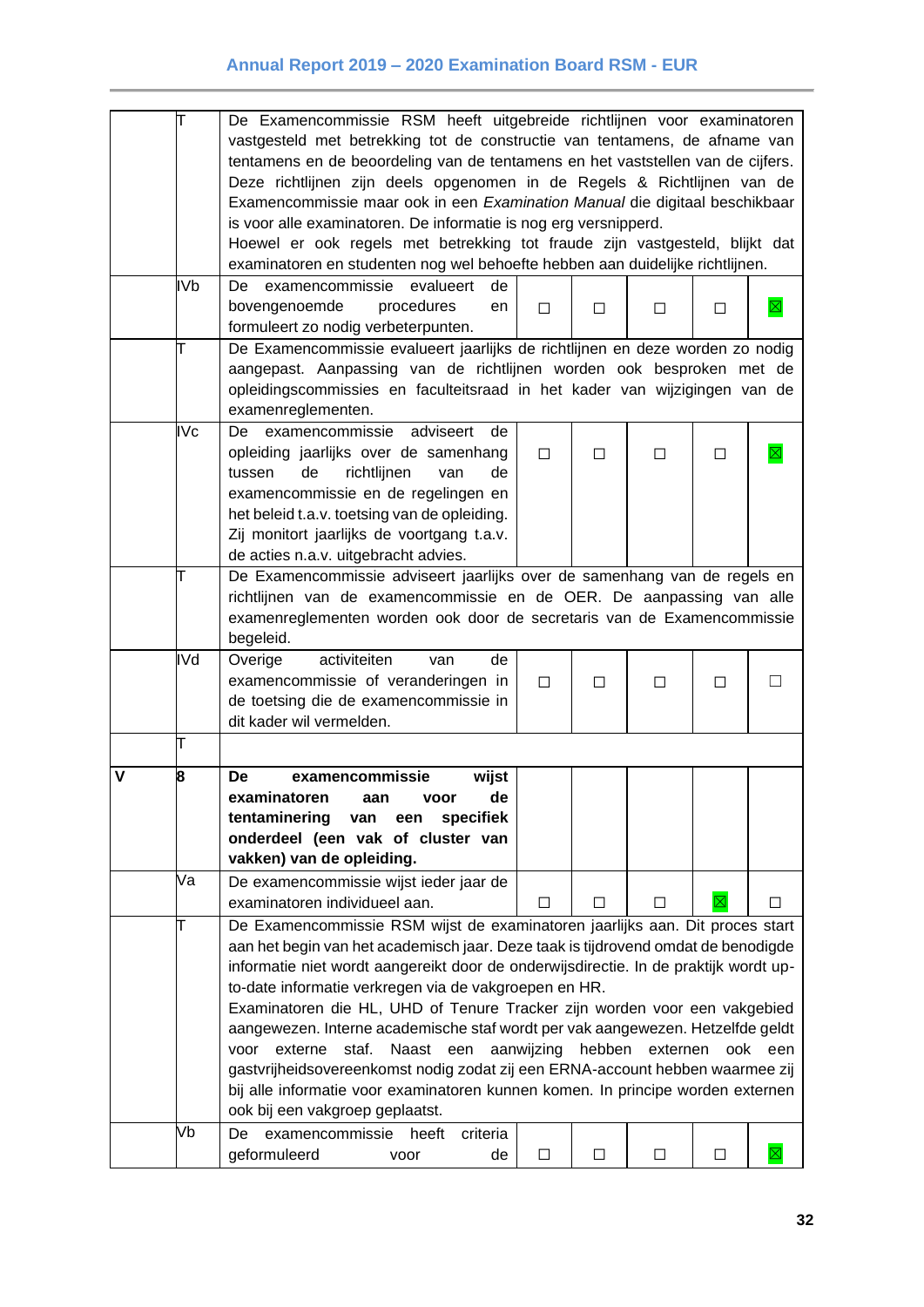| De Examencommissie RSM wijst de examinatoren aan op basis van een profiel.<br>Het profiel is vastgelegd in de Regels en Richtlijnen van de Examencommissie. De |  |  |  |  |  |  |  |
|----------------------------------------------------------------------------------------------------------------------------------------------------------------|--|--|--|--|--|--|--|
|                                                                                                                                                                |  |  |  |  |  |  |  |
|                                                                                                                                                                |  |  |  |  |  |  |  |
|                                                                                                                                                                |  |  |  |  |  |  |  |
|                                                                                                                                                                |  |  |  |  |  |  |  |
| examinatoren moeten niet alleen gekwalificeerd zijn met betrekking tot het<br>vakgebied maar ook voldoen aan nadere vereisten zoals BKO.                       |  |  |  |  |  |  |  |
|                                                                                                                                                                |  |  |  |  |  |  |  |
| Daarnaast heeft de Examencommissie RSM in overleg met Risbo-toetsmodules                                                                                       |  |  |  |  |  |  |  |
| ontworpen die door examinatoren gevolgd moeten worden. Een afgeronde BKO en                                                                                    |  |  |  |  |  |  |  |
| de eigen modules zijn niet dwingend voorgeschreven. Een afgeronde BKO is wel                                                                                   |  |  |  |  |  |  |  |
| track.                                                                                                                                                         |  |  |  |  |  |  |  |
| Verder kan het zijn dat in geval van klachten over de toetsing van een examinator                                                                              |  |  |  |  |  |  |  |
|                                                                                                                                                                |  |  |  |  |  |  |  |
|                                                                                                                                                                |  |  |  |  |  |  |  |
|                                                                                                                                                                |  |  |  |  |  |  |  |
|                                                                                                                                                                |  |  |  |  |  |  |  |
|                                                                                                                                                                |  |  |  |  |  |  |  |
| Bij de aanwijzing als examinator wordt gecontroleerd op de toetsdeskundigheid                                                                                  |  |  |  |  |  |  |  |
| zoals (vrijstelling van) BKO. Dit kost veel tijd want up-to-date informatie is moeilijk                                                                        |  |  |  |  |  |  |  |
|                                                                                                                                                                |  |  |  |  |  |  |  |
|                                                                                                                                                                |  |  |  |  |  |  |  |
|                                                                                                                                                                |  |  |  |  |  |  |  |
|                                                                                                                                                                |  |  |  |  |  |  |  |
|                                                                                                                                                                |  |  |  |  |  |  |  |
| In overleg met de onderwijsdirectie heeft de Examencommissie RSM in                                                                                            |  |  |  |  |  |  |  |
| samenwerking met Risbo-toetsmodules ontworpen die door examinatoren gevolgd                                                                                    |  |  |  |  |  |  |  |
| moeten worden. De BKO en modules zijn niet dwingend voorgeschreven. Het kan                                                                                    |  |  |  |  |  |  |  |
| wel zo zijn dat in geval van klachten over de toetsing van een examinator de                                                                                   |  |  |  |  |  |  |  |
|                                                                                                                                                                |  |  |  |  |  |  |  |
|                                                                                                                                                                |  |  |  |  |  |  |  |
| □                                                                                                                                                              |  |  |  |  |  |  |  |
| In de praktijk hebben onderwijsdirectie en examencommissie continu contact met                                                                                 |  |  |  |  |  |  |  |
| elkaar over de toetscultuur. Zo heeft de Examencommissie maandelijks overleg met                                                                               |  |  |  |  |  |  |  |
| de Onderwijsdecaan om hierover te praten. Ook tijdens de bespreking van klachten                                                                               |  |  |  |  |  |  |  |
|                                                                                                                                                                |  |  |  |  |  |  |  |
|                                                                                                                                                                |  |  |  |  |  |  |  |
| □                                                                                                                                                              |  |  |  |  |  |  |  |
|                                                                                                                                                                |  |  |  |  |  |  |  |
|                                                                                                                                                                |  |  |  |  |  |  |  |
|                                                                                                                                                                |  |  |  |  |  |  |  |
|                                                                                                                                                                |  |  |  |  |  |  |  |
|                                                                                                                                                                |  |  |  |  |  |  |  |
|                                                                                                                                                                |  |  |  |  |  |  |  |
|                                                                                                                                                                |  |  |  |  |  |  |  |
|                                                                                                                                                                |  |  |  |  |  |  |  |
|                                                                                                                                                                |  |  |  |  |  |  |  |
|                                                                                                                                                                |  |  |  |  |  |  |  |
|                                                                                                                                                                |  |  |  |  |  |  |  |
|                                                                                                                                                                |  |  |  |  |  |  |  |
|                                                                                                                                                                |  |  |  |  |  |  |  |
|                                                                                                                                                                |  |  |  |  |  |  |  |
|                                                                                                                                                                |  |  |  |  |  |  |  |
|                                                                                                                                                                |  |  |  |  |  |  |  |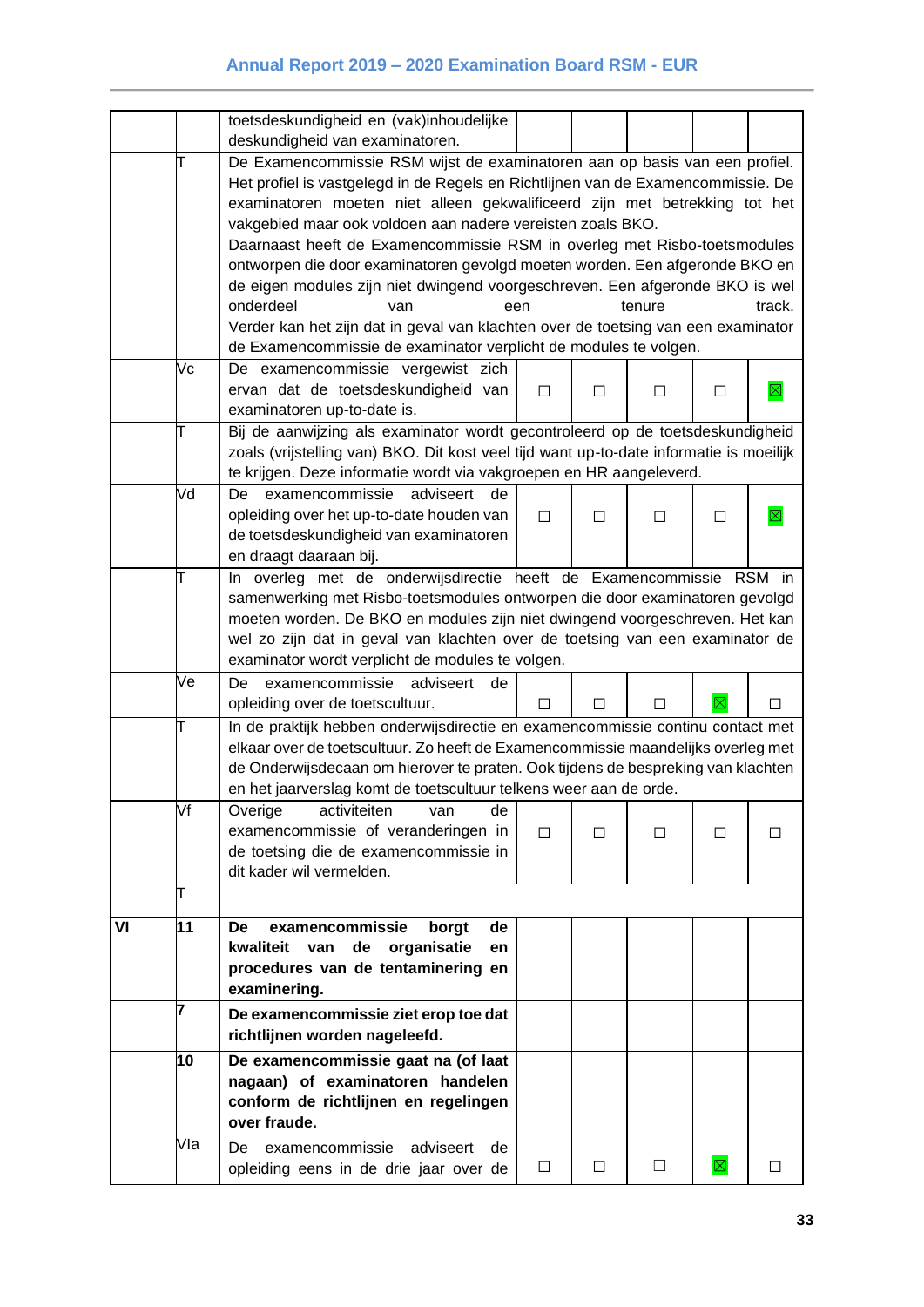|     | kwaliteit<br>organisatie<br>de<br>van                                              |                    |   |   |           |         |  |
|-----|------------------------------------------------------------------------------------|--------------------|---|---|-----------|---------|--|
|     | en                                                                                 |                    |   |   |           |         |  |
|     | procedures van de tentaminering en                                                 |                    |   |   |           |         |  |
|     | examinering. Zij monitort jaarlijks de                                             |                    |   |   |           |         |  |
|     | voortgang<br>t.a.v.<br>de<br>acties<br>n.a.v.                                      |                    |   |   |           |         |  |
|     | uitgebracht advies.                                                                |                    |   |   |           |         |  |
|     | Op de EUR is de organisatie en de procedures van de tentaminering voornamelijk     |                    |   |   |           |         |  |
|     | neergelegd bij de Examenadministratie (met name Tentamenorganisatie). De           |                    |   |   |           |         |  |
|     | Regels en richtlijnen die daarmee verband houden worden besproken in het OVE       |                    |   |   |           |         |  |
|     | en OSE en vervolgens verankerd in de regels en richtlijnen van de                  |                    |   |   |           |         |  |
|     | examencommissies. De opleidingsdirecties zorgen ervoor dat de betreffende          |                    |   |   |           |         |  |
|     | docenten/examinatoren op de hoogte zijn van de regels. De Examenadministratie      |                    |   |   |           |         |  |
|     | doet jaarlijks verslag van haar activiteiten.                                      |                    |   |   |           |         |  |
| VIb | De examencommissie gaat jaarlijks na of                                            |                    |   |   |           |         |  |
|     | richtlijnen<br>procedures<br>en<br>worden                                          | П                  | П | 図 | □         | $\Box$  |  |
|     | nageleefd.                                                                         |                    |   |   |           |         |  |
|     | De Examencommissie ontvangt na iedere tentamenronde de informatie van              |                    |   |   |           |         |  |
|     | surveillanten met betrekking tot de uitvoering van de regels. Ook ontvangt de      |                    |   |   |           |         |  |
|     | Examencommissie jaarlijks het jaarverslag van de Tentamenorganisatie. Daarnaast    |                    |   |   |           |         |  |
|     | ontvangt de Examencommissie informatie over de organisatie via klachten van        |                    |   |   |           |         |  |
|     | studenten. Ten slotte is de Examencommissie ook regelmatig aanwezig bij            |                    |   |   |           |         |  |
|     | tentamens om te observeren hoe getentamineerd wordt.                               |                    |   |   |           |         |  |
|     | Het naleven van de verschillende richtlijnen wordt ook verder gecontroleerd zoals  |                    |   |   |           |         |  |
|     | de course manual controle, via klachten van studenten, via de<br>via               |                    |   |   |           |         |  |
|     | examenadministratie (zij informeren de examencommissie als zij zien dat de         |                    |   |   |           |         |  |
|     | examinatoren zich niet aan de regels houden zoals deadlines voor aanleveren        |                    |   |   |           |         |  |
|     | tentamens, of aanwezigheid tijdens tentamens).                                     |                    |   |   |           |         |  |
|     | Dat examinatoren zich aan de frauderegels houden wordt gefaciliteerd via het       |                    |   |   |           |         |  |
|     | digitale inleversysteem voor de scripties waarin automatisch gecontroleerd wordt   |                    |   |   |           |         |  |
|     | via Turnitin. De examinatoren moeten actief aangeven of zij van oordeel zijn of er |                    |   |   |           |         |  |
|     | sprake is van fraude. In het systeem wordt ook aangegeven wat van de               |                    |   |   |           |         |  |
|     | examinatoren verwacht wordt in geval van fraude. Een dergelijk systeem is minder   |                    |   |   |           |         |  |
|     | goed ingeregeld voor de tentamens van de andere vakken.                            |                    |   |   |           |         |  |
| VIc | De<br>examencommissie<br>analyseert                                                |                    |   |   |           |         |  |
|     | jaarlijks de ontvangen klachten van                                                | $\Box$             | ப |   | ⊔         |         |  |
|     | studenten en adviseert de opleiding over                                           |                    |   |   |           |         |  |
|     | eventuele verbetermaatregelen.                                                     |                    |   |   |           |         |  |
| Т   | De RSM heeft een klachtenprotocol met betrekking tot klachten over tentamens. Dit  |                    |   |   |           |         |  |
|     | protocol is opgenomen in het document examenreglement. Klachten worden door        |                    |   |   |           |         |  |
|     | behandeld.<br>Examencommissie<br>de                                                | De Examencommissie |   |   | bespreekt | de      |  |
|     | grootschalige klachten altijd ook met de opleidingsdirectie.                       |                    |   |   |           |         |  |
| Vld | Overige<br>activiteiten<br>de<br>van                                               |                    |   |   |           |         |  |
|     | examencommissie of veranderingen in                                                | П                  | П | П | П         | $\perp$ |  |
|     | de toetsing die de examencommissie in                                              |                    |   |   |           |         |  |
|     | dit kader wil vermelden.                                                           |                    |   |   |           |         |  |
| T   |                                                                                    |                    |   |   |           |         |  |
|     |                                                                                    |                    |   |   |           |         |  |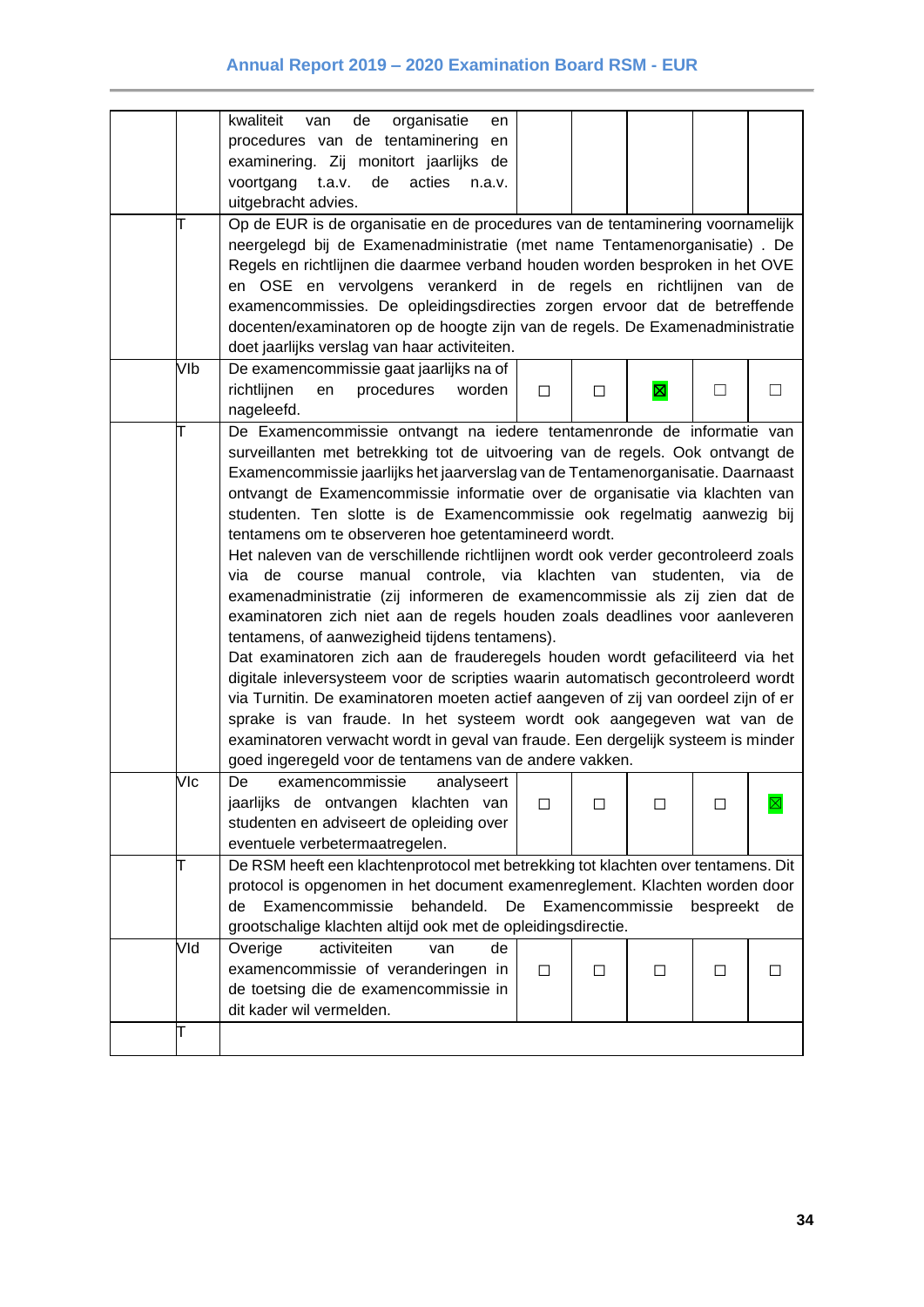## <span id="page-34-0"></span>**11 Appendix F. Proposal RSM Assessment Policy**

#### RSM TOETSBELEID

Het Toetsbeleid bevat o.a.:

- 1. **Visie** op toetsing dat aansluit op de onderwijsvisie (bijvoorbeeld link met RSM-missie en EURstrategie?);
- 2. Richtlijnen voor het **format van het toetsplan** van een opleiding (bijvoorbeeld opbouw moeilijkheidsgraad aan de hand van Bloom's Taxonomy)
- 3. Manier waarop de **toetsplannen** van opleidingen moeten worden ingebed in de **kwaliteitszorg** in het algemeen (bijvoorbeeld matrix of kruisjestabel, toetscommissies);
- 4. De wijze waarop het niveau van de **eindwerkstukken** wordt bewaakt;
- 5. **Minimumeisen** die aan alle **tentamens** en toetsen worden gesteld (zoals eisen m.b.t. examinator en TA's, percentage groepswerk, beoordelingsmodellen, absolute cesuur, validiteit, betrouwbaarheid, transparantie)

Het facultair toetsbeleid wordt doorgaans niet jaarlijks opnieuw opgesteld, maar periodiek geactualiseerd (bijvoorbeeld eens per drie of zes jaar). Ook kunnen tussentijds wijzigingen worden doorgevoerd, bijvoorbeeld naar aanleiding van risico's of verbetermogelijkheden waarop de examencommissie heeft gewezen.

#### **TOETSPLANNEN**

De opleiding ontwikkelt een curriculum dat ertoe leidt dat studenten de eindcompetenties verwerven. Zij zorgt ervoor dat de eindcompetenties op een valide, betrouwbare en transparante manier worden getoetst. Het toetsplan is een concrete uitwerking van het toetsbeleid per opleiding en heeft als doel:

- a) **Transparant** te maken vanuit welke **visie** en op welke **wijze** wordt getoetst; + hoe het geheel van toetsen in het **toetsprogramma** past bij de onderwijsvisie (bijvoorbeeld: soort **toetsvormen, spreiding, variatie**)
- b) Duidelijk te maken op welke wijze de opleiding er zorg voor draagt dat studenten de **eindkwalificaties** bereiken (incl. de wijze waarop de eindkwalificaties worden geoperationaliseerd in **leerdoelen** van de onderwijseenheden);
- c) De **kwaliteitsverbetering en -bewaking** op het gebied van toetsing inzichtelijk te maken (o.a. hoe de opleiding de **minimumkwaliteit van toetsen** bewaakt)

Het toetsplan wordt vaker herzien dan het toetsbeleid, bijvoorbeeld bij de introductie van een nieuw vak of bij een nieuwe toetsvorm. Het toetsbeleid dient daarbij steeds als kader waarin het toetsplan is ingebed.

#### *Ad a)*

Visie: denk aan grootschalig/kleinschalig onderwijs, groeps- en individuele opdrachten, MC-toetsen of open vragen, gesloten of open boek, on- or off-campus toetsing, summatieve en formatieve toetsing, spreiding over het jaar (wanneer er herkansingen zijn, hoe vaak die plaatsvinden), minimaal 60% individuele toetsing, online toetsing in kort time-frame slechts open boek tentamen en geen MC-vragen, etc.

Een toetsprogrammamatrijs biedt inzicht in de wijze waarop de eindkwalificaties worden geoperationaliseerd in leerdoelen van de onderwijseenheden. Hiervoor wordt gebruikt, waarin de leerdoelen direct worden gerelateerd aan de eindkwalificaties. In de onderbouwing bij deze matrijs geeft de opleiding handen en voeten aan het toetsbeleid. Een overzicht van het toetsplan dient in de OER te worden vastgelegd. Sinds jaar en dag staat het onderwijsprogramma in de OER (is een opsomming van de vakken per studiejaar inclusief het aantal EC per vak). In een bijlage van de OER zou de toetsprogrammamatrijs kunnen worden opgenomen.